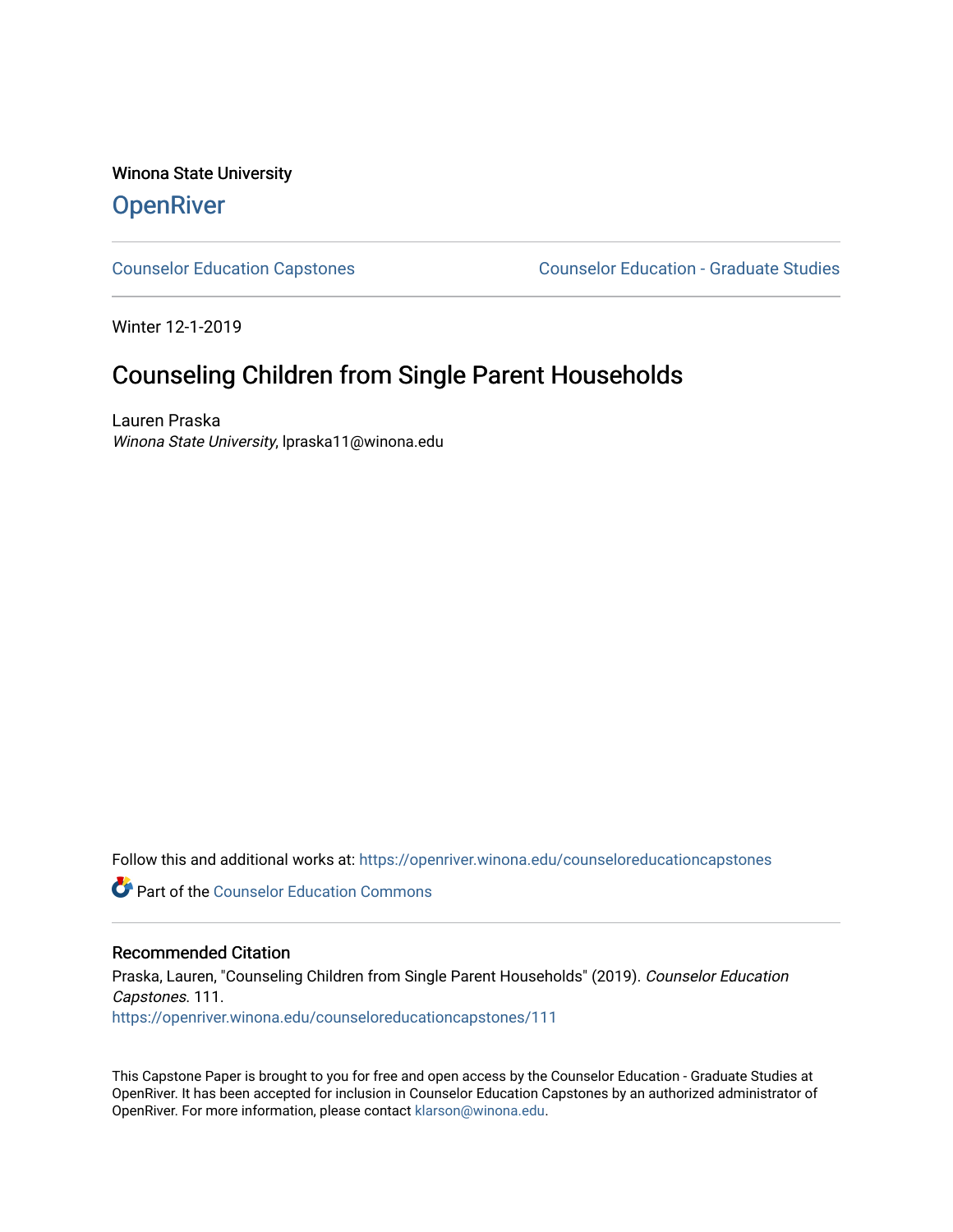Lauren Praska

Counselor Education at

Winona State University

Fall 2019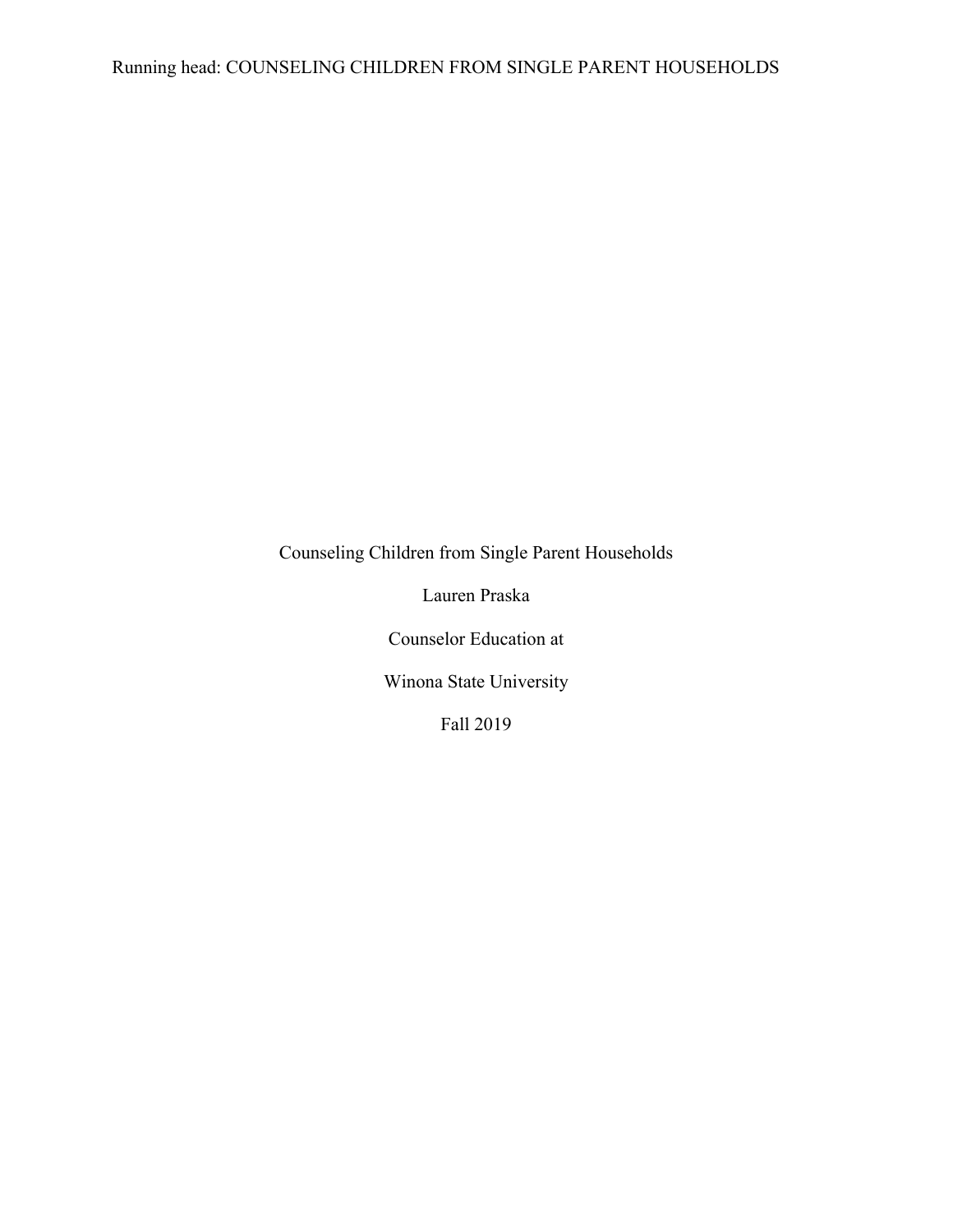Winona State University

College of Education

Counselor Education Department

# CERTIFICATE OF APPROVAL

# CAPSTONE PROJECT

Counselor Self-Disclosure: The Impact of Disclosing Mental Health to Clients

This is to certify that the Capstone Project of

Lauren Praska

Has been approved by the faculty advisor and the CE 695 – Capstone Project

Course Instructor in partial fulfillment of the requirements for the

Master of Science Degree in

Counselor Education

Capstone Project Supervisor:

Name Name

Approval Date: \_\_\_\_\_\_12.12.19\_\_\_\_\_\_\_\_\_\_\_\_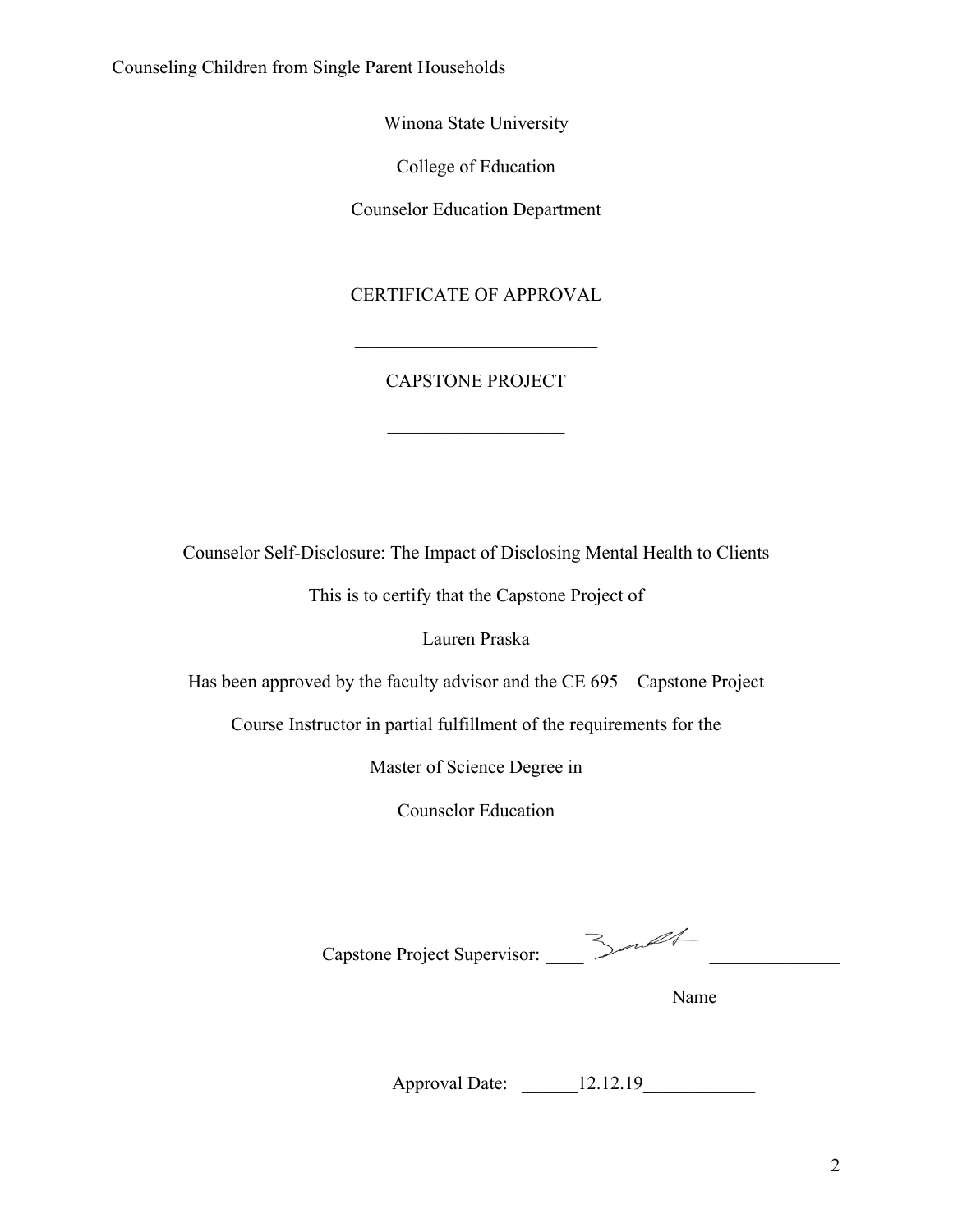### **Abstract**

When serving children and adolescents, it is apparent that their development and presenting mental health features expand beyond their counseling sessions. For children and adolescents to experience success and progression, their parents and caregivers play an important role. Single parent households, however, faces many challenges unique to solo parenting. Whether due to these challenges or other various factors, research has shown that that children with single parents are more likely to exhibit problematic behaviors (Briggs et al., 2016; Maurya & Parasar, 2015). Though counselors may work with these clients individually, single parents can be utilized in the process as well. In order to do that, the counselor needs to understand the complexities, prevalence, and mental health disorders within these family units. Additionally, counselors must acknowledge the barriers to success and ways to address them as they work alongside parents and caregivers as they learn, practice, and implement various interventions together.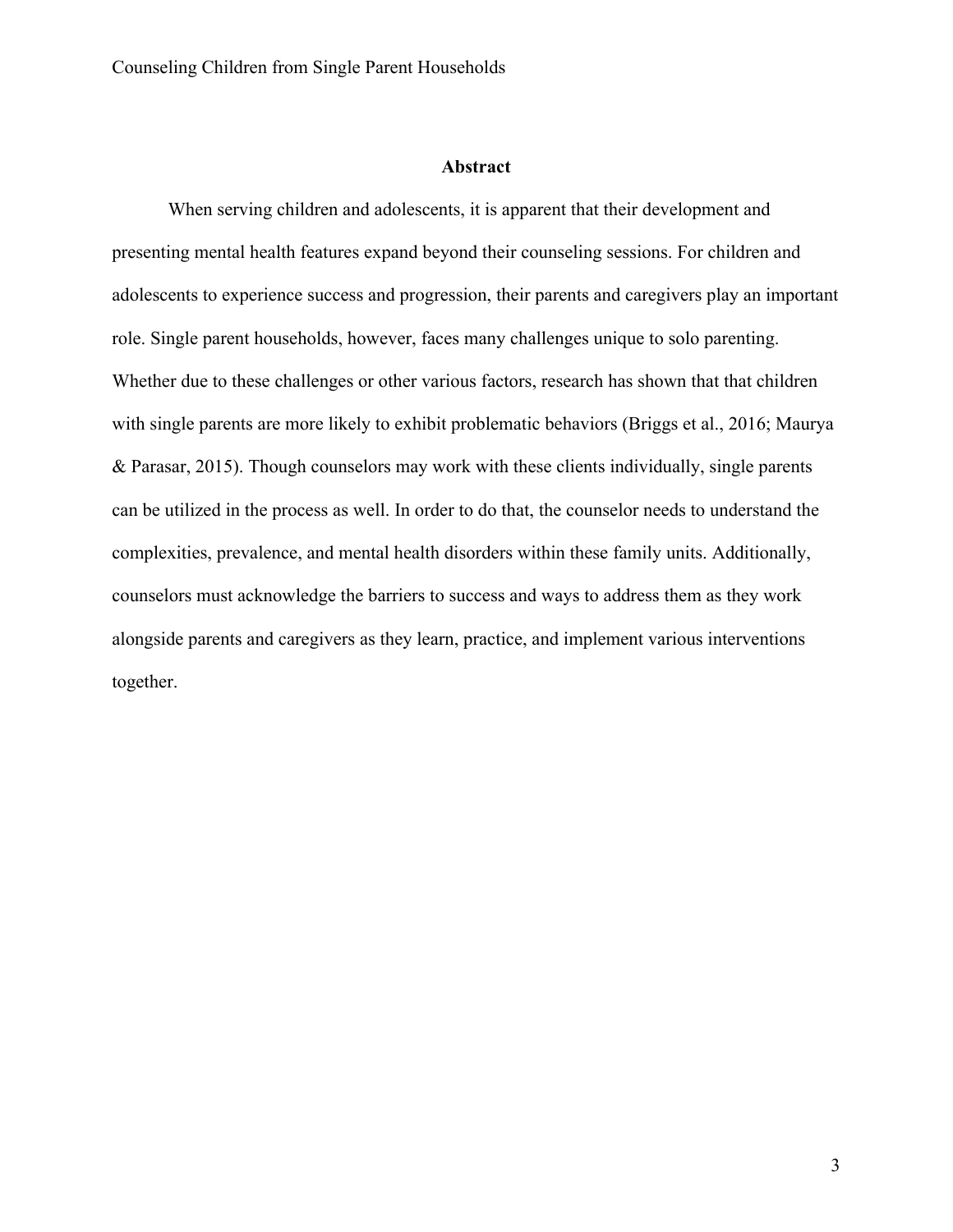# Contents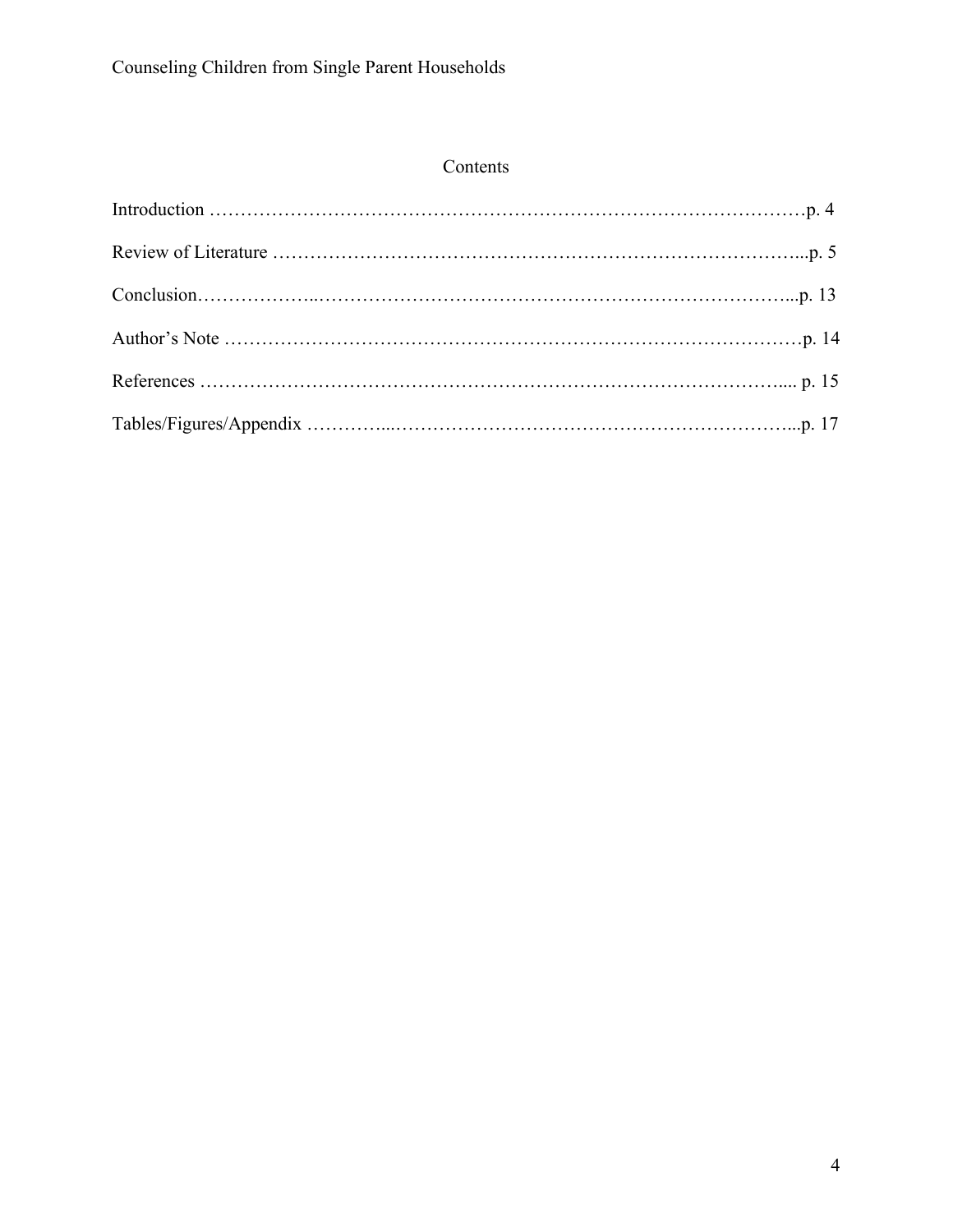### **Introduction**

As marriage rates continue to change, family structures continue to look different (McLanahan & Sawhill, 2015). These evolving family structures also and then impact the children within those families and the supports they receive. The purpose of this research is to deepen the understanding in order to further meet the client and their family where they are in regards to their services, making sense of their unique family system, and acknowledging and addressing the possible challenges that their family structure may cause them. In order to do so, there needs to be a clear understanding of single parent families, their specific barriers, as well as ways to address them. With that understanding, counselors can work to better support single parent families in improving the functionality of their children as individuals, as well as their family system as a whole.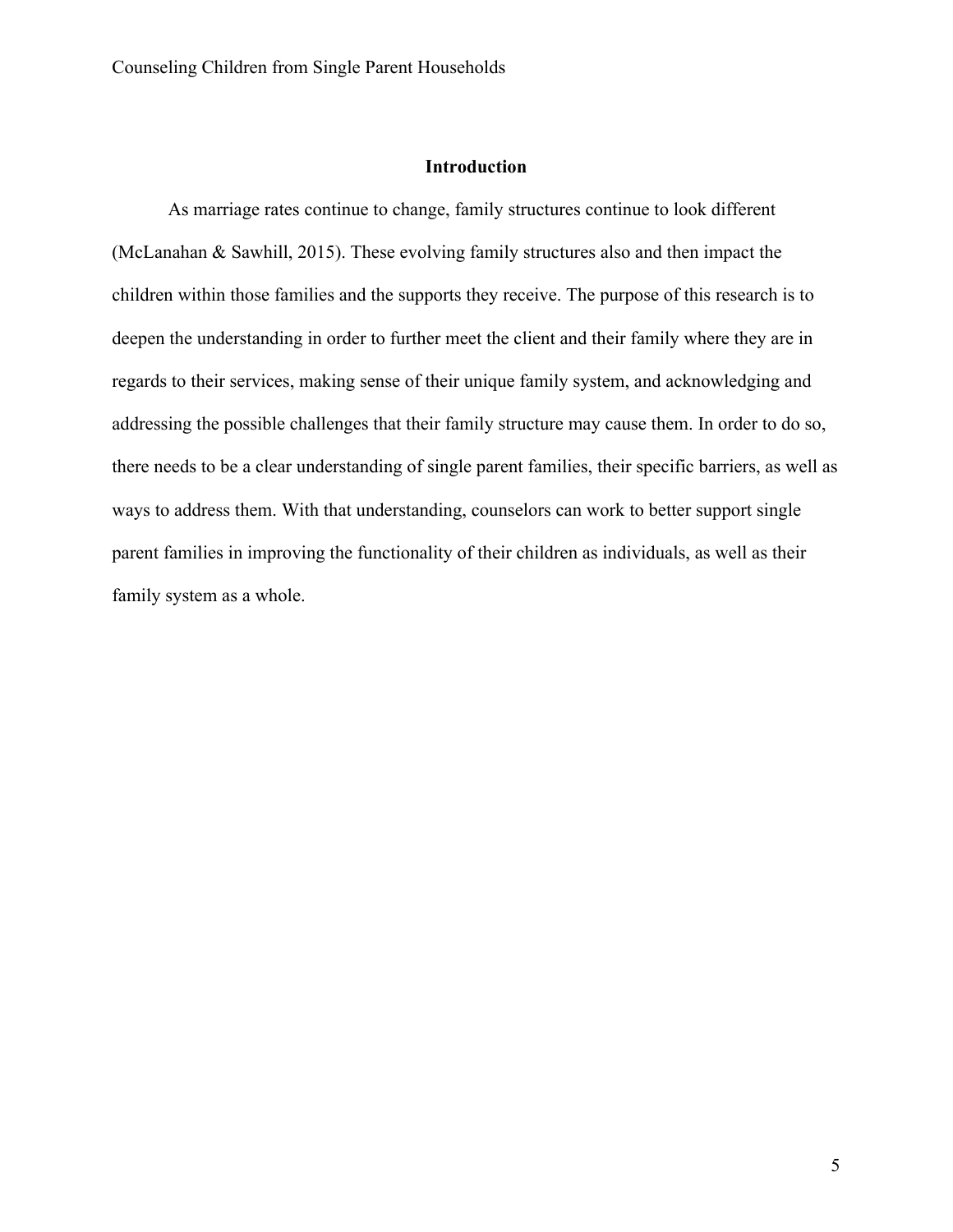### **Review of Literature**

In order to best address the individualized needs of the clients a counselor serves; they must first develop a deep understanding to the system which is helping to shape them. Something a counselor must understand is that when children are working to progress their mental health, they are more likely to succeed when the services engage those who are part of their support system (Haine-Schlagel, & Walsh, 2015). For children who come from single parent homes, this system has a different normalcy that a counselor should work to better understand. To do so, the definition and prevalence of single parent families, their possible barriers to success in counseling, and ways to understand these barriers should all be considered by the counselor.

### **Single Parent Families**

When individuals become parents, there are a lot of factors that contribute to the way in which they raise their children. Research suggests that the number of single parent families are continuing to increase, and of these families, the majority of the single parents are single mothers (Federal Interagency Forum on Child and Family Statistics, 2017). Since this family system may take a variety of forms, the definition, prevalence, and mental health within these systems should be acknowledged.

### **Definition of Family Unit**

The definition of family can be different to various people. The definition has changed over time based on various constructs and purposes including reproduction, economic benefit, socialization, and educational gain (Family, 2019). To address the system in which the child relies on and is supported by, the counselor must understand how the child defines their family. If a child counts a non-biological relative as a member of their family, the counselor would be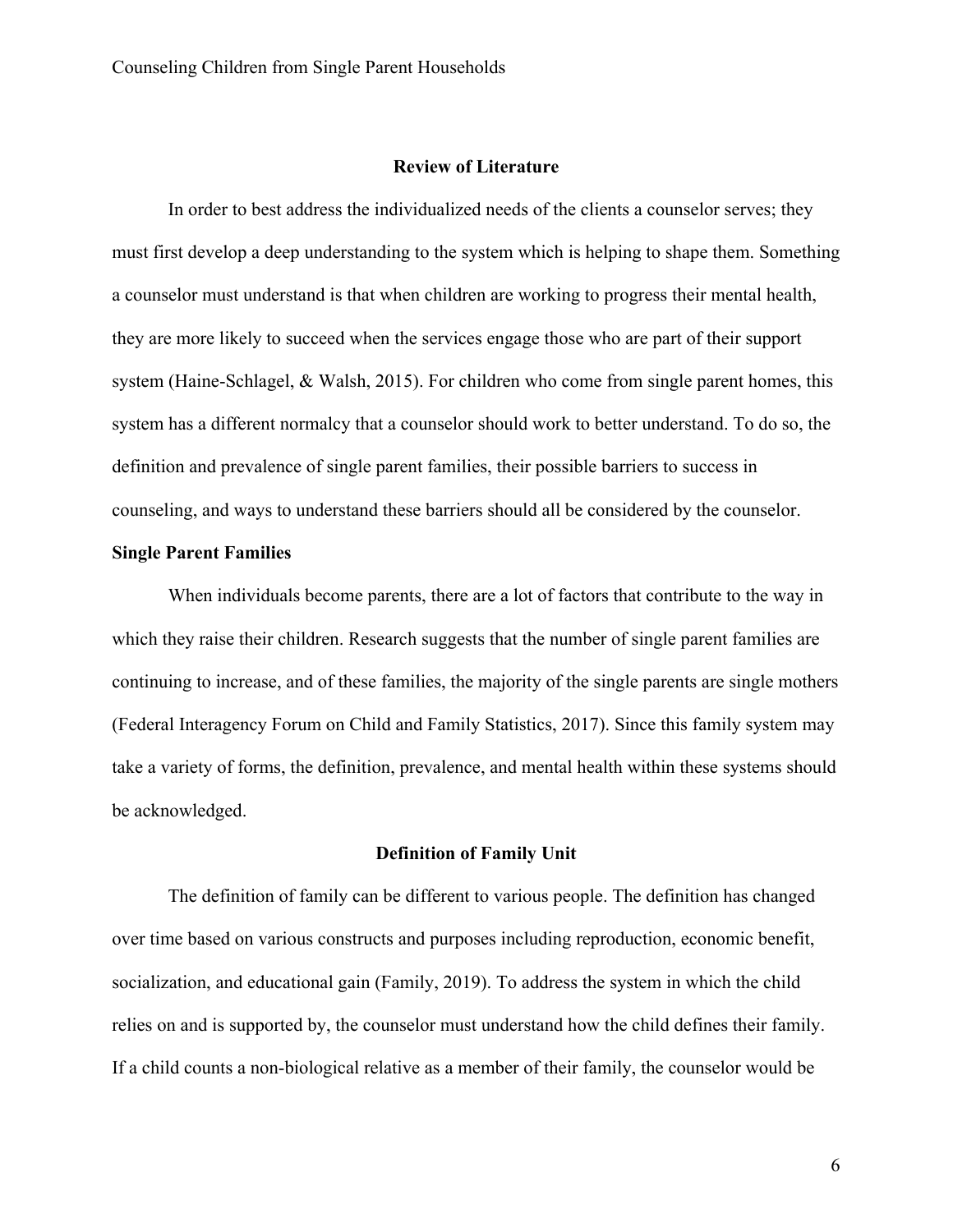amiss to argue against this but should instead come alongside that child in understanding their definition of supports.

Family structures can be shifted by adoption, marriage, cohabitation, divorce, death of parents, step or half siblings, and many other factors. Within single parent families, however, there is no sharing of the parental responsibilities; the one parent, whether mother or father, is doing all of the parenting as a single entity (Schadler, 2016). The family may be receiving supports from outside of the one parent in charge, however, they serve as the one authority figure or parent within the household. Though this family system has not always been prevalent, it is seen to be increasing in commonness.

### **Prevalence**

It is widely understood that the family unit is changing, but the prevalence and quick increase of single parent families is also notable. Richter and Lemola (2017) found that, "Single parenthood is increasingly common in Western societies, with 27.5% of children in the US currently being raised in single-parent households—more than 80% of them in households headed by single mothers" (p. 1). This prevalence of single parent families has not, however, always been the case. Amato and Patterson (2017), found that "the percentage of children living in single-parent households in the United States has more than tripled since the middle of the 20<sup>th</sup> century" (p.253). The quick growth is impactful, and the prevalence of this family makeup is likely to continue and with an increase of single parent families, it is even more significant that counselors take into considerations the many ways that this impacts the children they counsel, as well as how they can best support them.

#### **Mental Health in Single Parent Families**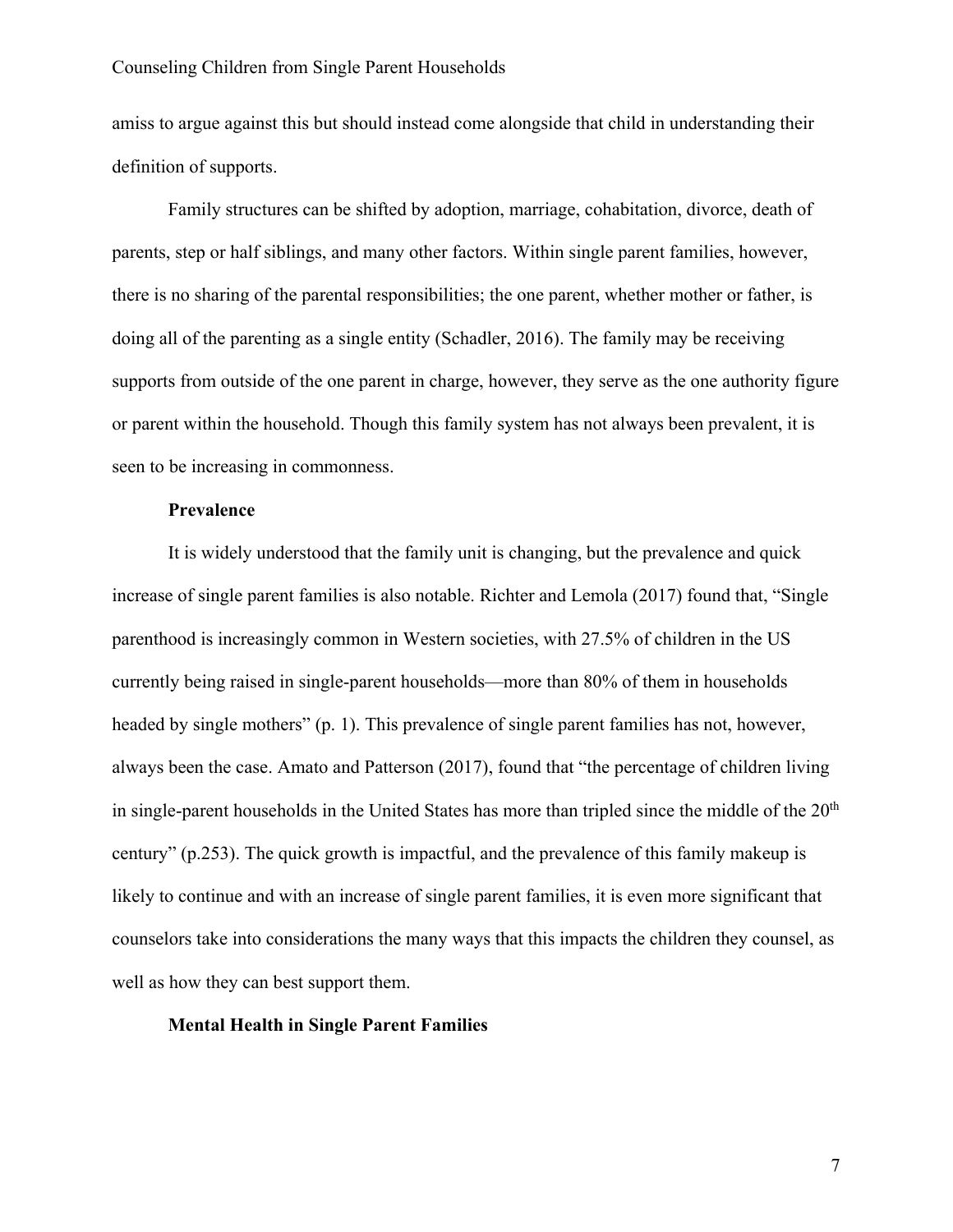Mental health within single parent families is another important aspect to consider. It has been found that children in single parent homes are two to three times more likely to exhibit emotional and behavioral problems (Maurya and Parasar, 2015). Parents may or may not know how to address the features of their child's mental health disorders, especially on their own. The parent who is trying to help their child handle their mental health is likely dealing with their own mental health challenges as well. Single parents are more likely to experience low mental health and overall wellbeing and specifically, elevated levels of distress, chronic stress, loneliness, and depression (Stack & Meredith, 2017). All of their mental health needs must also be factored in, even if the client being seen is the child. The mental health of the parent will greatly impact the child, as well as the providing and quality of services.

### **Barriers to Success**

Single parent families each have their own barriers to engaging the child and the family in therapy. These barriers, specific to single parent families, may look different from the perspective of the parent and the perspective of the child. In order to effectively address these barriers and provide quality and effective services to the child, both perspectives need to be considered.

#### **Perspective of the Parent**

The barriers single parents face in regards to counseling directly impact the ability of a counselor to provide services to the child. One type of barrier that may present from single parents, are their attitudes towards counseling, specifically being involved in the counseling of their children. Haine-Schlagel, & Walsh (2015) state "examples of challenges include feeling blamed, judged, and not listened to by therapists, not feeling supported by the formal service system, and feeling dissatisfied with their children's mental health services in general" (p. 135).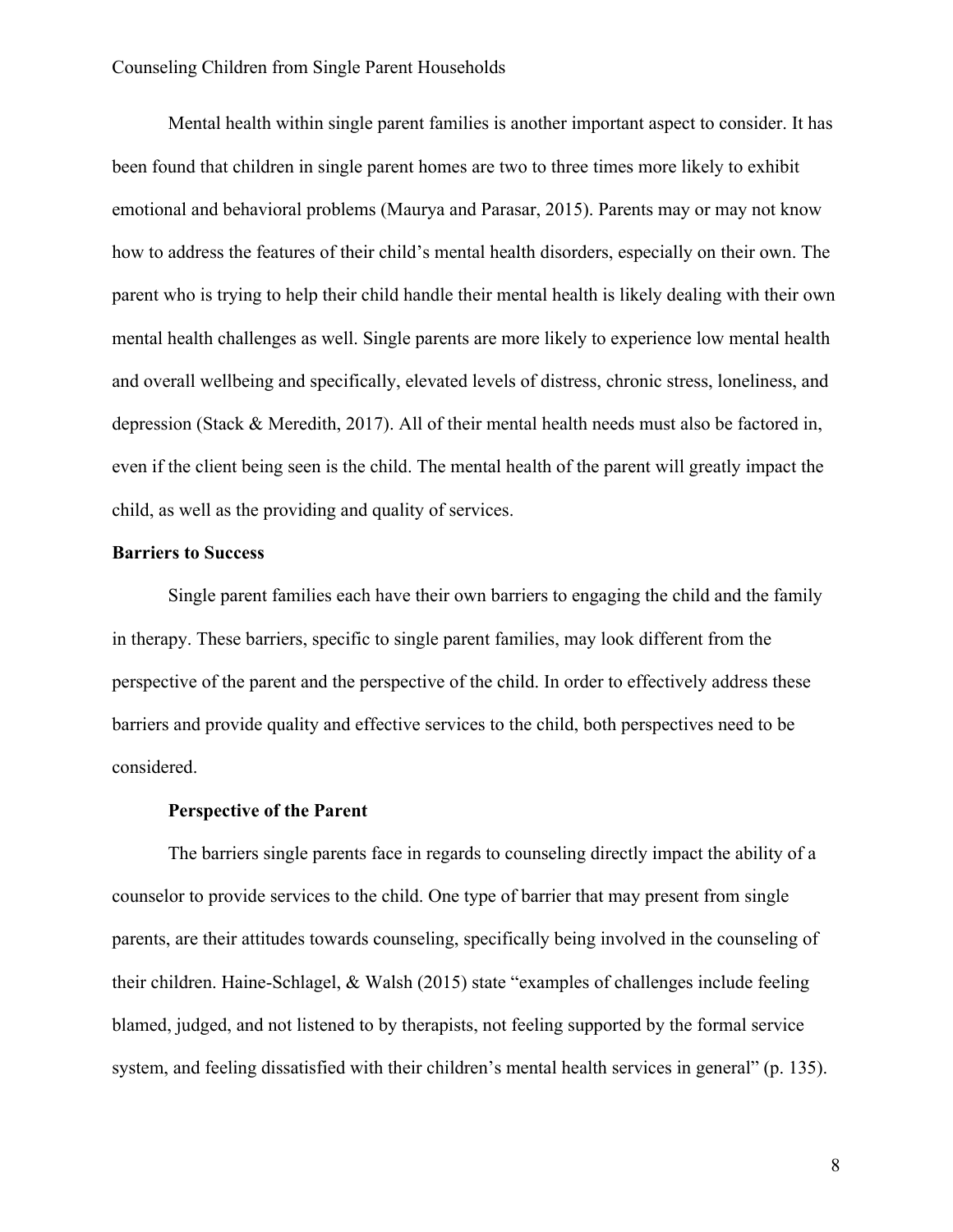The attitude of the parent coming in to counseling or allowing their child to be counseled needs to be considered by the counselor as they support and serve the family and the individuals within the family.

Some of the barriers that single parent families face involve more basic needs. Single parent families are more likely to find themselves living in poverty, which can bring about its own set of challenges (McLanahan & Sawhill, 2015). This poverty is often assumed to be due to a lack of employment or due to a lack of effort. On the contrary, employment rates of single parents are quite high, however, the family is often surviving off of a single income (Stack & Meredith, 2017). With the parent working but still being challenged financially, many parents dedicate a lot of time to working to improve their financial condition. Thus, single parents often have less time to dedicate to investing in and supervising their children (Amato & Patterson, 2017). The limited amount of time they are able to dedicate is not typically due to lack of interest but often due to the many other responsibilities they have taken on their own. Maurya and Parasar (2015), describe additional struggles of single parents including, "expensive day care, shortage of quality time with children, balancing between work and home duties, and linked economic struggles are among seemingly endless problems that single parent families need to resolve" (p.1236). The financial burden on single parent families is also immense. Many children recognize the financial burdens of their parents, acknowledging that their parent has a tight budget and worries about money (Nixon, Greene, & Hogan, 2015). All of these stressors often lead to a hectic home environment in which they are trying to raise their children.

In addition to the challenges for basic needs that then impact the dynamics of the family, there are often barriers that also impact parents mental health. Added on to the plethora of other challenges, single parents are also less likely to receive social support (McArthur & Winkworth,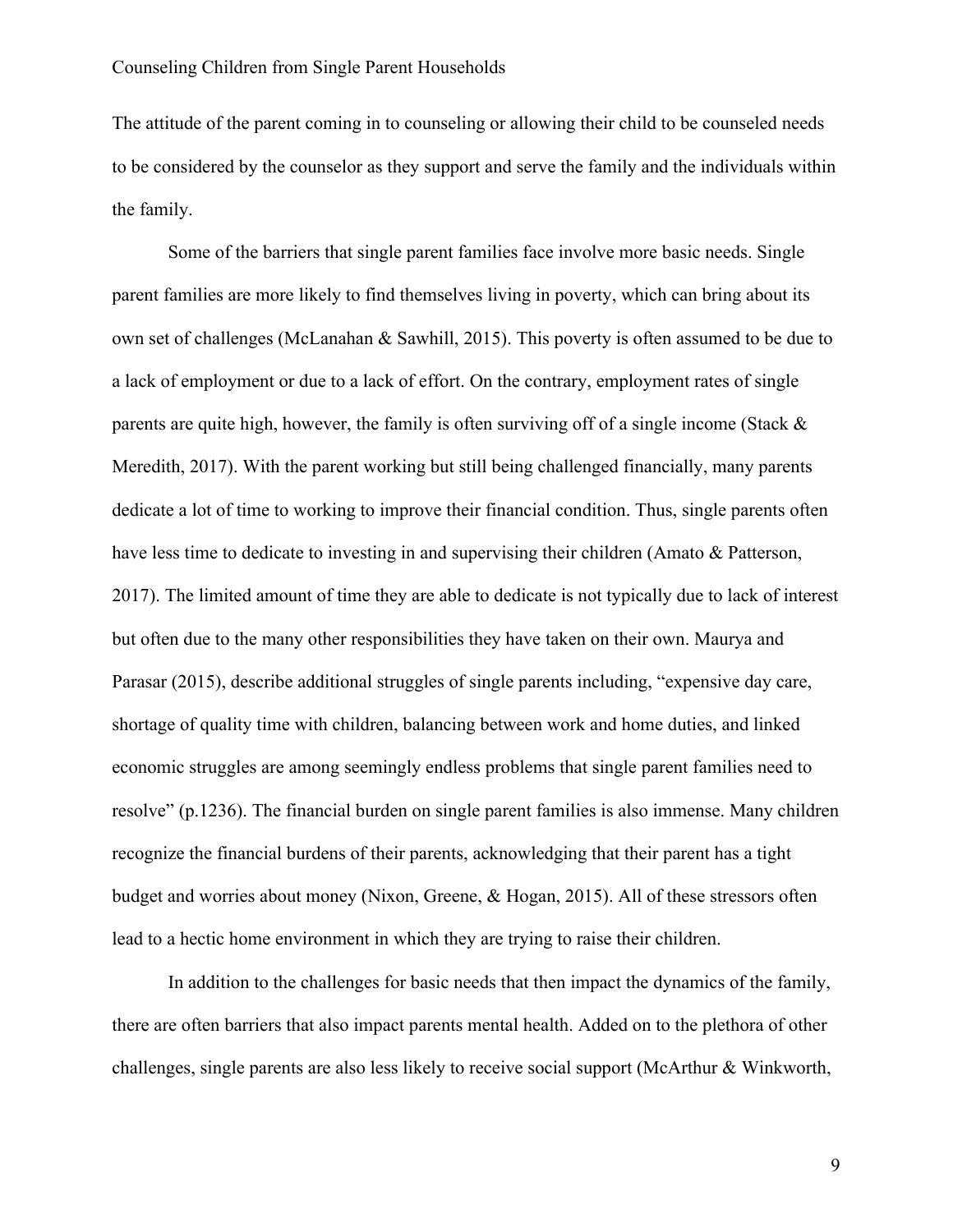2017). When not being supported socially, parents can experience more stress with a lack of an outlet or age appropriate peer relationships. The stress may also have to do with the cause of their single parenting. Many single parents are in their situation due to divorce, parental death, or permanent separation (Maurya and Parasar, 2015). The parent is then left to adjust to the difficult change in their lives and cope with their own stress, while also parenting their child through the challenging time. McArthur and Winkworth (2017) state, "social isolation and limited social ties have been found to be associated with an increased risk of child abuse and neglect" (p.638). Thus, the parenting of children in single parent families is not free of impact of their family structure.

The parenting skills of a single parent are also impacted by the barriers within the family. Single parents are often found using distorted or inconsistent behavior management techniques with their child, causing more stress on both the child and the parent and leading to the unintentional reinforcement of the child's negative behaviors (Briggs, Cox, Sharkey, Briggs, & Black, 2016). Navigating reinforcement can be especially challenging when doing it alone. Without another adult to help them parent, it is also harder for the parent to be held accountable, causing parents to be without someone to help monitor their parenting skills (Maurya and Parasar, 2015). In addition to the various stressors parents are navigating, they are also having to help shape the behavior of their children seemingly on their own. Thus, the stress put on a parent in addition to searching for adult relationships is then difficult to try and balance with effective parenting techniques. The lack of attention to children, increase of stress, combined with a lack of support can then cause the child to develop behaviors different from children growing up in a dual parent household, and children have been seen to notice.

#### **Perspective of the Child or Adolescent**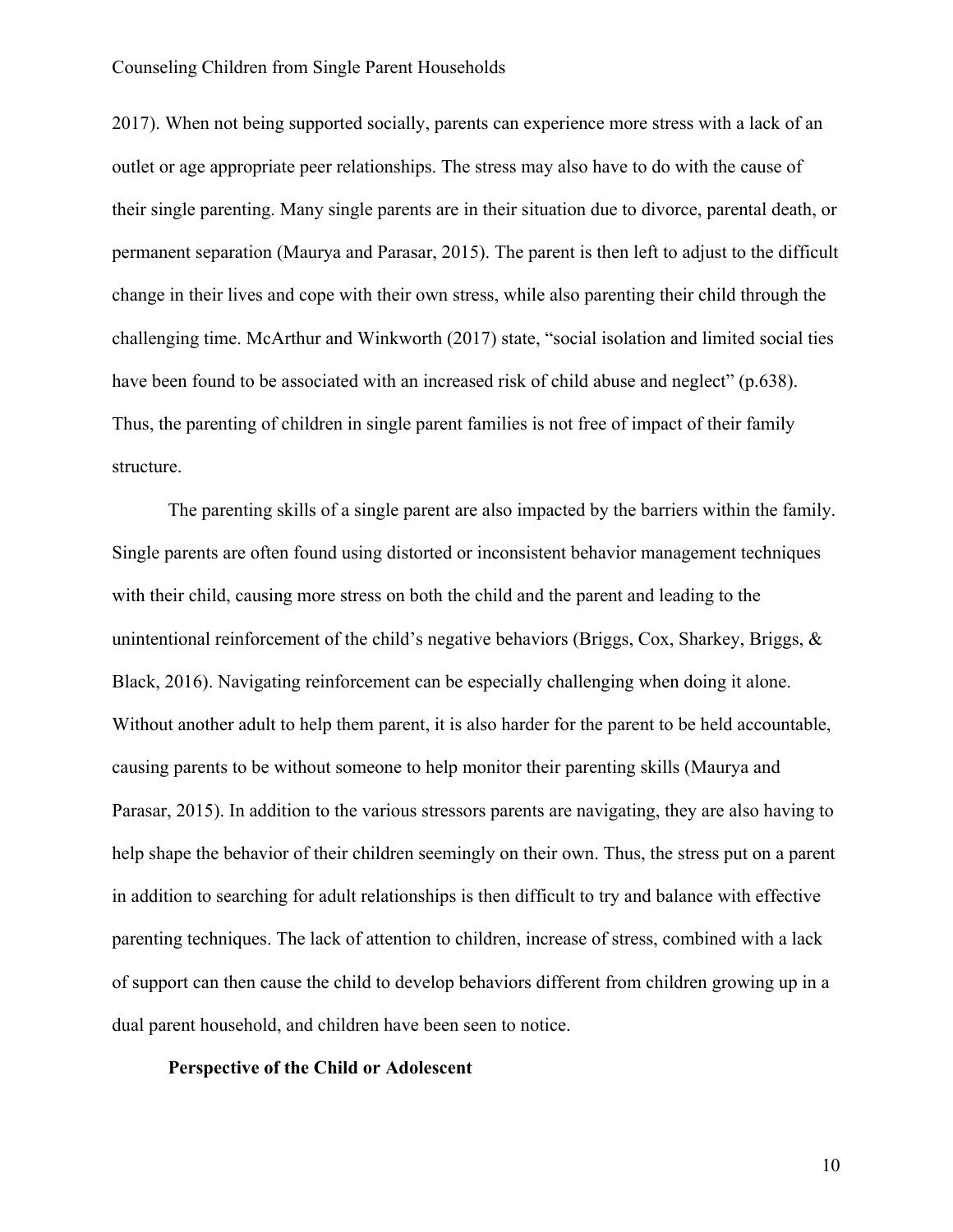Children within single parent homes are also keen to notice the barriers them, their parent, and their family unit is facing. Research has found that children notice and report their parents to be lonely, stressed about having to do everything on their own, and desire to have a partner to help or provide support for them (Nixon, Greene, & Hogan, 2015). When the children are this aware of the stress of their parents, it is then going to impact their interactions with them, as well as their mental health and behavior. McArthur and Winkworth (2017) also find that in situations of a lack of support for the parent, the parent may then rely on the child for support. Children, however, are not meant to be the main support of their parents. When a child is taking on various roles which are meant to be held by adults, the boundaries between the parent and child are hindered which can then cause challenges in discipline (Nixon, Greene, & Hogan, 2015). These roles may go beyond acting as support for the parent, and extend into taking care of other children, facilitating communication between school and home, or helping ensure the basic needs of the family are being met. Regardless, the lack of relational peer support alone puts additional strain on the parent which can impact their parenting, as well as strain on the child which can then impact their behavior.

#### **Ways to Address Barriers**

In recognizing the various barriers facing parents, children, and family units within single parent families, it must also be acknowledged that there are ways for counselors to address and overcome some of these barriers in the ways they provide counseling to the child and the family. These barriers can be addressed in the techniques and approaches that the counselor integrates throughout services once they have a better understanding of the family system. Family counseling and community based services can all also help to address some of the aspects hindering success.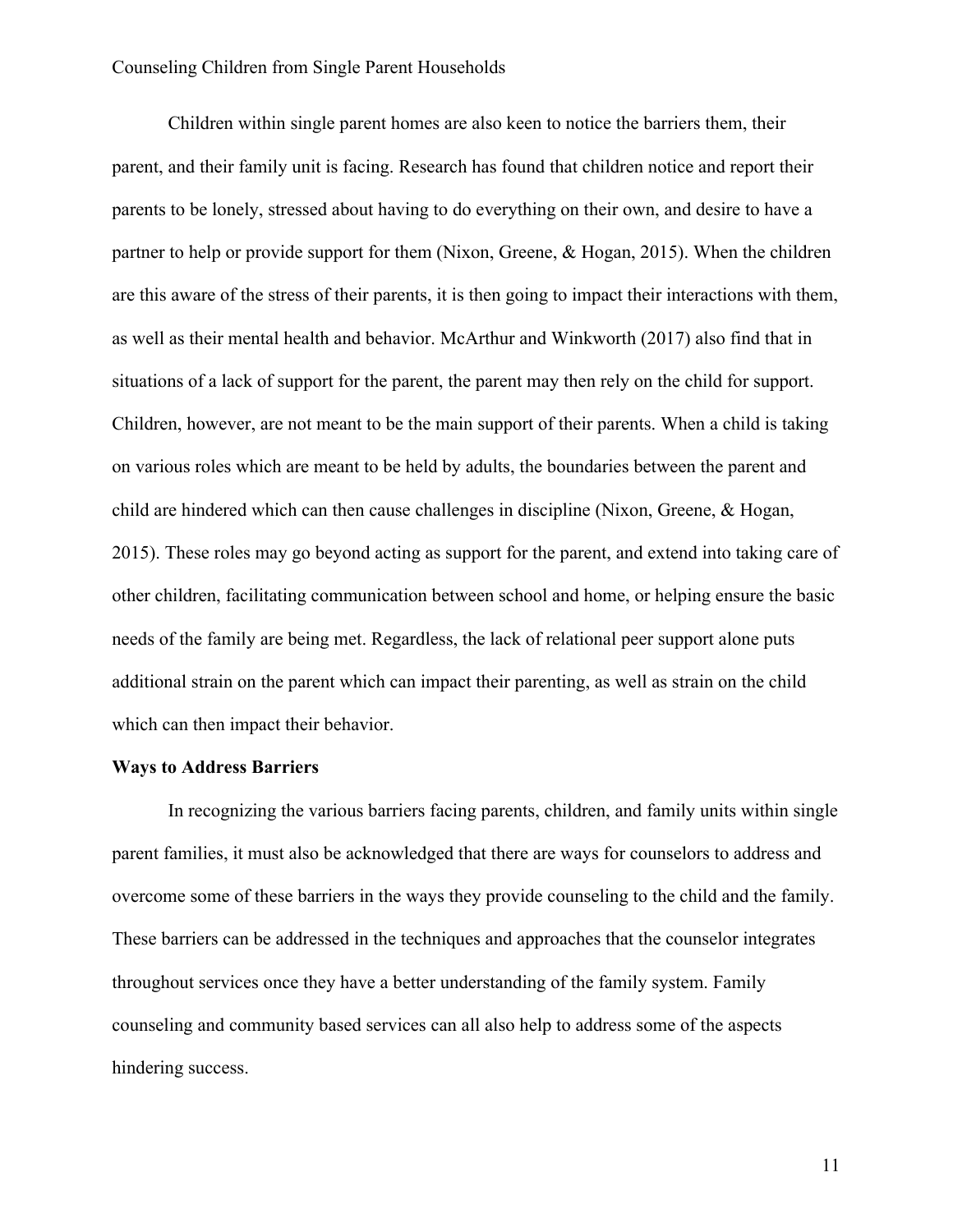### **Family Counseling**

By engaging the entire family in the counseling process, the family unit and the individuals within the system can benefit greatly. Doing this can be an important step in addressing the needs of the child. Part of family counseling may look like educating parents on how to effectively support the needs of the child while also helping them learn effective parenting strategies. Children are more likely to be able to change behavior before the age of 12 as the parent works to utilize their position of power and integrates effective reinforcements (Briggs, Cox, Sharkey, Briggs, & Black, 2016). During this time, children are continuing to learn behaviors through observation of others, especially those whom they trust. Parents are also more likely to be able to develop compliance within their children and modify behavior as the main authority figure in their lives (Briggs, Cox, Sharkey, Briggs, & Black, 2016). Acknowledging them as the authority can take place within the family counseling sessions.

### **Community Based Services**

Within communities, services may be available to teach and implement various parenting techniques with their children and teach children how to work with their parent. One example of this would be communities offering emotional intelligence and coping skills being taught in community groups. Improved emotional intelligence and coping skills have also been found in children who engaged in emotional intelligence training (Motamedi, Ghobari-Bonab, Behpajooh, Yekta, & Afrooz, 2016). This training helps teach children skills that they may not have learned in their home environment. The training can also help provide children with means to face various stressors, as well as improve peer relationships in their lives (Motamedi, Ghobari-Bonab, Beh-pajooh, Yekta, & Afrooz, 2016). This can help children cope with stressors now and into the future. Without these skills, children have been found to have further behavior problems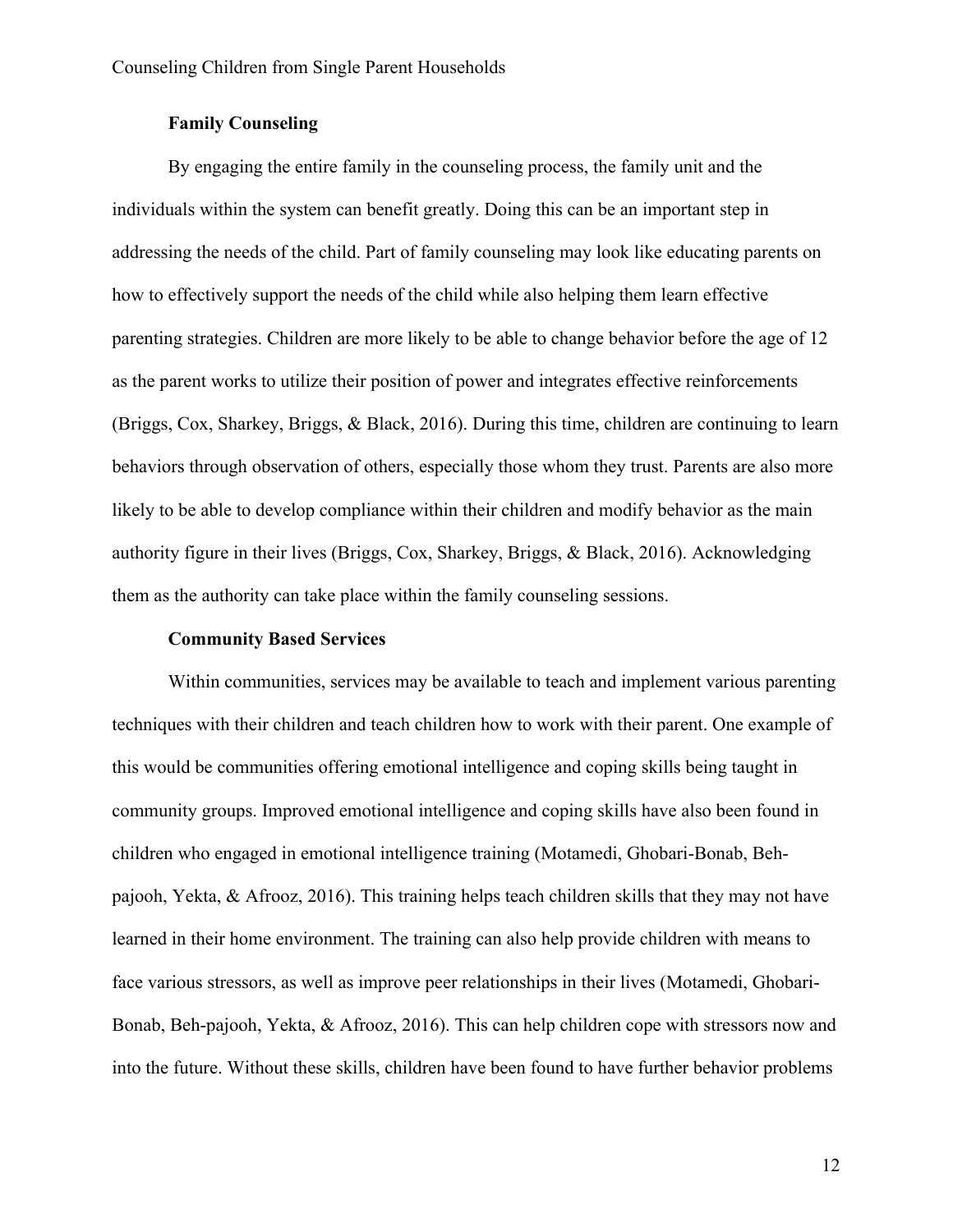in childhood, both at home and in school (Motamedi, Ghobari-Bonab, Beh-pajooh, Yekta, & Afrooz, 2016). Overall, there is hope for children who are exhibiting undesirable behaviors.

#### **Curriculum**

Found in Appendix A, the developed curriculum was built taking into account the research around single parent families, and utilizing various counseling activities and resources already developed. The curriculum was not meant to be a "one size fits all" approach and should be adjusted based on the needs of each unique family, as well as the needs and ages of the individual members. "One size fits all" approaches may actually hinder the development of relationships in counseling settings as the personalities and needs of individuals are ignored in order to follow the curriculum (Porter & Keefe, 2017). Instead, this curriculum was made to be adjusted due to the needs of each member of the family and their family unit. For example, often times, single parents will take on the needs of their children and fail to meet their own needs (Stack & Meredith, 2017). Should the curriculum be begun with a family and it is apparent that the parent has not at all prioritized their needs, more of the activities may need to be directed towards the parent. Thus, the children would continue to learn from the prompting and modeling of their parent. Instead of having discussions support and validate the efforts of the children, it may be more beneficial for the children to validate and support the efforts of the parent.

Though each week of the curriculum presents with objectives, an introduction, main activity, discussion topics, closure, and suggested practice, the counselor should use their best digression to determine what is clinically appropriate for each individual family. The differentiation for those utilizing the resource may also impact the activities, the language, the duration of the session, the breaks needed, or the reinforcements given. The outlined curriculum is just one example of ways to support and counseling single parent families.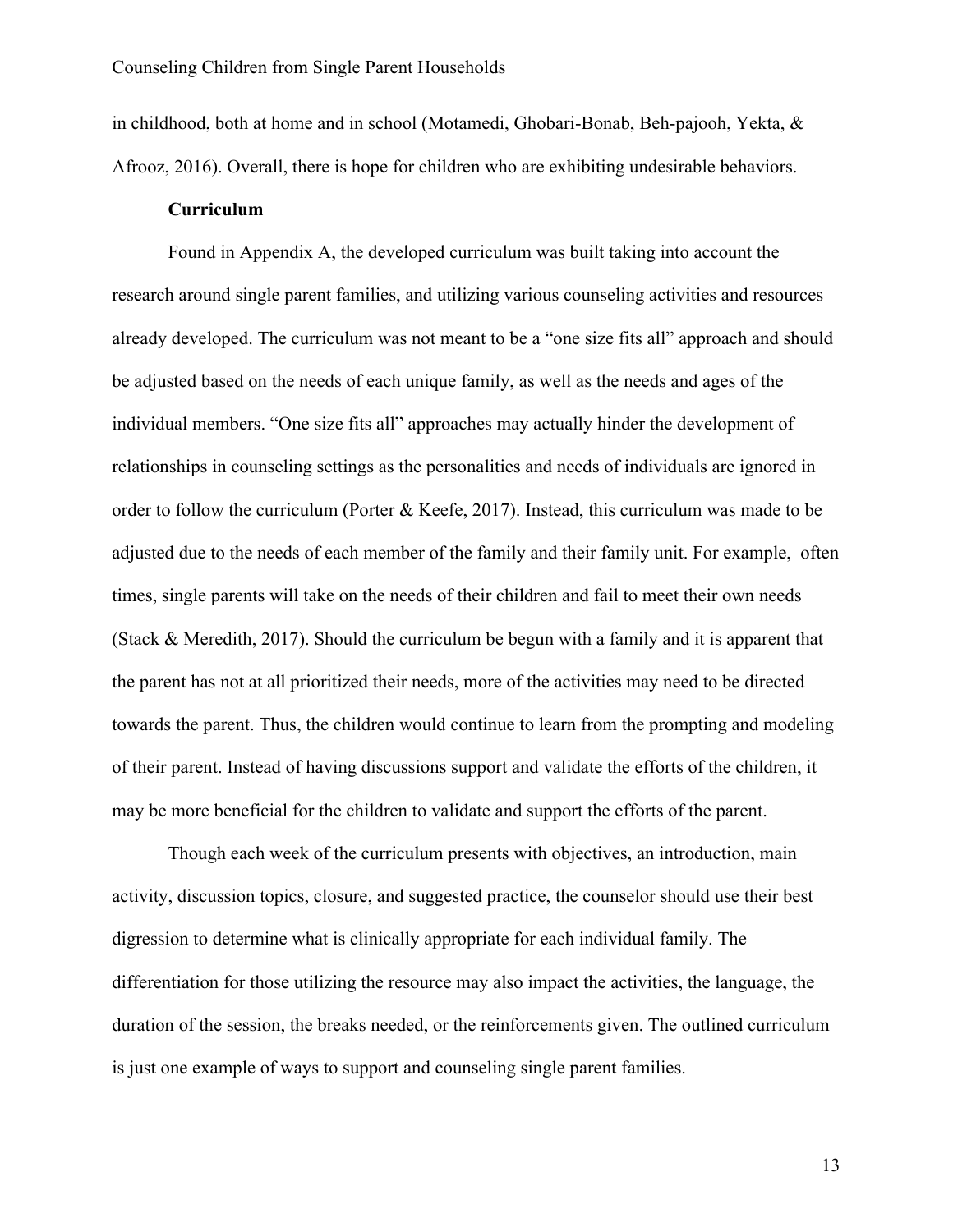## **Conclusion**

By examining the definition and prevalence of single parent families, their possible barriers to success in counseling, and ways to understand these barriers, counselors can better understand the challenges their clients face, as well as the strengths they possess. This research has led to develop an 8 week curriculum that can be utilized by counselors working with single parent families. Possible limitations to utilizing this curriculum could be the uniqueness of each family. Though the curriculum was developed with single parent families in mind, each counselor should consider their clients adjusting the curriculum to fit their needs. In the future, the effectiveness of this curriculum can be studied both qualitatively and quantitatively as it is used by single parent families in family counseling.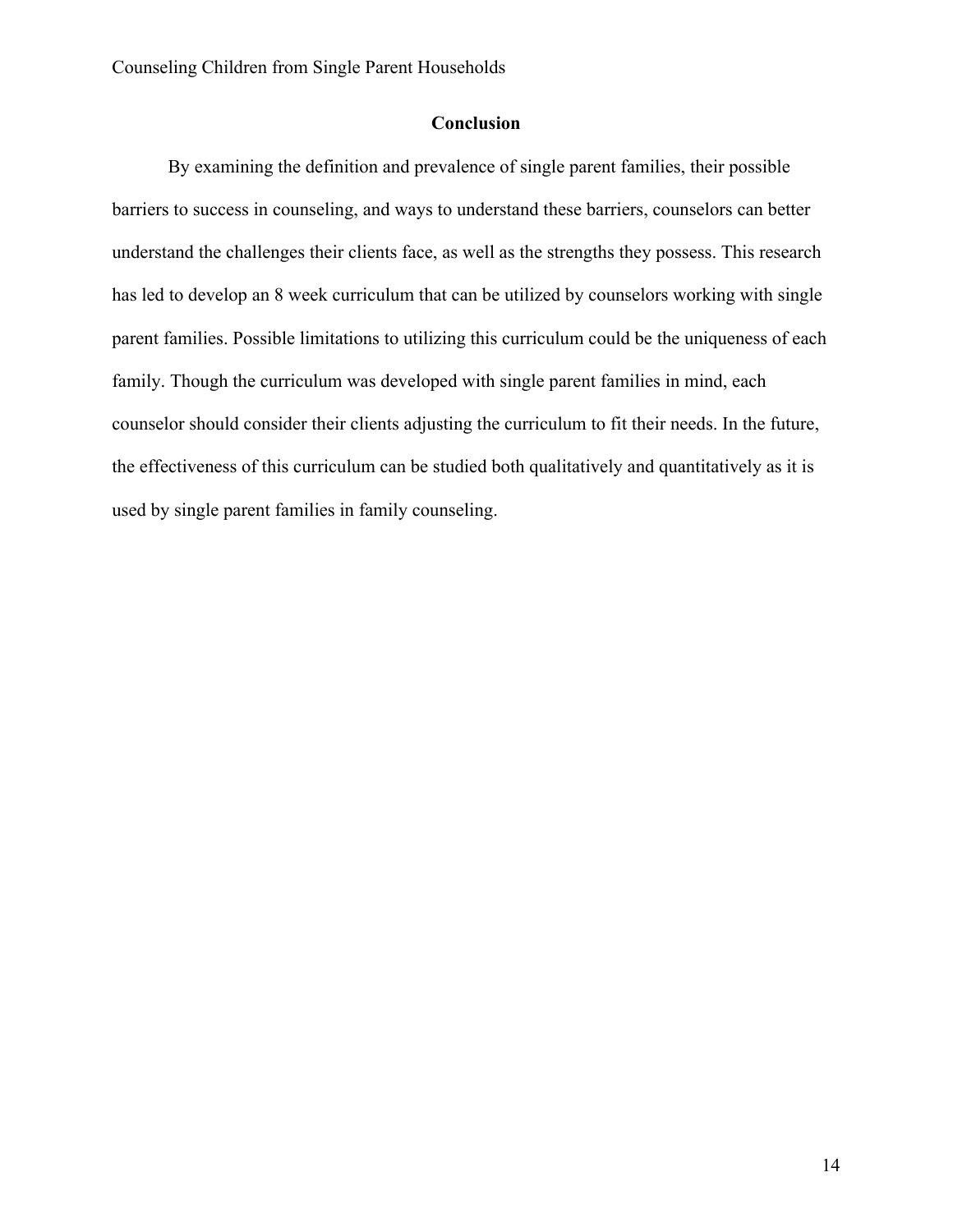#### **Author's Note**

Throughout my career, it has become apparent to me that in order to serve clients that are children and adolescents, there is an influential need for parent or guardian involvement. Not only do they allow their child and our client to seek services, but they also help the client practice and develop their skills as well as progress in their development beyond their therapy sessions. As a counselor, it would be ignorant to believe that young clients will be able to develop and succeed in addressing their mental health needs if they are not being supported or encouraged outside of counseling. The challenge, however, is that although the families of our clients are extremely influential, we cannot control what the child's family system is like.

When children come from single parent families, the barriers they face increase as we as counselors work to provide services. There are, however, often other community resources available to the children and the parent, such as schools, which can help aid in addressing barriers of a single parent family. Should the counselor not address these situation specific barriers or utilize various resources, the child and family may not receive the support they need. By further researching this topic to continue my understanding, as well as developing a curriculum for children, youth, and families that are part of this demographic, I can continue to advocate for my clients. This advocacy will allow them to receive specific mental health services that take into account their unique family unit as they work to experience success individually and as a family unit, during their counseling sessions and beyond.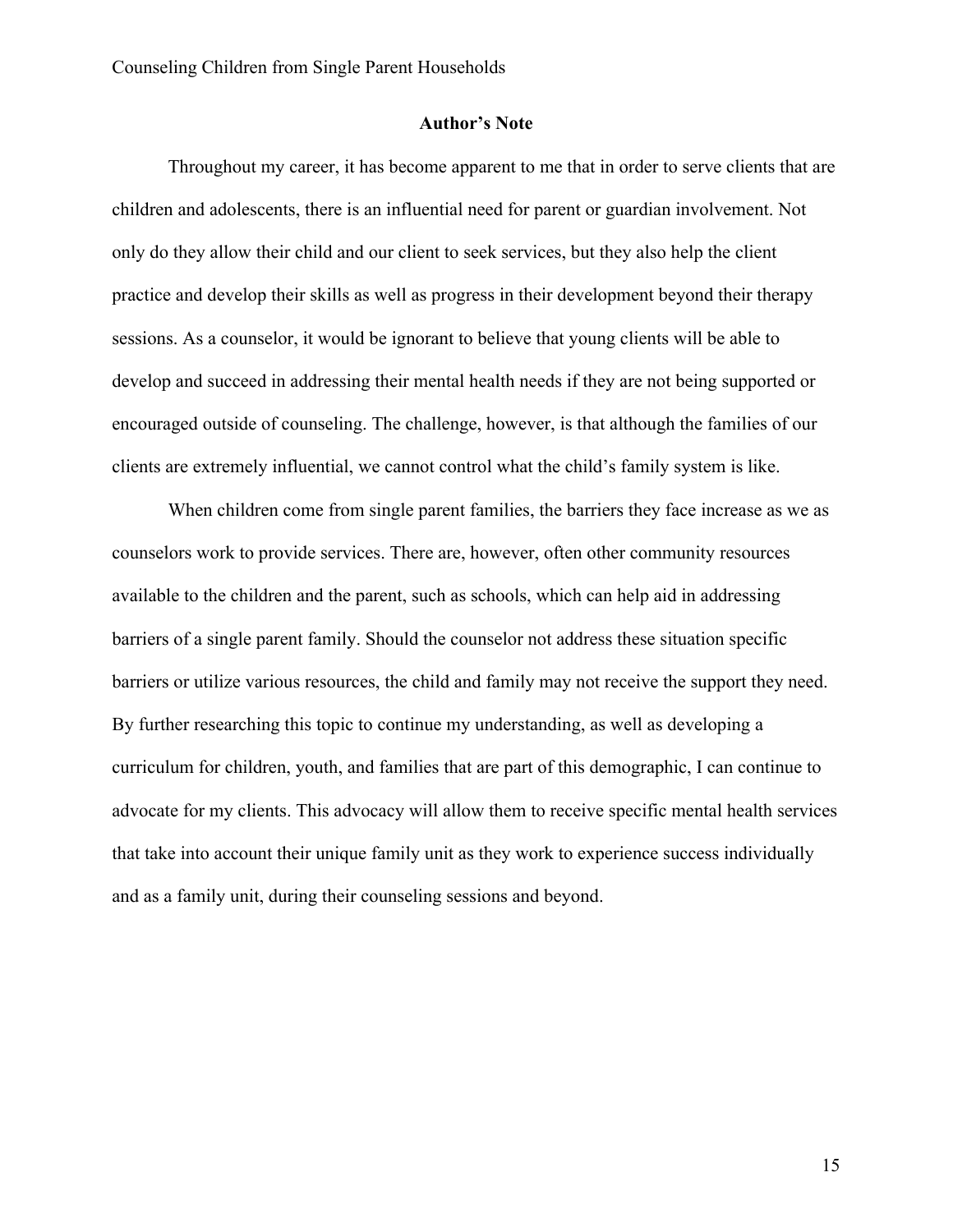#### **References**

- Amato, P. R., & Patterson, S. E. (2017). Single-parent households and mortality among children and youth. *Social Science Research, 63,* 253-262. doi: 10.1016/j.ssresearch.2016.09.017
- Briggs, H. E., Cox, W. H., Sharkey, C. N., Briggs, A. C., & Black, M. (2016). A review of the research on Pinkston's single-parent group training program. *Research on Social Work Practice, 26*(1), 128-144. doi: 10.1177/1049731515592033
- Briggs, H. E., Cox, W., Sharkey, C. N., Corley, N., Briggs, A. C., & Black, M. (2016). The role of behavioral theory in model development research with single parent families. *Children & Adolescent Social Work Journal, 33*(4), 349-363. doi: 10.1007/s10560-015-0428-y

Family, in sociology. (2019). *Columbia Electronic Encyclopedia, 6,*(1), 1.

- Federal Interagency Forum on Child and Family Statistics (2017). America's children: Key national indicators of well-being. Retrieved from https://www.childstats.gov/pdf/ac2017/ac\_17.pdf
- Haine-Schlagel, R. & Walsh, N. E. (2015). A review of parent participation engagement in child and family mental health treatment. *Clinical Child and Family Psychology Review, 18*(2), 133-150. doi: 10.1007/s10567-015-0182-x
- Maurya A. K., & Parasar, A. (2015). The effect of single parent and both parents family on emotional and behavioral problems. *Indian Journal of Health and Wellbeing, 6*(12), 1235-1237. Retrieved from:

http://www.iahrw.com/index.php/home/journal\_detail/19#list

McArthur, M., & Winkworth, G. (2017). What do we know about the social networks of single parents who do not use supportive services? *Child & Family Social Work, 22*(2), 638- 647. doi: 10.1111/cfs.12278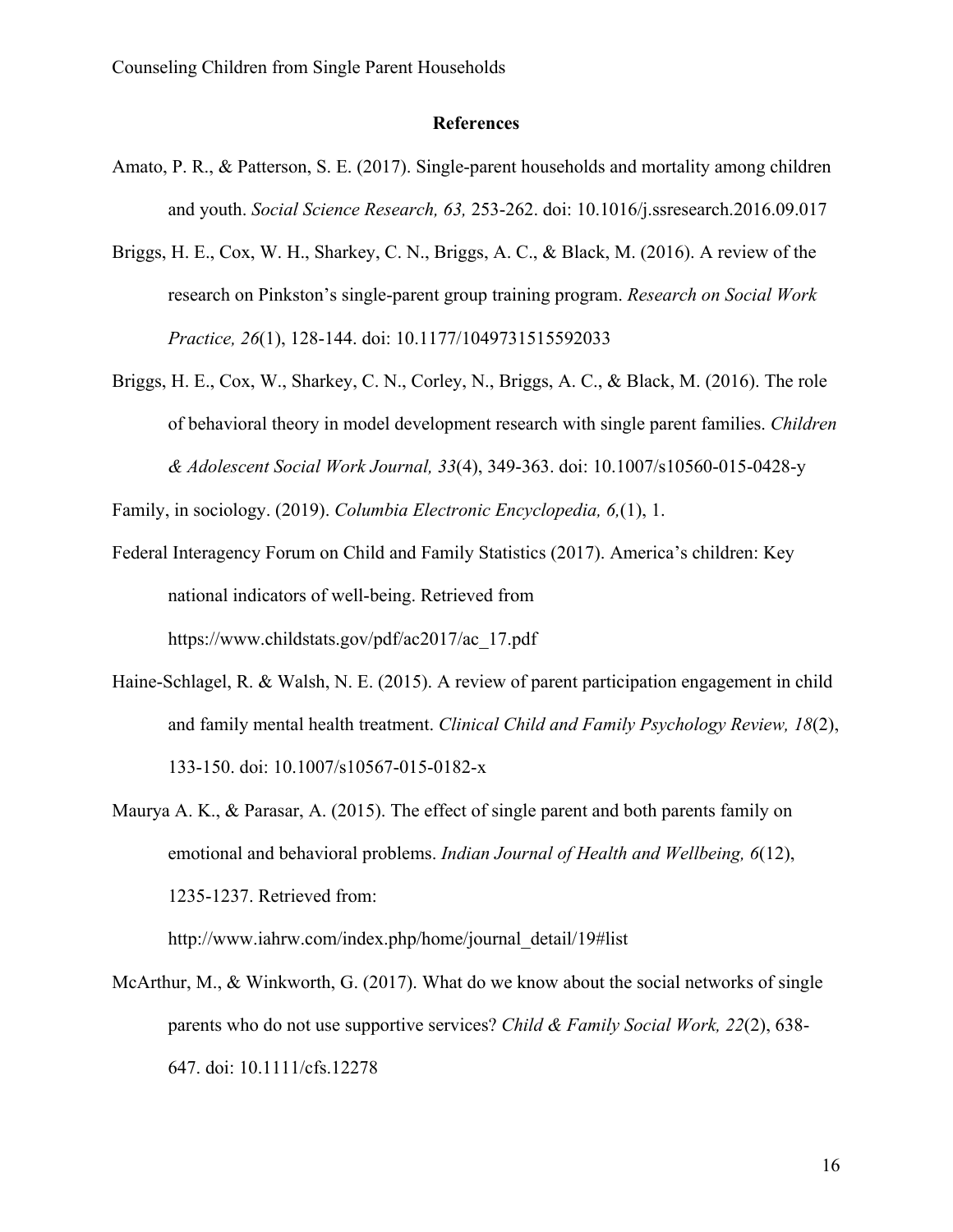- McLanahan, S., & Sawhill, I. (2015). Marriage and child wellbeing revisited: Introducing the issue. *The Future of Children, 25*(2), 3-9.
- Motamedi, F., Ghobari-Bonab, B., Beh-pajooh, A., Yekta, M. S., & Afrooz, G. A. (2016). Developing an emotional intelligence program training and study its effectiveness on emotional intelligence of adolescents with emotional and behavioral problems that living in a sing parent families. *Journal of Education and Learning, 6*(2), 101-110. doi: 10.5539/jel.v6n2p101
- Nixon, E., Greene, S., & Hogan, D. (2015). "It's what's normal for me": Children's experiences of growing up in a continuously single-parent household. *Journal of Family Issues 36*(8), 1043-1061. doi: 10.1177/0192513X13494826
- Porter, L. S., & Keefe, F. J. (2017). Couple-based communication interventions for cancer: moving beyond a 'one size fits all' approach. *Acta Oncologica Foundation, 57*(5), 693- 695. doi: 10.1010/0284186X.2017.1400687
- Richter, D. & Lemola, S. (2017). Growing up with a single mother and life satisfaction in adulthood: A test of mediating and moderating factors. *PLoS ONE, 12*(6), 1-15. doi: 10.1371/journal.pone.0179639
- Schadler, C. (2016). How to define situated and ever-transforming family configurations? A new materialist approach. *Journal of Family Theory, 8*(4), 503-514. doi: 10.1111/jftr.12167
- Stack, R. J. & Meredith, A. (2017). The impact of financial hardship on single parents: An exploration of the journey from social distress to seeking help. *Journal of Family Economic Issues, 39*(2), 233-242. doi: 10.1007/s10834-017-9551-6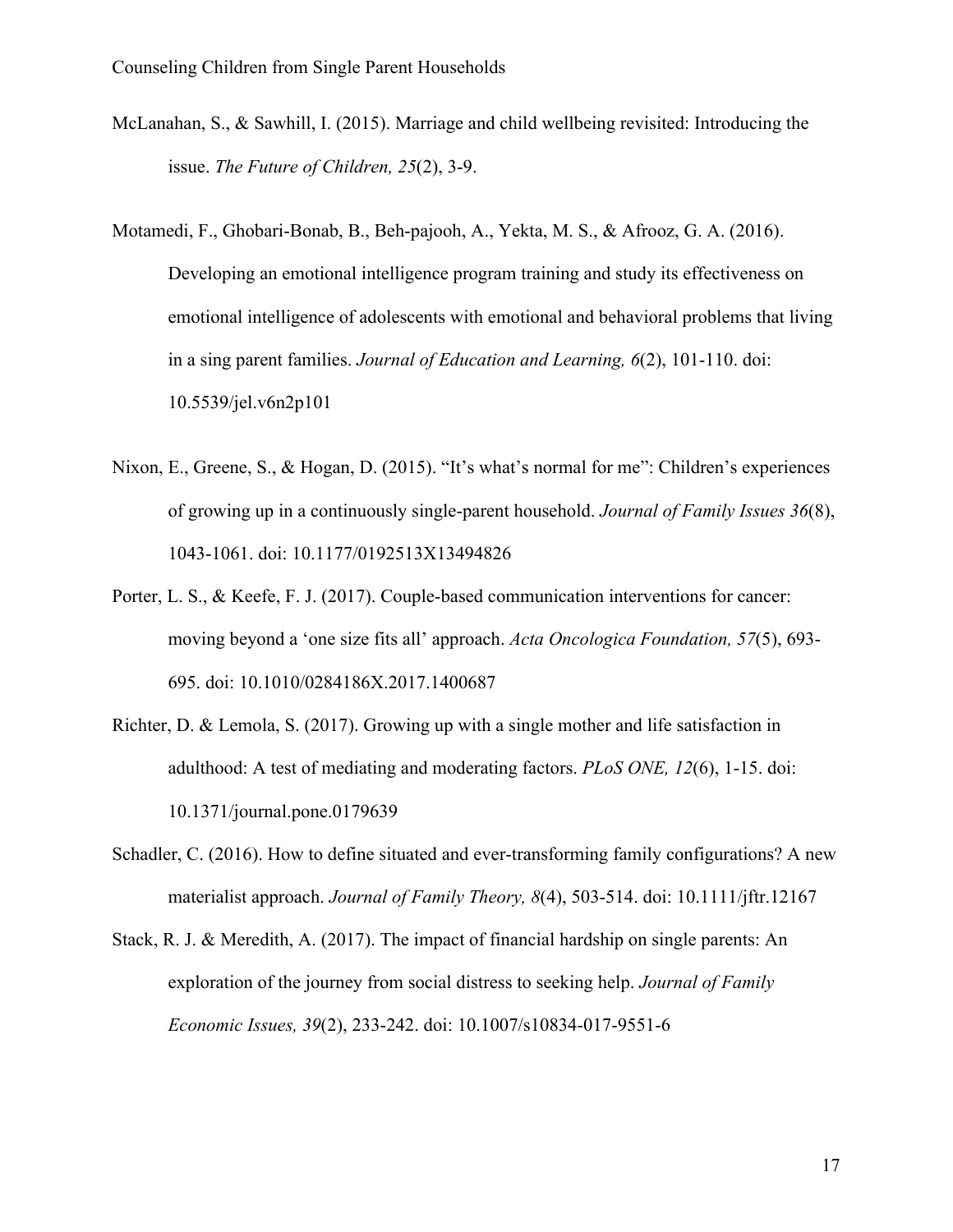# **Appendix A**

Week One: The Family Team

Duration:  $1.5 - 2$  hours

Objectives of the Session:

- Being the first session, the children and the parent will get to know each other better through various activities in order to build confidence in sharing about themselves.
- The parent and children will work together for a common goal.
- The family team activity is meant to remind families of their cohesion as a team.
- The counselor will observe interactions between the family members and point out observations in the decision making process.
- The purpose of this week's session is to address cohesion within the family, while celebrating individuals' strengths.

Materials Needed:

- Skittles or M&Ms
- Dixie cups
- Construction Paper
- **Markers**
- Scissors
- Large sheets of white paper
- Exit Tickets
- Optional: Stickers

Introduction: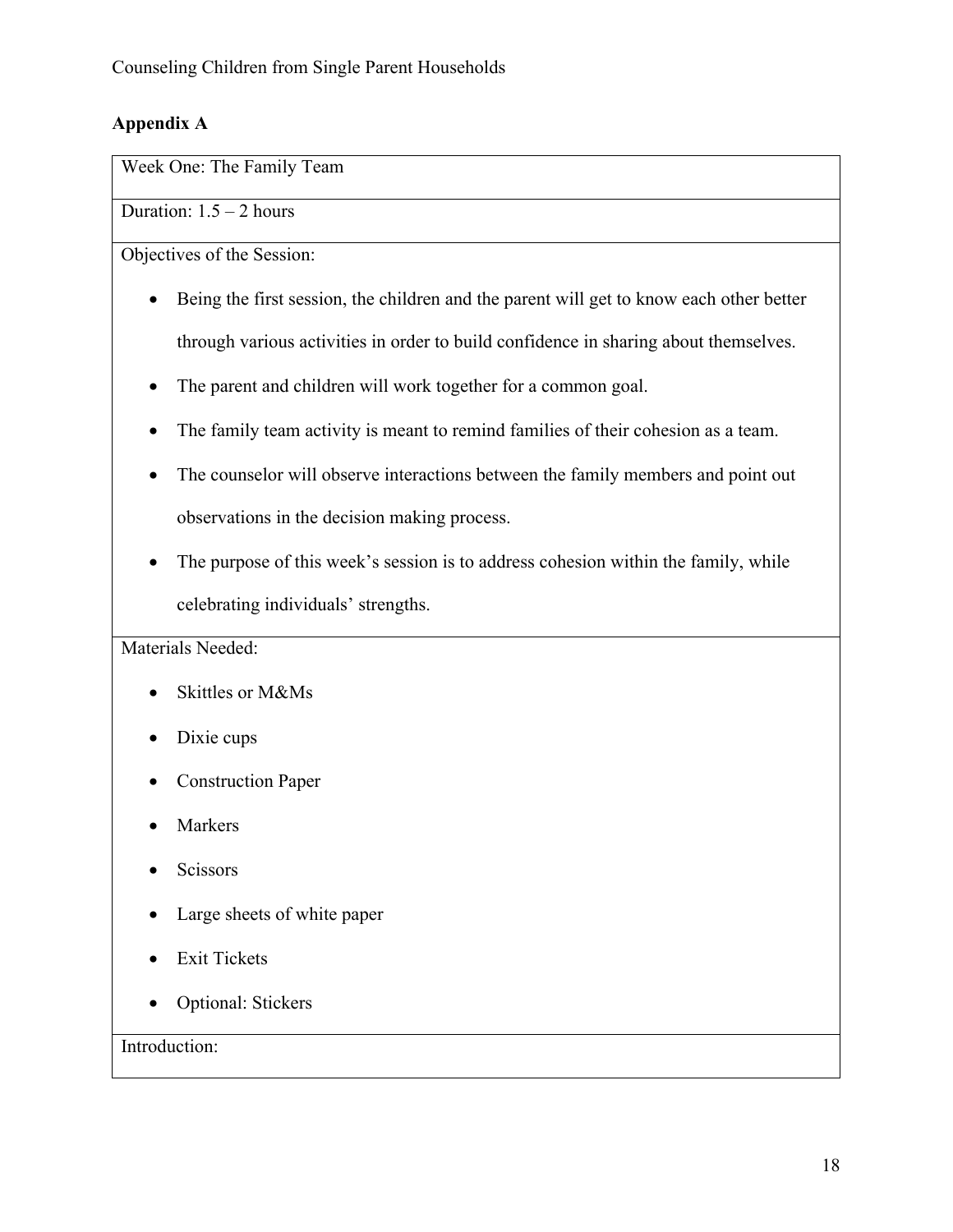As an introductory activity, each member of the family will get a small cup of 10 Skittles or M&Ms. Based on the color of the candy, each member of the family will take turns sharing a fun fact about themselves. An example would be as follows:

- Red: A food you enjoy eating
- Orange: Something you would do more of if you had more free time
- Green: Something you are proud of yourself for
- Yellow: A song that puts you in a good mood
- Purple: A book or movie you enjoy

Note: This activity can be adjusted by handing out colored pom poms if the family prefers that food not be involved.

Main Activity:

After the introduction activity is completed, the family will gather around the craft supplies.

The counselor can introduce the topic of teams, asking the family members to talk about what

they know about a team.

The counselor will present the idea that each family can operate as a team and during this session we will be celebrating their team. Together, the family will work to develop a team name, paper uniform designs, and come up with a team mascot.

Possible Topics to Discuss:

- Benefits of working as a team
- How team mentality is working in their family and areas it could improve
- Challenges that a team may face
- How challenges are faced when each team member acts alone versus together

Closure: Exit Ticket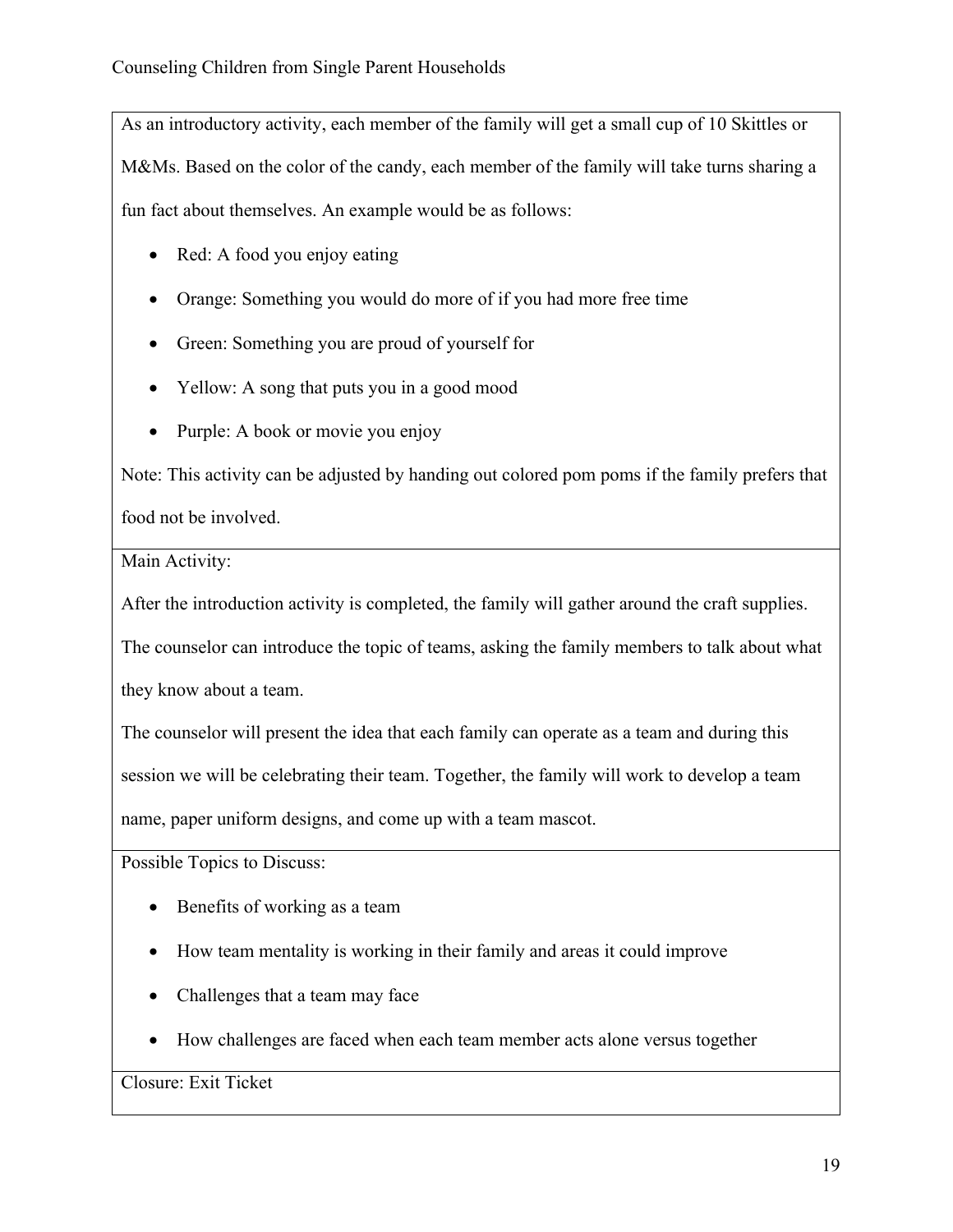Each child and the parent will complete an exit ticket before leaving the session. On the piece of paper, the individual will write one strength of their family team, one wish they have for their family team, any concerns they have about being in family therapy, and anything else they think the counselor should know about their family team.

Note: If a child is too young to write but can contribute thoughts regarding strengths and goals of the family, the counselor will complete the exit ticket verbally.

Possible Practice Work:

In order to continue the work at home, the clinician will seek input on ways that the family can

do something together as a team in the next week. Possible activities may include playing a

game together, completing a chore around the house together, or making a meal together.

Resources: N/A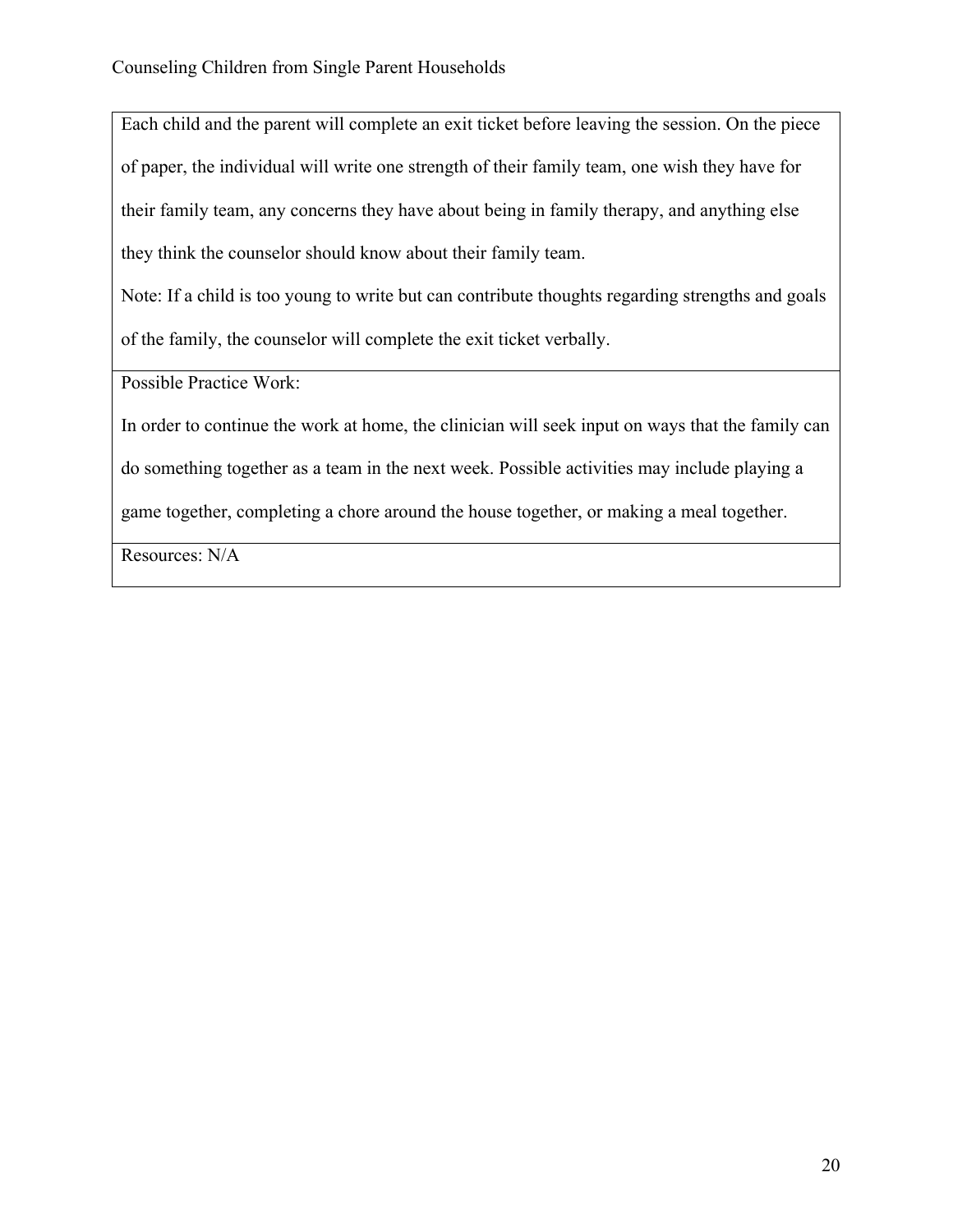Week Two: Noticing Emotions

# Duration: 1.5 – 2 Hours

Objectives of the Session:

- The purpose of this session is to encourage each family member to acknowledge emotions they experience, as well as noticing emotions their family members experience.
- This session will help to normalize and validate feelings of each member of the family.
- The counselor will also work to encourage conversation that allows family members to validate the emotions of others and become more in tune to the emotions of their family members.

### Materials Needed:

- Emotion Cards
- 2 Dice
- Whiteboard/Piece of Paper
- Whiteboard Marker/Marker
- Emotions/Feelings Chart or Wheel

### Introduction:

The session will first begin by reviewing the at home practice from the previous week as the counselor facilitates conversation, asking each member of the family to reflect on the practice. Once that has wrapped up, the introduction activity will begin.

Act it Out

To introduce emotions and assess how much each person knows about emotions, the counselor

will introduce the session with an Act it Out game. Each member of the family will take turns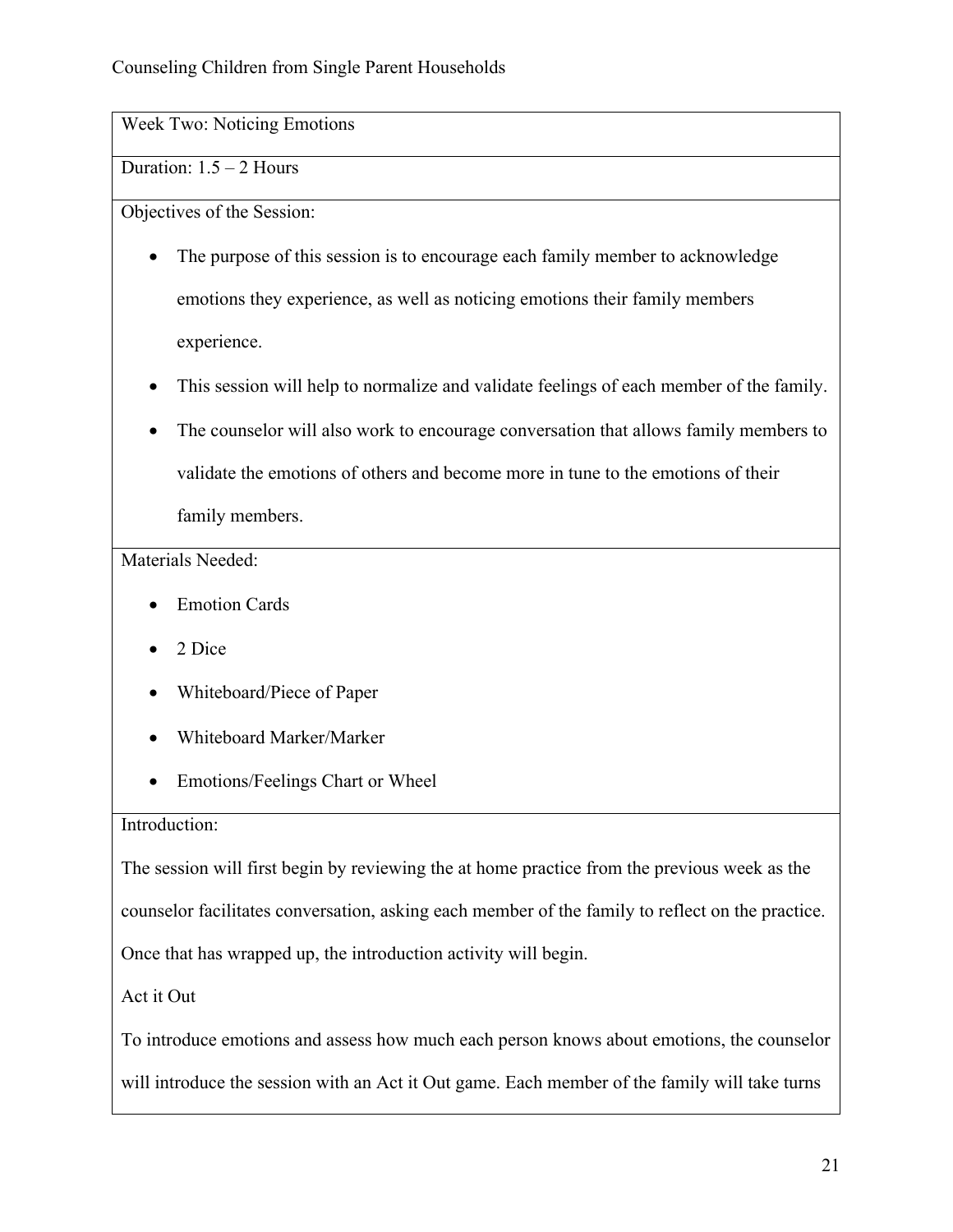drawing a card with an emotion on it and act it out to the family without using words. The family will guess until they correctly identify the emotion. After each turn, the counselor will prompt the family to describe how they were able to guess that emotion based on the body language of the person acting it out.

Main Activity: Dice Game

The counselor will begin by providing psychoeducation about the variety of emotions that people can experience, working to normalize the emotions people can experience.

On a whiteboard or piece of paper, the counselor will list numbers 1-6, each corresponding to an emotion from the list of emotions. Each family member will take a turn rolling one di and depending on their number, will describe something that causes them to feel that emotion. On the next round, they will describe what it feels like in their body when they feel that emotion. The next round will involve them describing how others may know that they are experiencing this emotion. If the family is ready to healthily discuss and acknowledge emotions amongst themselves, a second list of numbers 1-6, corresponding with each member of the family, including extended family members or other friends when necessary. On their turn, one di will correspond to an emotion, and the other di will correspond to a member of the family. The person whose turn it is will describe how they know that person is feeling that emotion and what they do when they know that person is experiencing that emotion.

Note: If the family is not yet able to healthfully describe the emotions of others, eliminate the second part of the activity and just have each member describe how emotions relate to themselves.

Possible Topics to Discuss: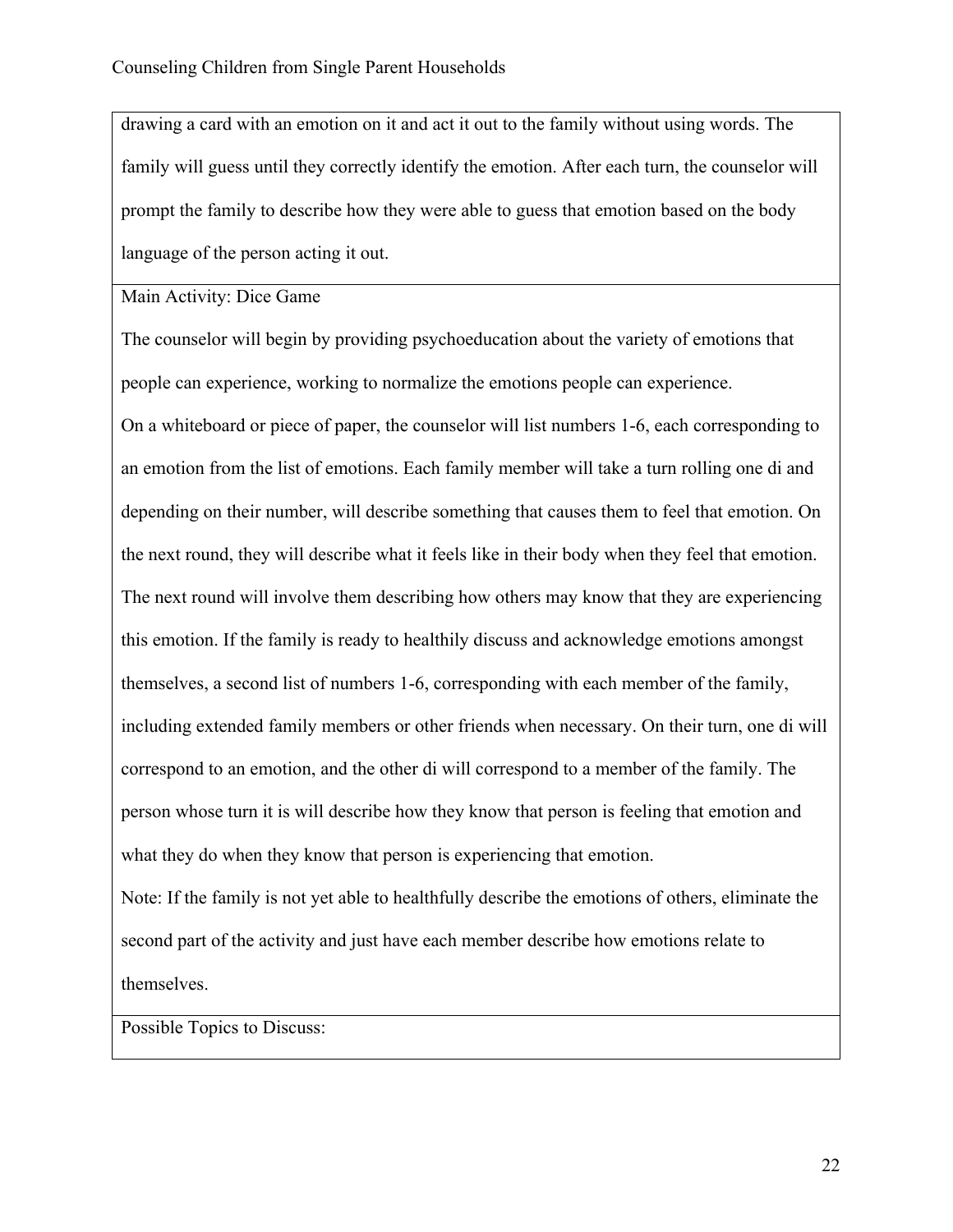- How does it look different when you experience these emotions in different places such as home, work, or school?
- How do the emotions you experience change based on other events that have happened during the day?
- What are some ways you work to get rid of difficult emotions or stay in positive emotions?
- What can others do to support you when you are experiencing these emotions?
- How does the family system function as one when each member of the family is experiencing different emotions?

Closure: Shout Outs

At the end of the session, the counselor will acknowledge a strength of the entire family, as well as a strength of each individual. The counselor will then invite each family member to give a shout out to a member of the family, as well as point out a strength of their own family. Note: For families with small children, stickers may be used as reinforcements as well when pointing out strengths.

Possible Practice Work:

In order to continue the work at home, the clinician will seek input on ways that the family can work on noticing emotions between sessions. Possible practice work could include watching the movie Inside Out together and discussing emotions, or placing an emotion chart somewhere central to the family and each member of the family placing a sticker by the emotion they are feeling at some point during the day.

Resources: N/A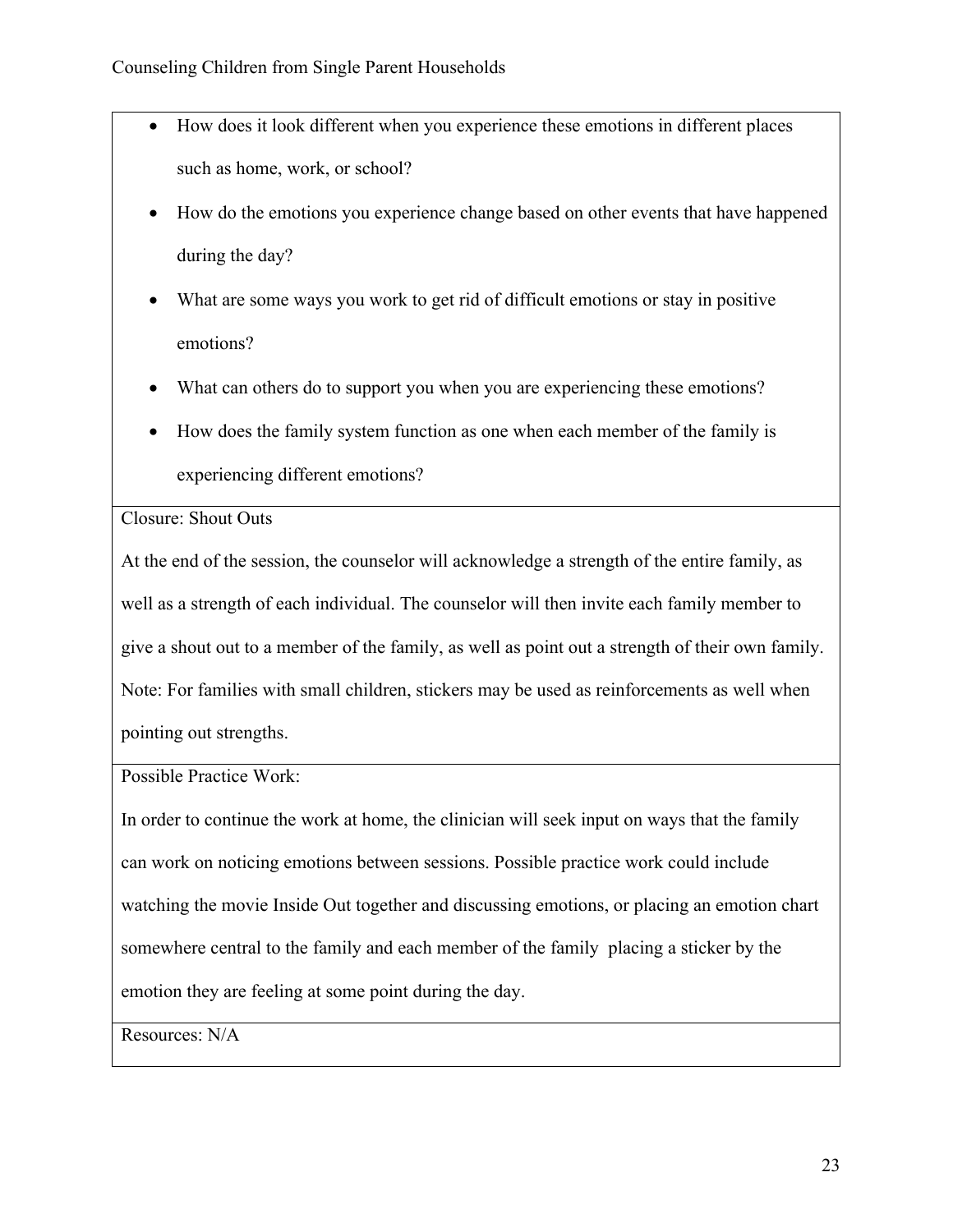Week Three: Stress and the Brain

# Duration: 1.5 – 2 Hours

Objectives of the Session:

- The purpose of the session is to address the way we react when under stress.
- Each family member will better how their brain makes decisions and causes them to take action.
- In knowing the brain, the counselor can help the family to acknowledge that they, as well as other members of their family may handle things differently when experiencing stress.

Materials Needed:

- 5 Second Rule Game Cards or Cards with various topics of items to list (i.e. yellow foods, breeds of dogs, characters in SpongeBob, states that start with an M, etc.)
- Timer
- Image included in Appendix B
- 3 Pieces of Paper, each labeled with one of the following: Thoughts, Feelings, Behaviors
- Optional: Yarn
- Optional: Paper and Markers

### Introduction:

The session will first begin by reviewing the at home practice from the previous week as the counselor facilitates conversation, asking each member of the family to reflect on the practice. Once that has wrapped up, the introduction activity will begin.

5 Second Rule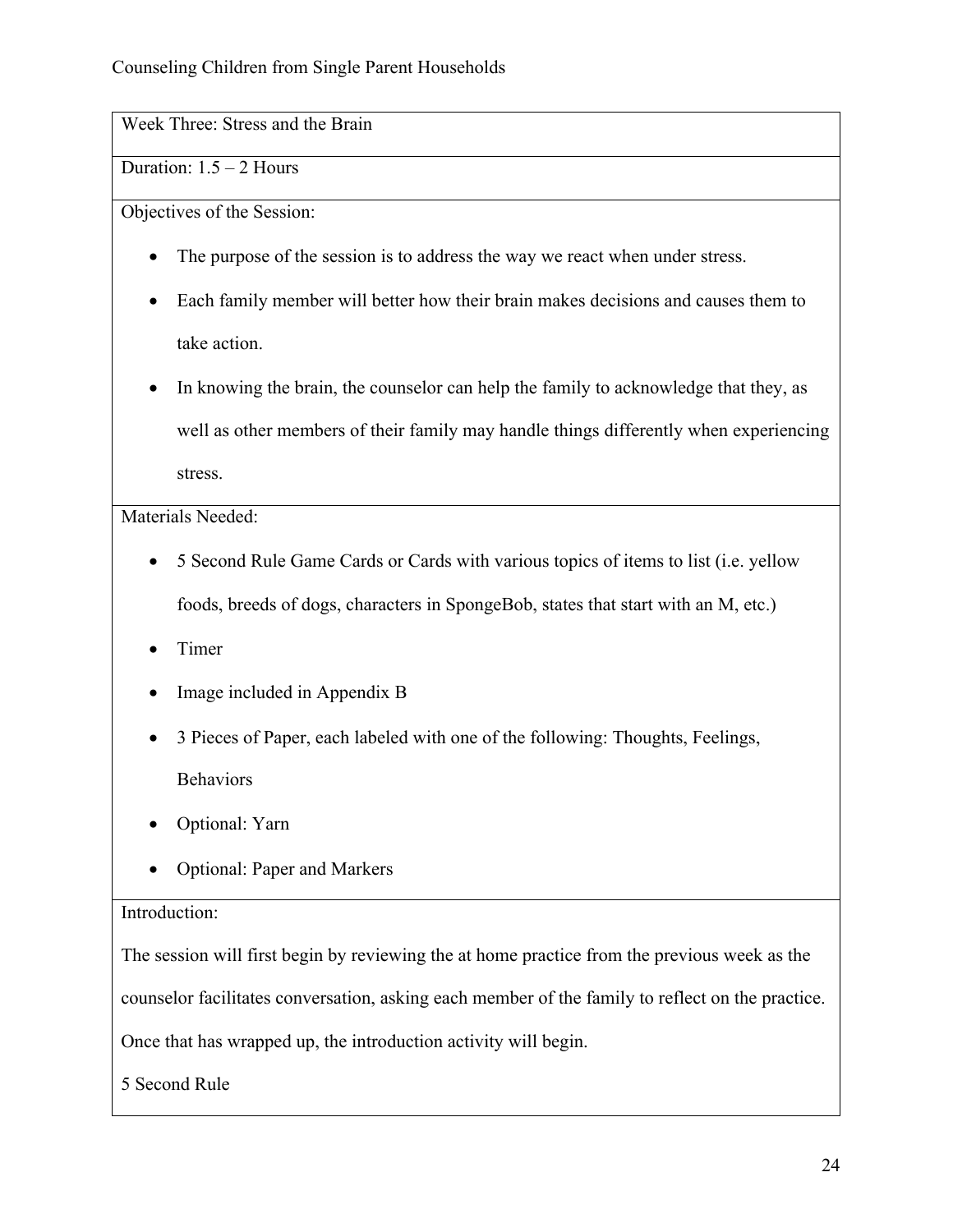The family will begin by playing a game together, which the counselor can introduce by describing that each member of the family will take turns, and on their turn, another family member will read a card that begins with, "Name three…". Each member of the family will then have 5 seconds to list three things. As the game continues, the counselor will encourage discussion based on the observation that though everyone could list these things without a time limit, the time constraints cause us to not always be able to come up with answers.

Main Activity:

Tying the game to stress and emotions, the counselor will acknowledge that just like it can be challenging to come up with answers when under stress, we can also struggle to regulate or control our emotions when we are under stress. The counselor will provide psychoeducation about the brain and how it handles stress, using the characters Amy Amygdala ("The jumpy superhero"), Tex Pre-Frontal Cortex (The Smart Sheriff) and Hippo Hippocampus (The Librarian) (Bergstrom, 2017). The counselor will use these characters to communicate that when the amygdala is under stress, it does not seek wisdom from the prefrontal cortex or the hippocampus. When the brain is not under stress, the amygdala then consults the prefrontal cortex and the hippocampus to make wise decisions to handle situations.

The counselor will also use the characters to describe how the brain reacts to stress with fight, flight, or freeze. If visuals are helpful, the counselor can make lists titled fight, flight, or freeze, talking with the family to come up with actions that people may do to show that this is how they are handling stress.

With three pieces of paper, each labeled with one of the following: Thoughts, Feelings, and Behaviors, the counselor will make a triangle with the papers on the floor. If needed for the visual of the triangle, a piece of yarn can be used to connect the papers. The counselor will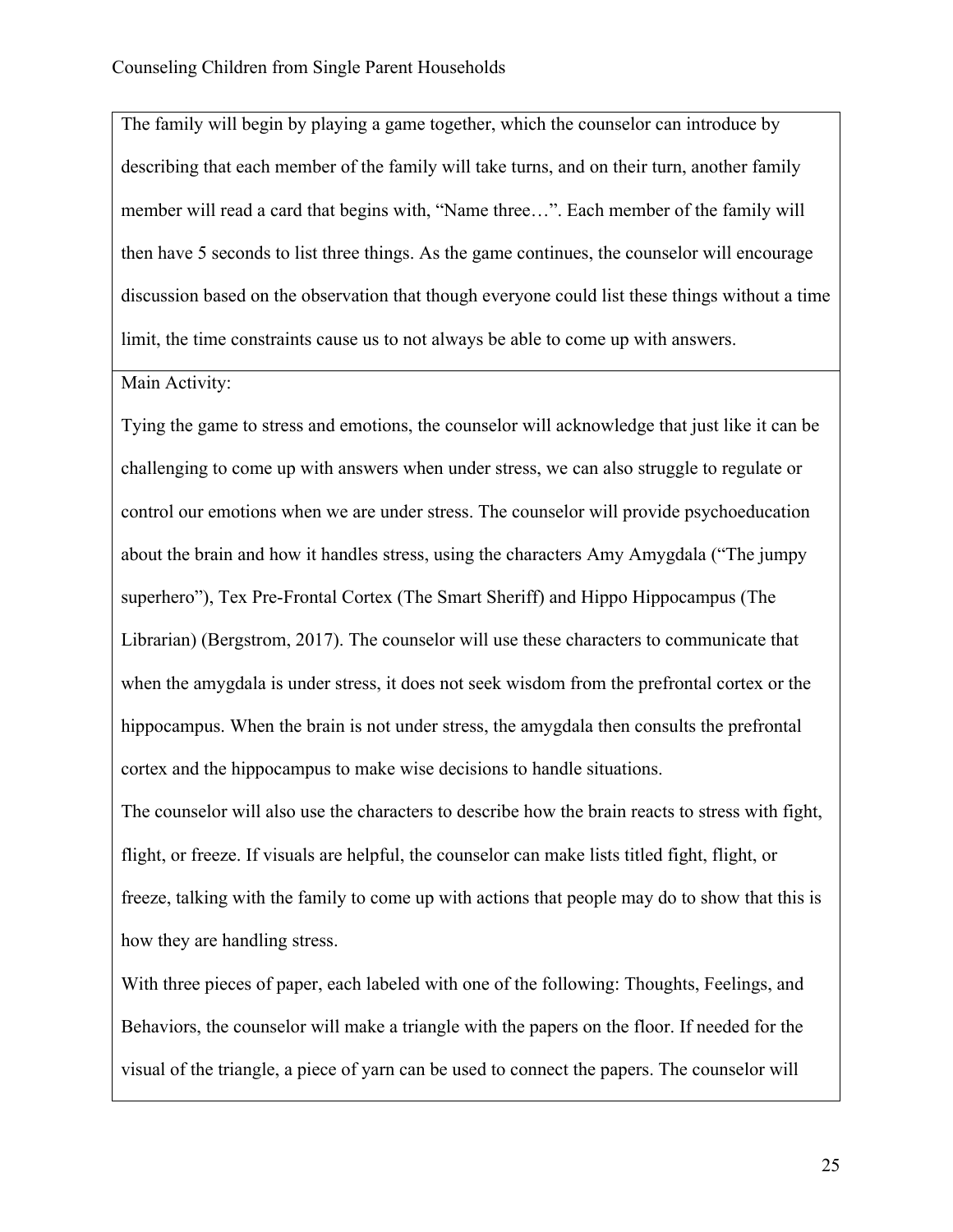then describe how all three of these things are connected, giving an example of seeing a large dog, labeling the thought ("That dog looks mean"), feeling ("I am scared"), which causes the behavior (I will run away from the dog). The counselor will then encourage the family to work together to walk through each of the three steps, specifically in regards to situations or thoughts that are impacting their family. Some examples may include thoughts of "My parent does not like me", feelings of "I am overworked and tired", or behaviors of refusal.

(Lowenstein, 2017)

Possible Topics to Discuss:

- Which do people notice the most: the thought, the feeling, or emotion?
- How can our family work together to help members of the family acknowledge each of the three parts of the triangle?
- How can we support each other when someone is under stress?
- What behaviors happen regularly in your family that you wish you could handle differently?

# Closure: Family 5 Second Rule

The family will play the 5 second rule game again, except this time, they can use each other to come up with the three things that fit the topic of the card. The counselor can facilitate conversation regarding how these rounds were different when others could provide support and tie that into handling stress and emotions alone compared to handling it together.

Possible Practice Work:

In order to continue the work at home, the clinician will seek input on ways that the family can work on acknowledging their reactions between sessions. Possible practice could include, making up a story with the characters of Amy, Tex, and Hippo, displaying the characters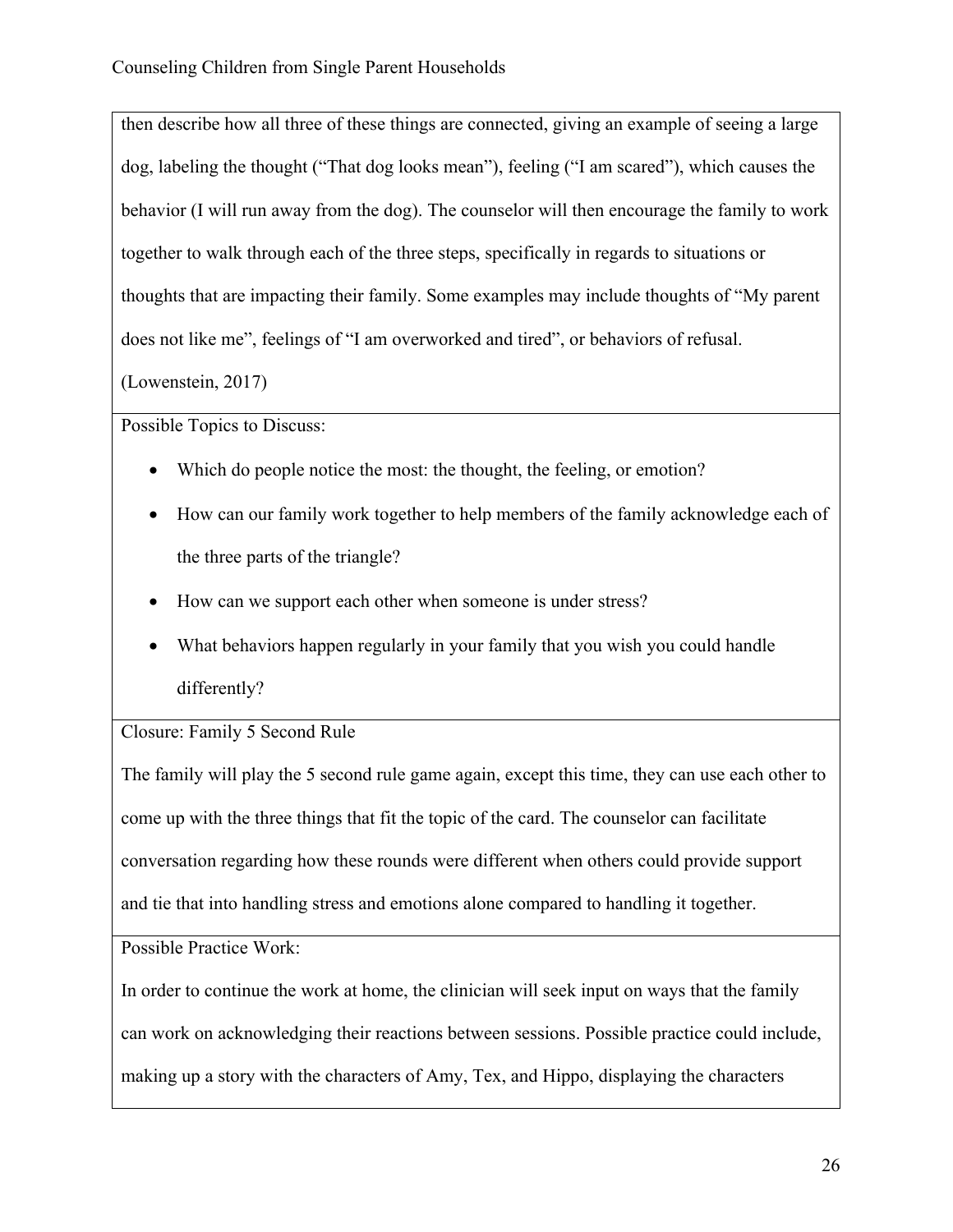around the house and talking about them during the week, taking home three blank lists labeled thoughts, feelings, and behaviors that the family can individually contribute to throughout the week, or each person writing down one time that stress impacted their decisions during the week.

Resources:

Bergstrom, C. (2017). Mindfulness and the brain made easy [Website]. Retrieved from

https://blissfulkids.com/mindfulness-and-the-brain/

Lowenstein, L. (2017). Creative CBT interventions for children with anxiety [PDF file].

Retrieved from https://www.lianalowenstein.com/articleAnxiety.pdf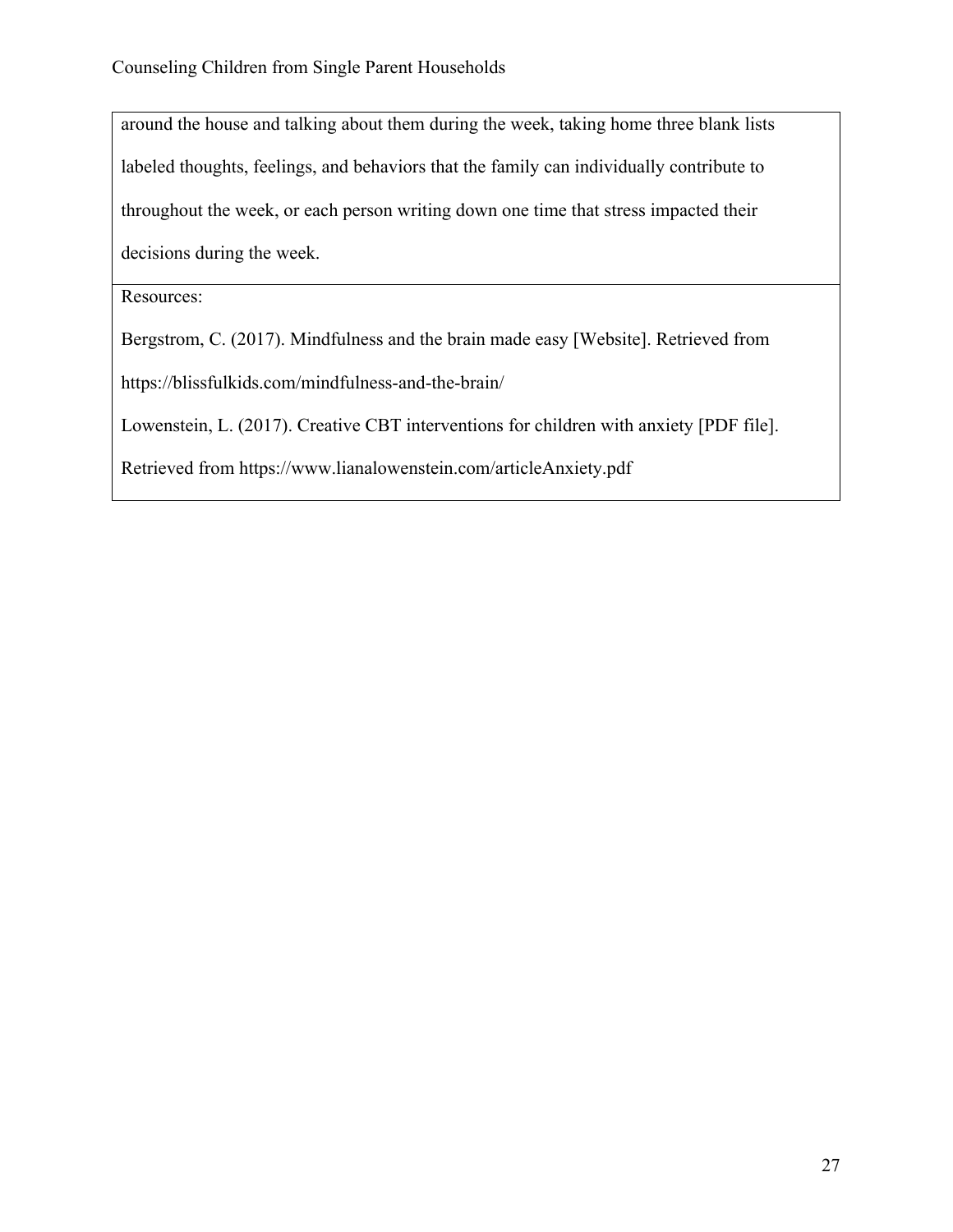Week Four: Coping skills

Duration: 1.5 – 2 Hours

Objectives of the Session:

- The purpose of this session is to address the ways each member of the family handles stress in order to develop healthier coping skills.
- The counselor will work with the family to help ensure that the family feels like they can practice coping skills on their own.
- The family will develop a plan in which they can help each other identify when they may be needing to use a coping skill.

# Materials Needed:

- Paper
- **Markers**
- Paper Plates
- Writing Utensils
- Lists of copings skills (Optional: Pictures if that would be helpful)
- Optional: Printed and cut out blank tools
- Optional: Cupcake Cutouts
- Optional: Ziploc bag

# Introduction:

The session will first begin by reviewing the at home practice from the previous week as the

counselor facilitates conversation, asking each member of the family to reflect on the practice.

Once that has wrapped up, the introduction activity will begin.

A lot on my Plate: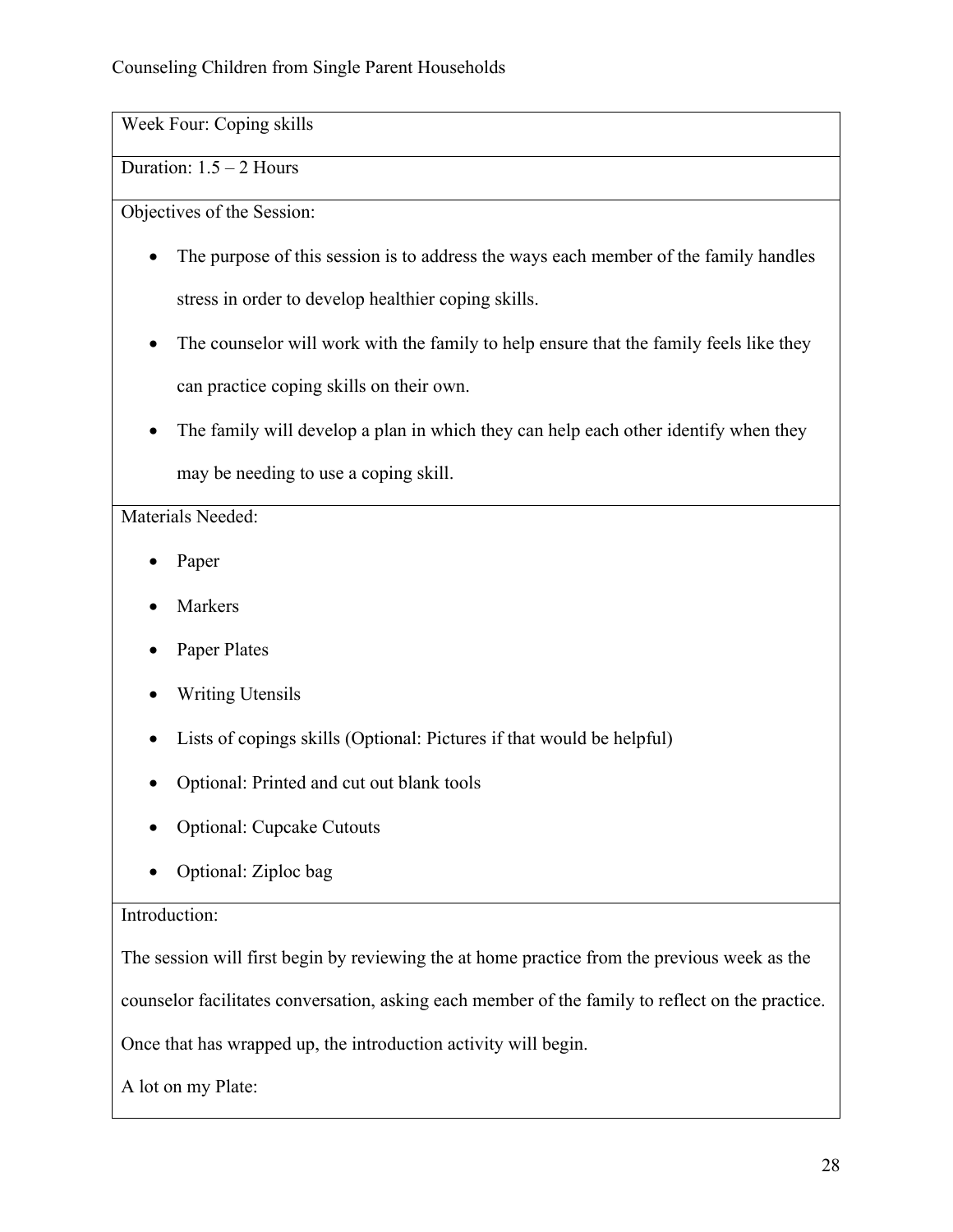Each member of the family will receive a paper plate, pieces of blank paper, and something to write with. On the paper, they will each write stressors they are experiencing. Based on their interpretation of the size of the stressor, they will then rip the paper to a corresponding size. For example, if the role of being a student is a large stressor, it would be written on a large piece of paper, while a stressor like waking up on time in the morning may be a smaller stressor. As each member writes, or draws if that is more appropriate, their own stressors, they can fold them and put them on their paper plate. Once everyone has written some of their major stressors, the clinician will prompt each person to hold the paper plate filled with paper pieces in the air, acknowledging that it can be heavy to carry all of those stressors alone. The clinician will then prompt others to come together to help lift each other's plates, acknowledging that it is often easier to carry stress when you are being supported by others.

### Main Activity: My Tools/Our Tools

The counselor will transition to the session by acknowledging that each member of the family has a lot on their plate. A metaphor to using different tools to fix a house or make it sturdier would be used to describe how we can handle stress better when we use a variety of tools. The counselor will prompt the family to talk about ways they handle stress right now. In doing so, the counselor will gather information of possible barriers to success for the coping skills that are not working, as well as commonalities of the coping skills that are working currently. For each coping skill that a member of the family finds successful, they will write it on a tool and place it in the family tool bag. The counselor will then allow the family members to select other tools they think could help them. When necessary, the counselor will teach the members of the family an appropriate coping skill. Possible age appropriate coping skills are as follows: Children: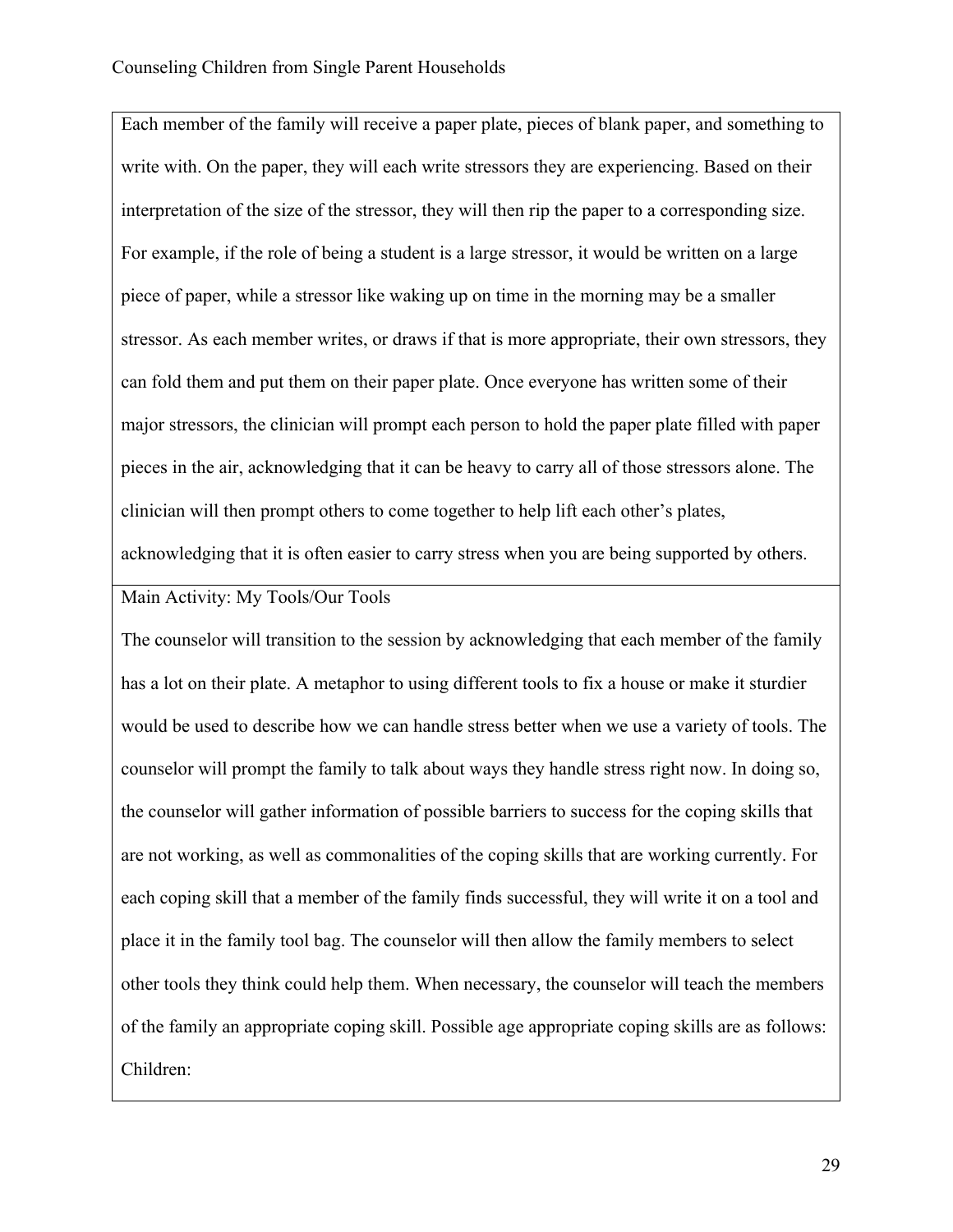- Cookie Breathing: breathing in as if you were smelling cookies fresh from the oven (Lowenstein, 2017).
- Counting down from 10
- Spaghetti Stretch: making your body tight like an uncooked spaghetti noodle, counting to three, and then loosening your body like a cooked spaghetti noodle (Davis, n.d.).
- Drawing a picture

Anyone:

- Going for a walk
- Talking to a friend
- Asking for a hug
- Stress Press: Press your palms together as hard as you can for 5-10 seconds and release (Davis, n.d.)
- Grounding: Think of 5 things you see, 4 things you can touch, 3 things you can hear, 2 things you smell, and 1 thing you taste.
- Journaling
- Take a nap
- Use a fidget
- Yoga

Note: Tools can be substituted for cupcakes and a collection of "Copecakes" can be built

(Davis, n.d.). Additionally, if the family is made up of members who are old enough to use

fewer literal materials, lists can be developed instead of tools or copecakes.

Possible Topics to Discuss: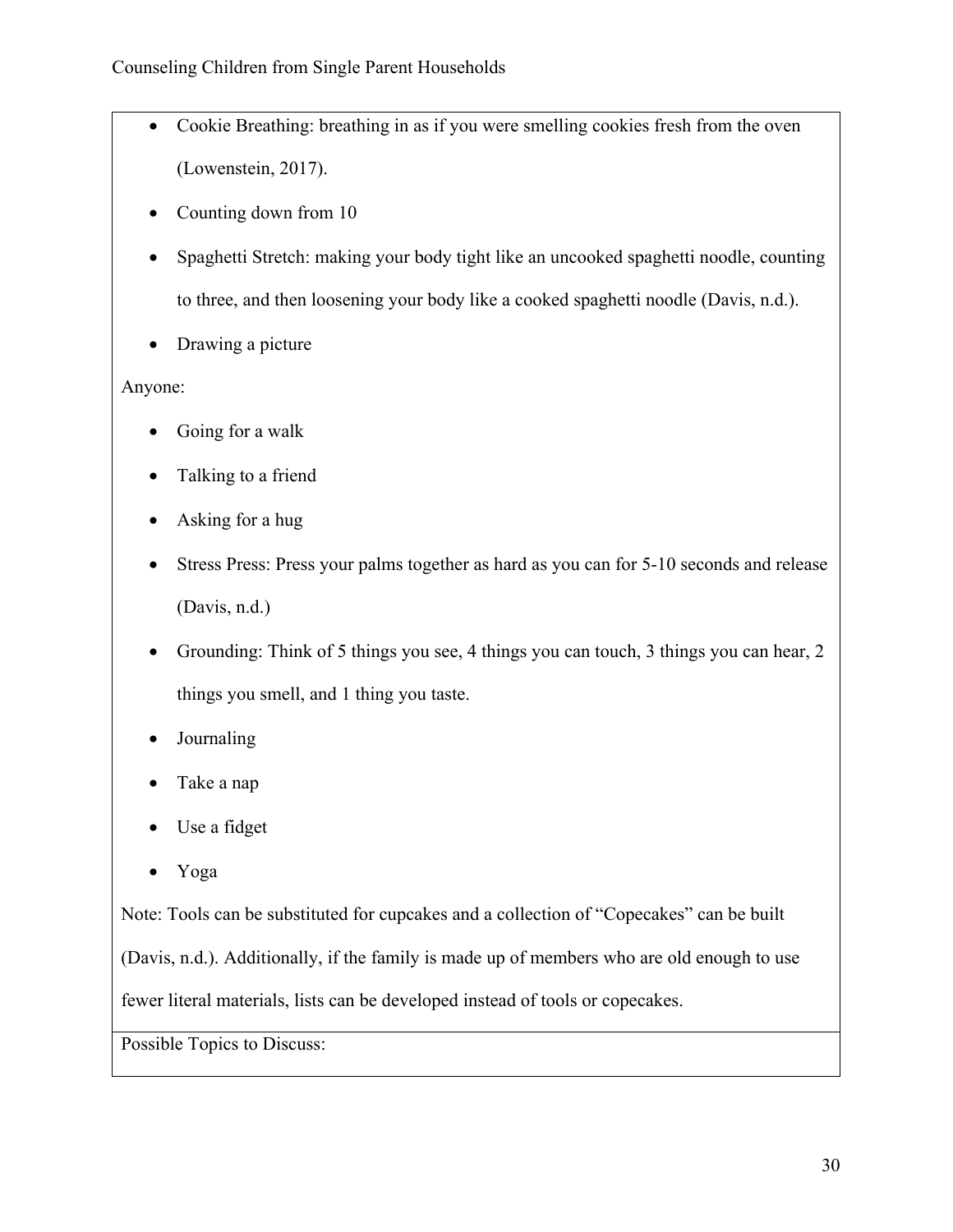- What skills are you already using that help you to calm down?
- What skills are you trying but not seeing success in using?
- Why is it important to have skills we can use when we are not feeling regulated?
- What challenges may we face in trying to use these skills in our day to day life instead of just doing them in counseling?
- How can we practice these skills with people? How can we practice them alone?
- How can others help us to remember to use our coping skills?
- Why might someone else's coping skill not always work for us when we are not regulated?

Closure: Family Handshake

The family will work together to develop a hand signal or handshake that is part of their team. This hand signal can be used to encourage, as well as help someone acknowledge that they may need to take a break and use a coping skill. The family will engage in a role play of someone (preferably the parent for this example) experiencing a difficult emotion, and the family using their handshake or hand signal to alert them to take a break or use a different skill.

Possible Practice Work:

In order to continue the work at home, the clinician will seek input on ways that the family can work on using coping skills between sessions. Possible options for practice work would include practicing one coping skill every day as a family, talking together as a family about what skills worked for you during the day, or "super spy." An option for practice work may be "super spy" in which each member of the family is secretly assigned another member of the family. At some point between sessions, each person will take note of a way that the other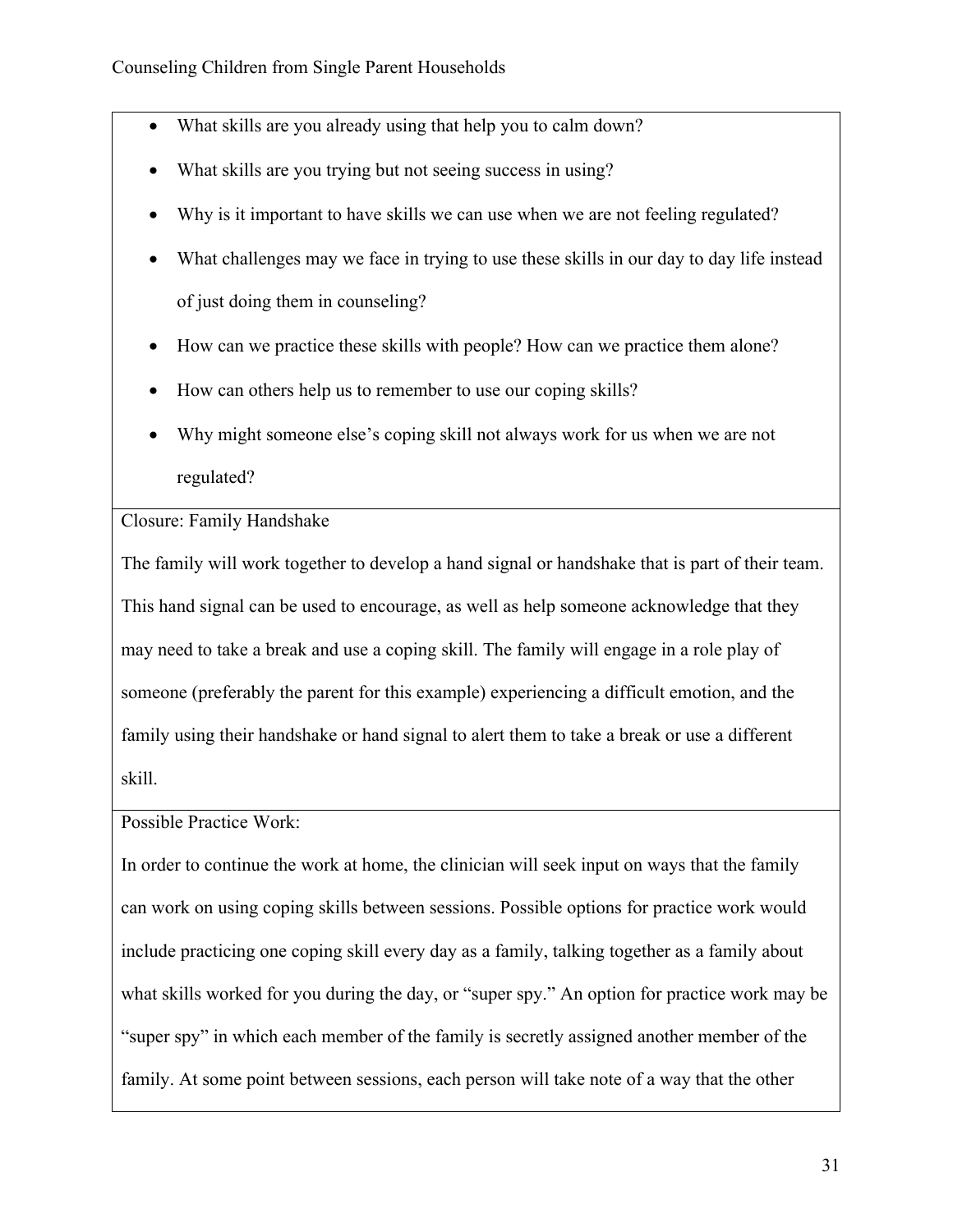person healthfully handled stress with a tool during the week. Upon the start of the next session, the clinician will read off each person's observations, not revealing who wrote it. The clinician will prompt each family member to share who they thought their secret spy was and why they thought that. The secret spy will then reveal themselves.

Resources:

Davis, P. (n.d.). The coping skills toolbox [PDF file]. Retrieved from

https://www.bcbe.org/cms/lib/AL01901374/Centricity/Domain/1760/Coping%20Skills%20To olkit.pdf

Lowenstein, L. (2017). Creative CBT interventions for children with anxiety [PDF file].

Retrieved from https://www.lianalowenstein.com/articleAnxiety.pdf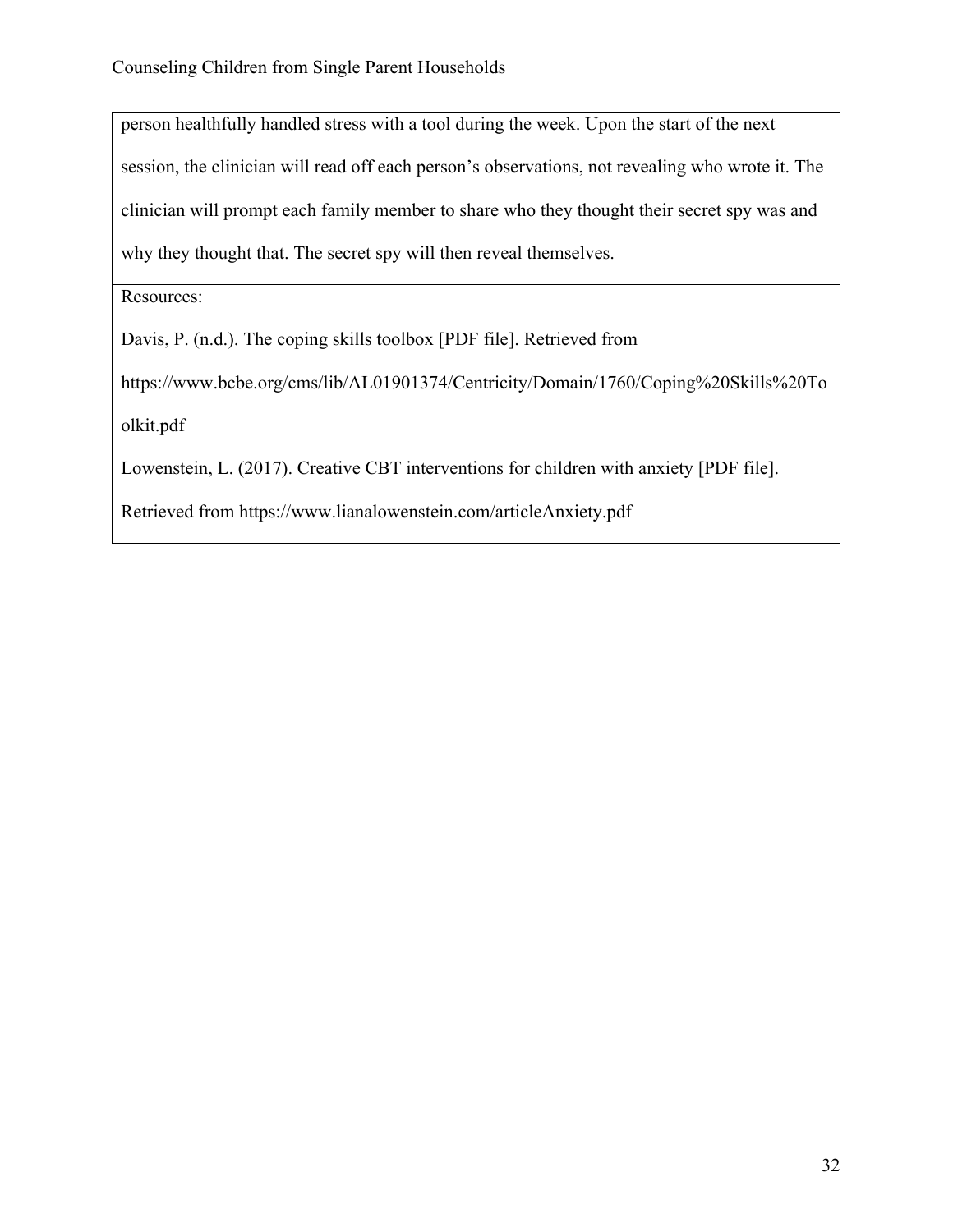Week Five: Family Roles

Duration: 1.5 – 2 Hours

Objectives of the Session:

- The purpose of this week's session is to address the unique role that each member plays in the family.
- In doing so, the counselor should help the family to acknowledge how their need for each different person in the family, as well as the importance of their own role.
- Family members should be encouraged to acknowledge how their unique role has caused them to develop possibly unhealthy roles within their family.

Materials Needed:

- Balloons
- Family Roles Sheet (Appendixes C and D)
- Optional: Stickers

# Introduction:

The session will first begin by reviewing the at home practice from the previous week as the counselor facilitates conversation, asking each member of the family to reflect on the practice. Once that has wrapped up, the introduction activity will begin.

Balloon Balance:

Each member of the family will stand in a circle. The counselor will begin by giving the group a balloon and instructing them to work tougher to keep it in the air. As the family continues to do this, the counselor may add another balloon, helping the family acknowledge that it is trickier with two balloons. After the family has practiced that for a short while, the counselor will stop the group and remove the balloons. Each member of the family will then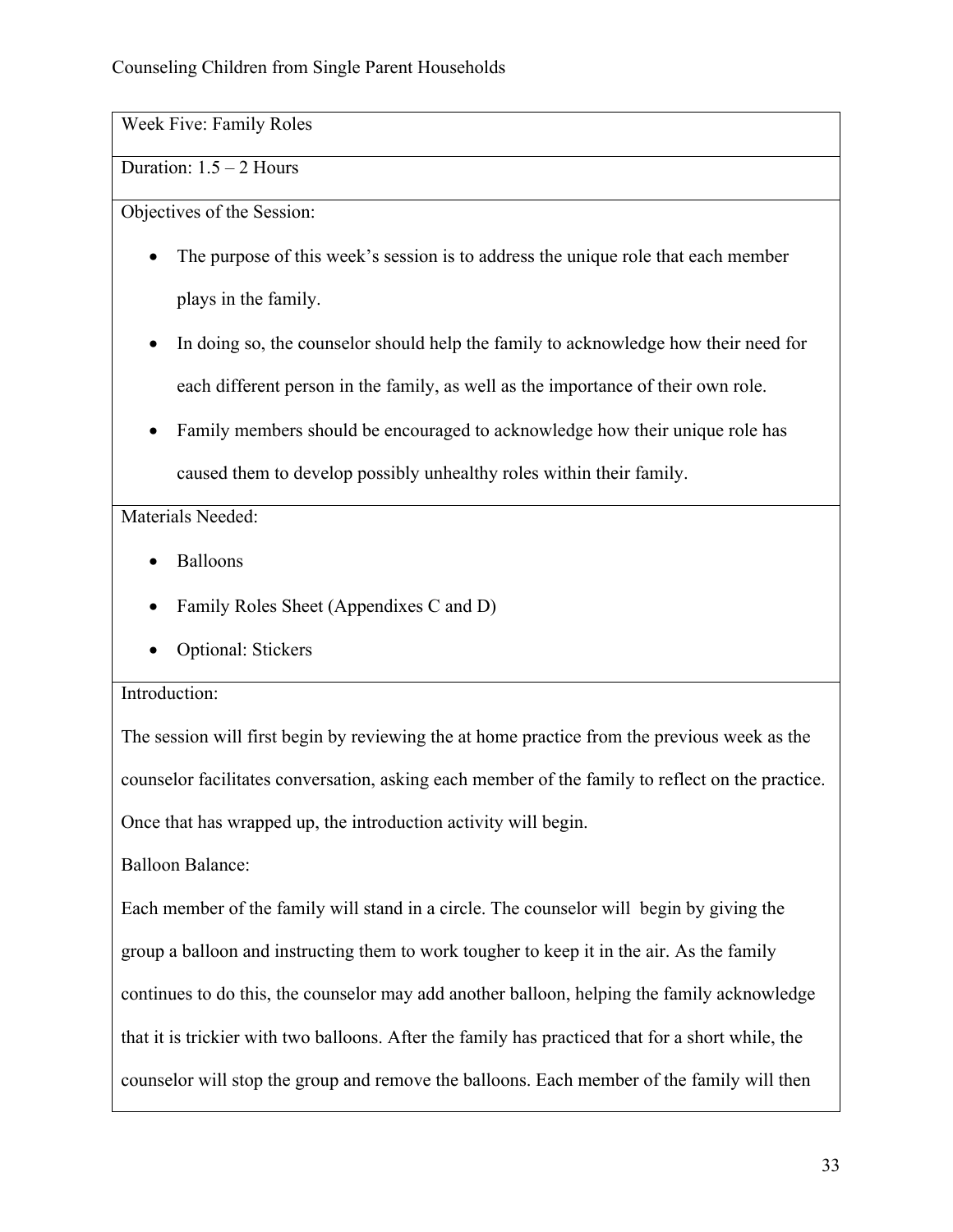be given a role or a restriction to their abilities in the activity. Examples may be that one person can only use one hand, someone can only use their feet, or another person cannot move from their current spot.

Note: Roles and instructions given to each member of the family should be appropriate to their ages and ability levels.

Main Activity:

The counselor will help the group process the activity of each person having a role, noticing challenges and strengths in everyone doing something different. The counselor will then educate the group in regard to typical familial roles with the handout provided in Appendixes C and D. After the roles are introduced, the counselor will assign a role to each member of the family as they act out a scenario. For example, one person will stand on a chair, towards the edge, with their hands in the air. The assigned "enabler" will focus all of their attention on the person who looks like they may fall. The assigned "Hero" will hold their arms as if they are flexing their muscles, facing the crowd, and cannot move. The assigned "Scapegoat" will wave and shout to get the attention of everyone else, attracting attention from the hero and the enabler. The assigned "lost child" will stand away from everyone else while covering their face.

Once the situation has been acted out, the counselor will prompt the family members to talk about the ways in which they are similar to and different from their assigned role during the scenario.

(Unknown, 2013)

Possible Topics to Discuss:

• What role do you think you play in your family?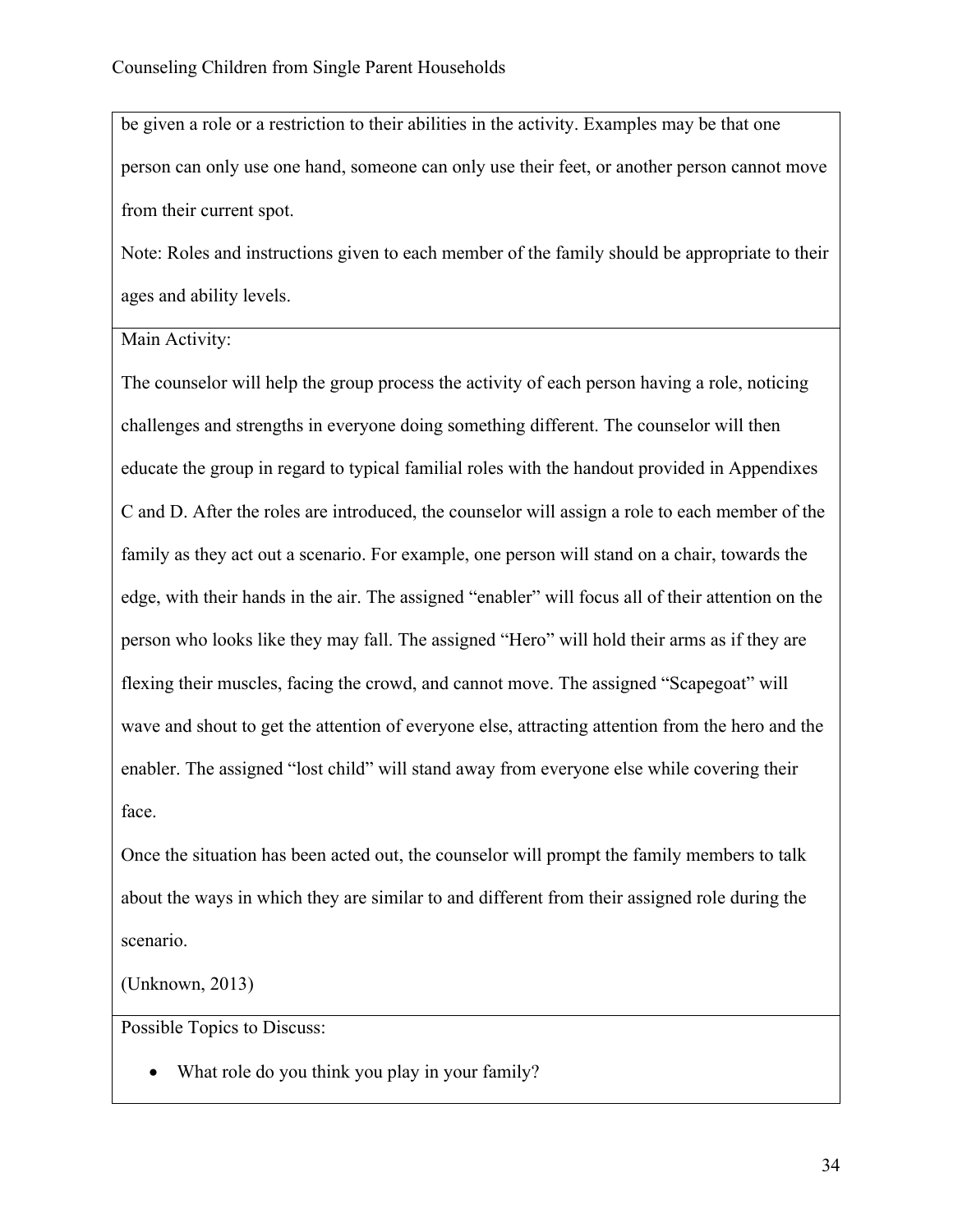- In what ways do they role you play make you proud of yourself?
- What would make it challenging for you to continue to play that role for your family?
- If you went to bed tonight, and tomorrow when you woke up, your relationship with was better, how would it look?
- What do you notice about the roles each of your family members is carrying?

### Closure: Family Role Map

Together, the counselor will help families compete a Family Role Map, giving each member of the family their own paper. Together, the family will decide what roles and responsibilities Belong to each person and write it on their map. Roles and responsibilities should include earning money for the family, providing meals, cleaning up after themselves, regulate themselves, communicate their wants and needs to others, etc.

Possible Practice Work:

In order to continue the work at home, the clinician will seek input on ways that the family can work on their role between sessions. Possible practice may include, providing stickers for members of the family to put a sticker on the family role map next to roles they notice each other doing well. Other possible practice may include journaling about a role that they stepped into or a role that they stayed away from, or playing a game or cooking a meal together at home in which each person has a pre-assigned role and then discussing how each member contributed to the whole.

Resources:

Lowenstein, L. (2015). Therapy technique: A lot on my plate by Liana Lowenstein [Video File]. Retrieved from https://www.youtube.com/watch?v=j9JA\_2YMOD0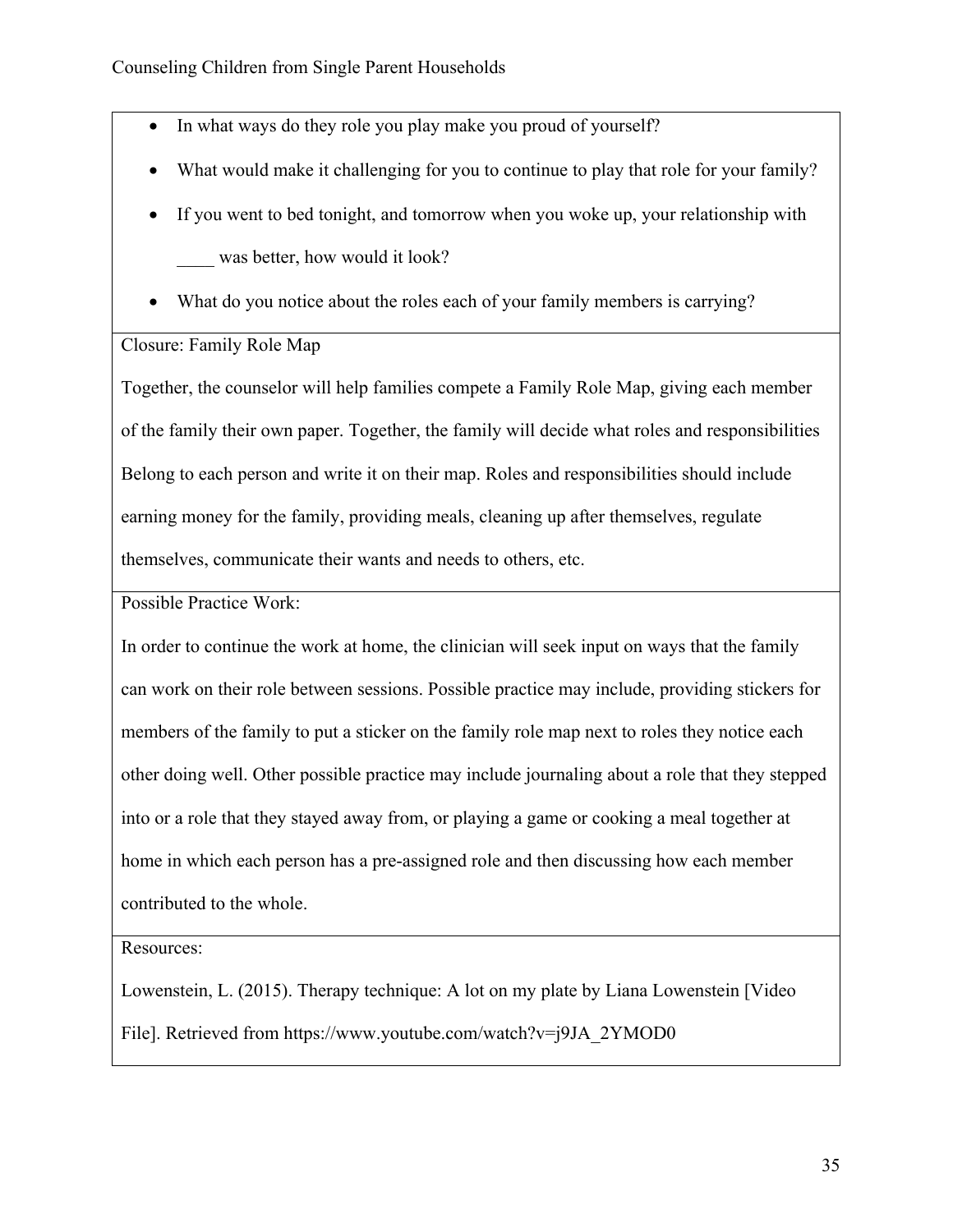Unknown. (2013). Family sculpting: Family dynamics group activity [Website]. Retrieved from http://angiespellerlmhc.blogspot.com/2013/09/family-sculpting-family-dynamicsgroup.html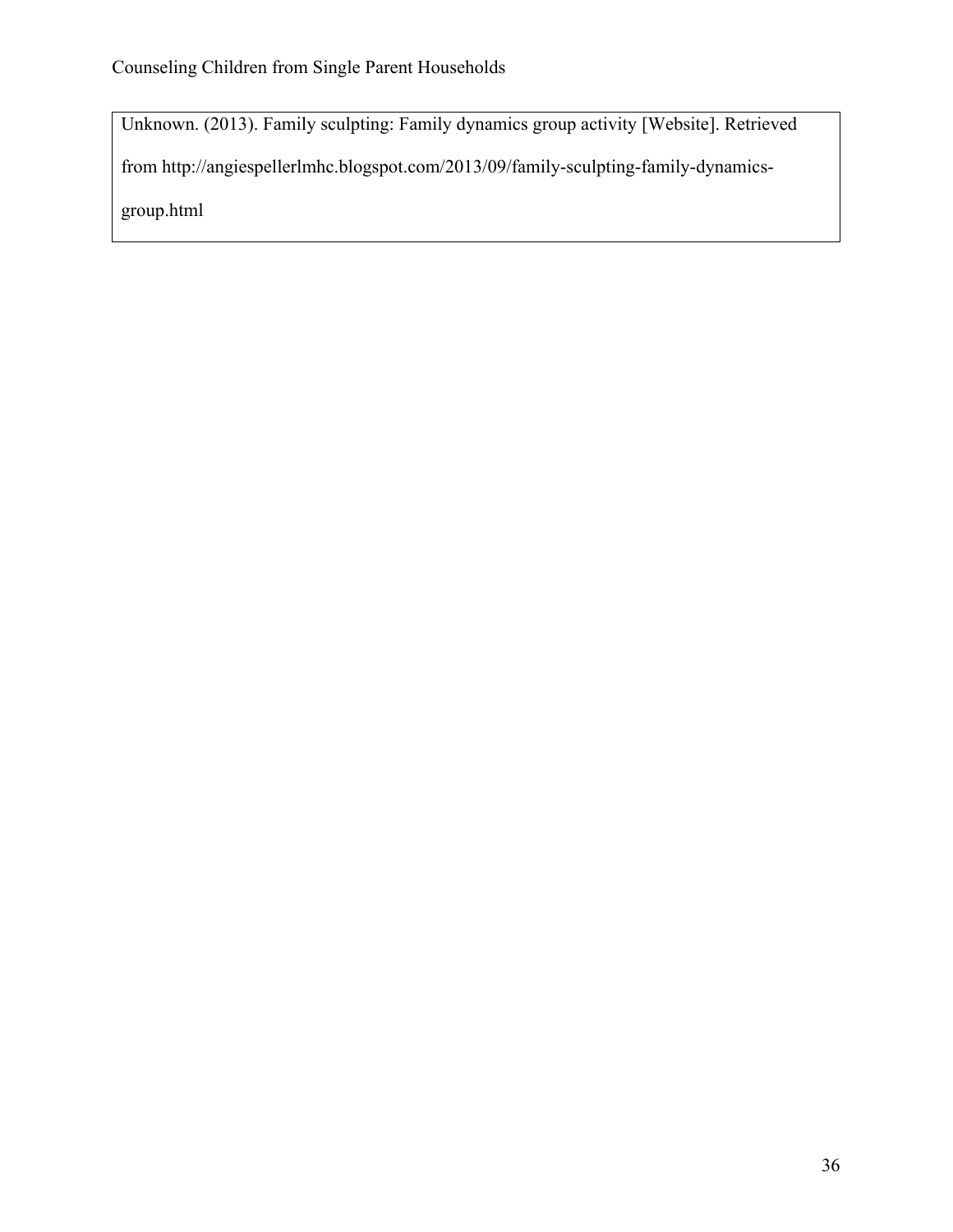Week Six: Rules and Directions

Duration  $1.5 - 2$  Hours

Objectives of the Session:

- The purpose of this week's session is to address the importance of rules and consequences within a family.
- The activities are designed to encourage each member of the family to acknowledge what it feels like when they are not being listened to.
- The counselor will also work to facilitate conversations around the purpose and importance of rules.

Materials Needed:

- Paper
- **Markers**
- Hands on manipulatives of varying sizes or colors
- Optional: Post it notes

# Introduction:

The session will first begin by reviewing the at home practice from the previous week as the counselor facilitates conversation, asking each member of the family to reflect on the practice. Once that has wrapped up, the introduction activity will begin.

On a piece of paper, the counselor will have pre written, "please do not follow the directions given." The counselor will secretly give the piece of paper to the parent before the introduction activity starts. The family will then sit in a circle, facing away from each other, each haven been given the same sets of manipulatives. The counselor will assign a leader (different than the parent). The leader will give directions of how everyone else should be arranging their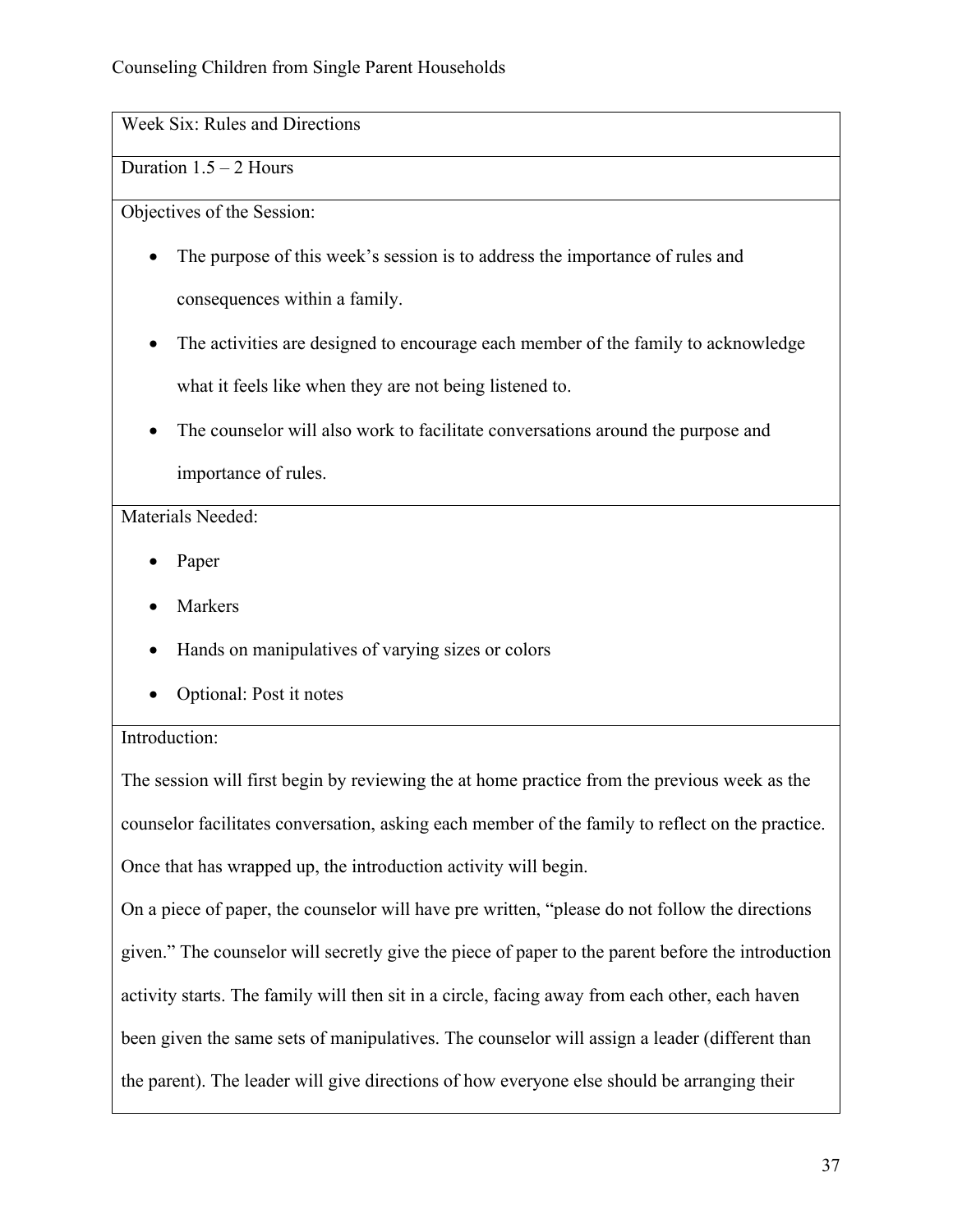manipulatives. For example, they may say, "Put the red block on bottom, and the yellow block on top of the red block. Next to those blocks will be the purple block." When the instructions are done being given, the family members will turn around and see how they turned out. The family can continue to play, assigning a new leader each time and also assigning a new person to not follow directions each time. The counselor should encourage conversations surrounding the importance of rules, as well as coaching others to use feeling words when explaining to others how they feel when thy are not listened to.

Note: If that activity is not age appropriate for all members of the family, family members can team up and complete the activity. If the activity is still not age appropriate, a game of Simon Says can be played to encourage a discussion around following directions.

Main Activity: Land of No Rules

The family is broken up into groups of two. Each pair is instructed to create a picture of a land with no rules and no leader. The group will also be asked to explain how a member of this land would go about their day to day life, including their thoughts, feelings, and behaviors. As the group shares out to the rest of the family, the counselor can prompt with the following questions:

- What is it like in the Land of No Rules?
- How safe do the children and adults feel if everyone around them does whatever they want?
- What happens when no one is in charge?
- What problems arise when there are no rules?
- How do parents feel when they may not know where their children are or what they are doing?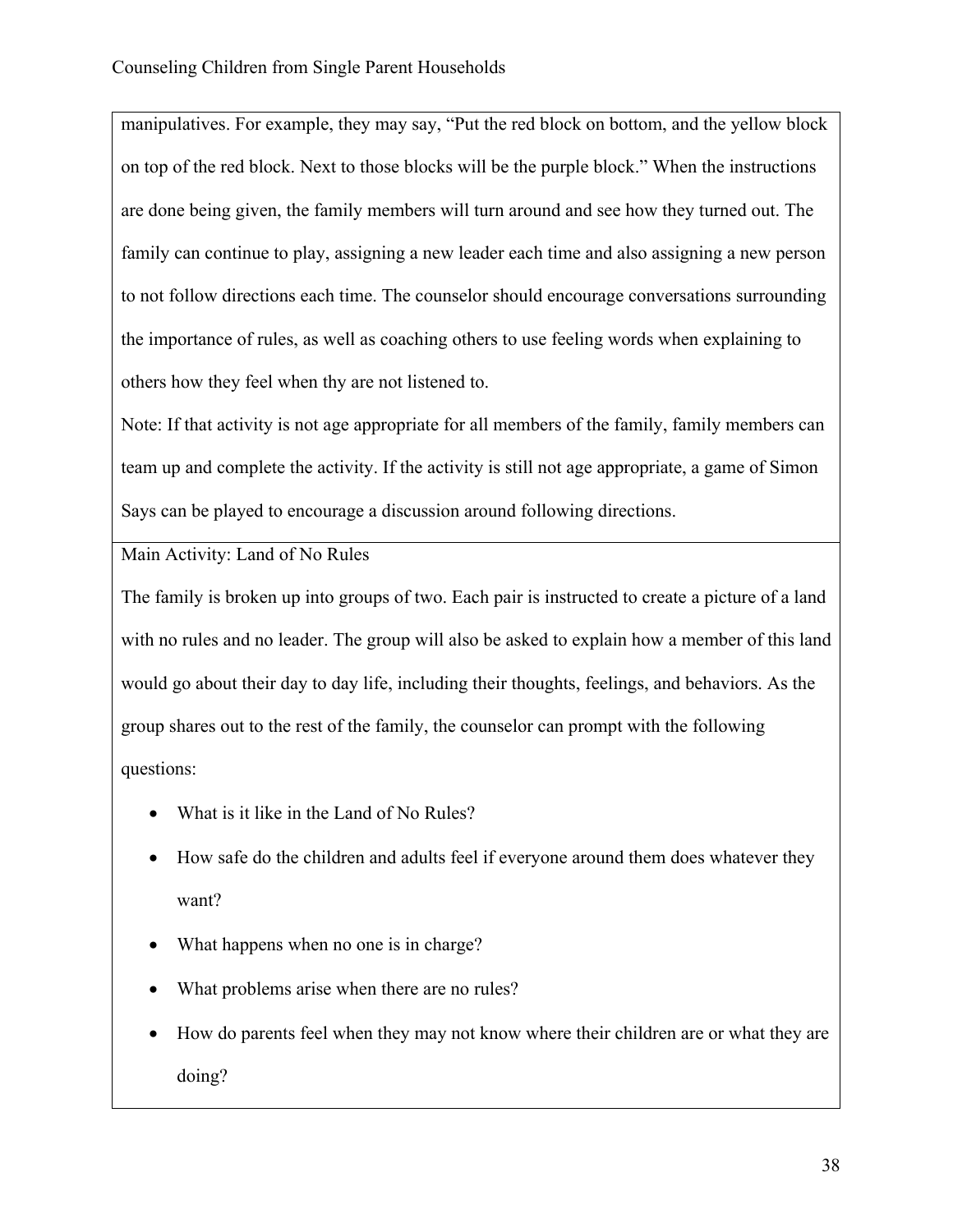Next, the counselor will facilitate a discussion around the importance of some rules and what their intended purposes are.

The family will then create in their pairs, a picture of what it would look like in the Land of Important Rules. The counselor can prompt each group to share about how a member of this land would go about their day to day life, including their thoughts, feelings, and behaviors.

(Lowenstein, 2010)

Possible Topics to Discuss:

- What feelings do you experience when someone gives you a rule?
- How are those feelings different when the person assigning the rule is someone you care about or you know cares about you?
- How are those feelings different when the person assigning the rule is someone you do not believe cares for you?
- How do you feel when you are asked to follow a rule that you do not agree with?
- What are the purposes of those rules?

Closure: Our Family Rules

Together, the family will develop a list of at least 3 family rules that they can all agree upon. Each family rule will also be discussed as to whose responsibility it is to uphold the rule, as well as how it should be handled if the rule is not being followed. The family rules will be created into a document and signed by each member so it can be displayed in the family's home.

Possible Practice Work:

In order to continue the work at home, the clinician will seek input on ways that the family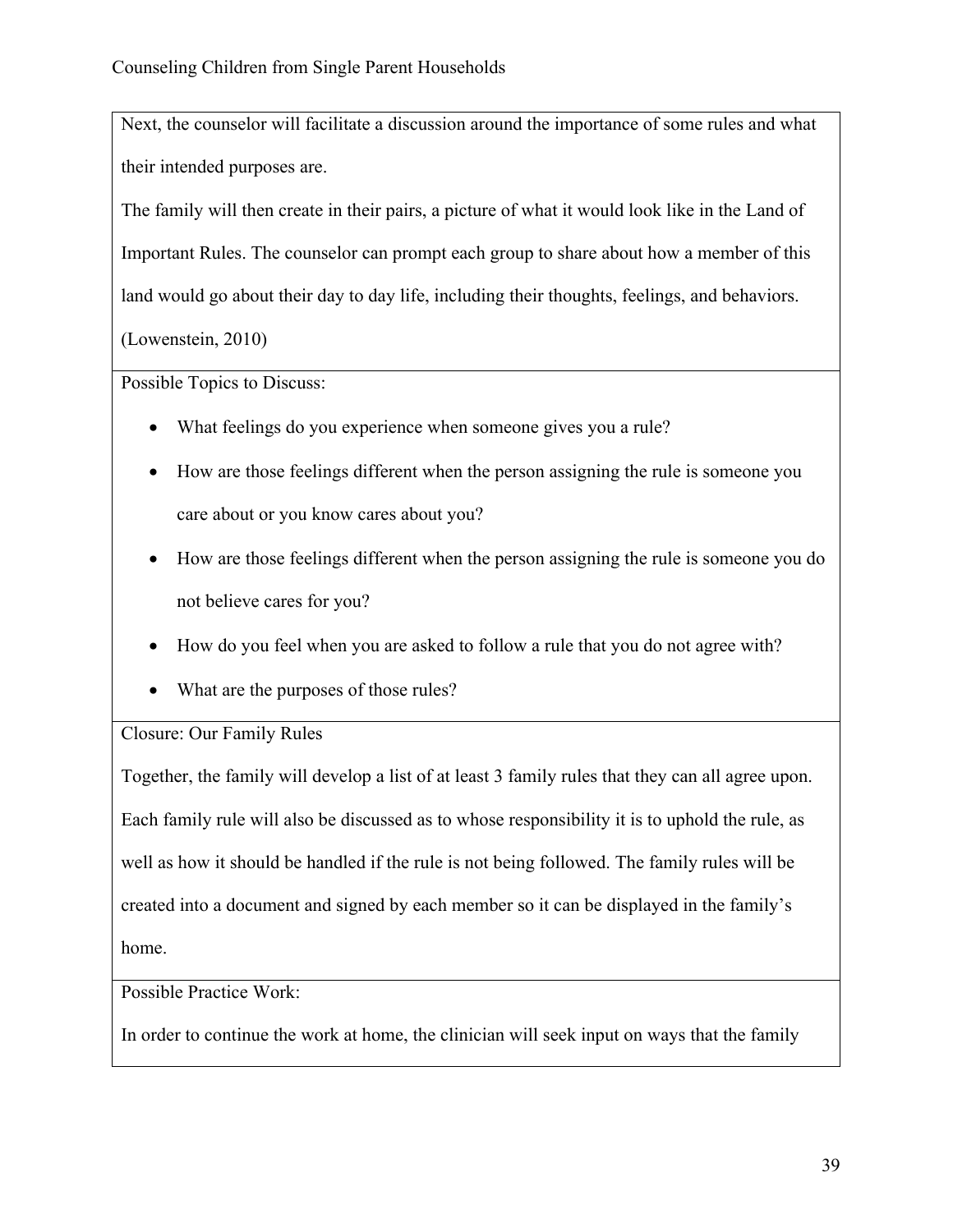can work on acknowledging rules and following directions between sessions. A possible practice the family could engage in is providing a sticker chart that is used every time a member of the family acknowledges an emotion which they are feelings when they are not being listened to or they are not wanting to follow a direction. Other possible practice may include each member taking note of a law or rule that helped them feel safe during the week or each member getting two post it notes to write down two times they noticed a family member following a rule or direction.

Resources:

Lowenstein, L. (2010). Family therapy techniques [PDF File]. Retrieved from

https://www.lianalowenstein.com/e-booklet.pdf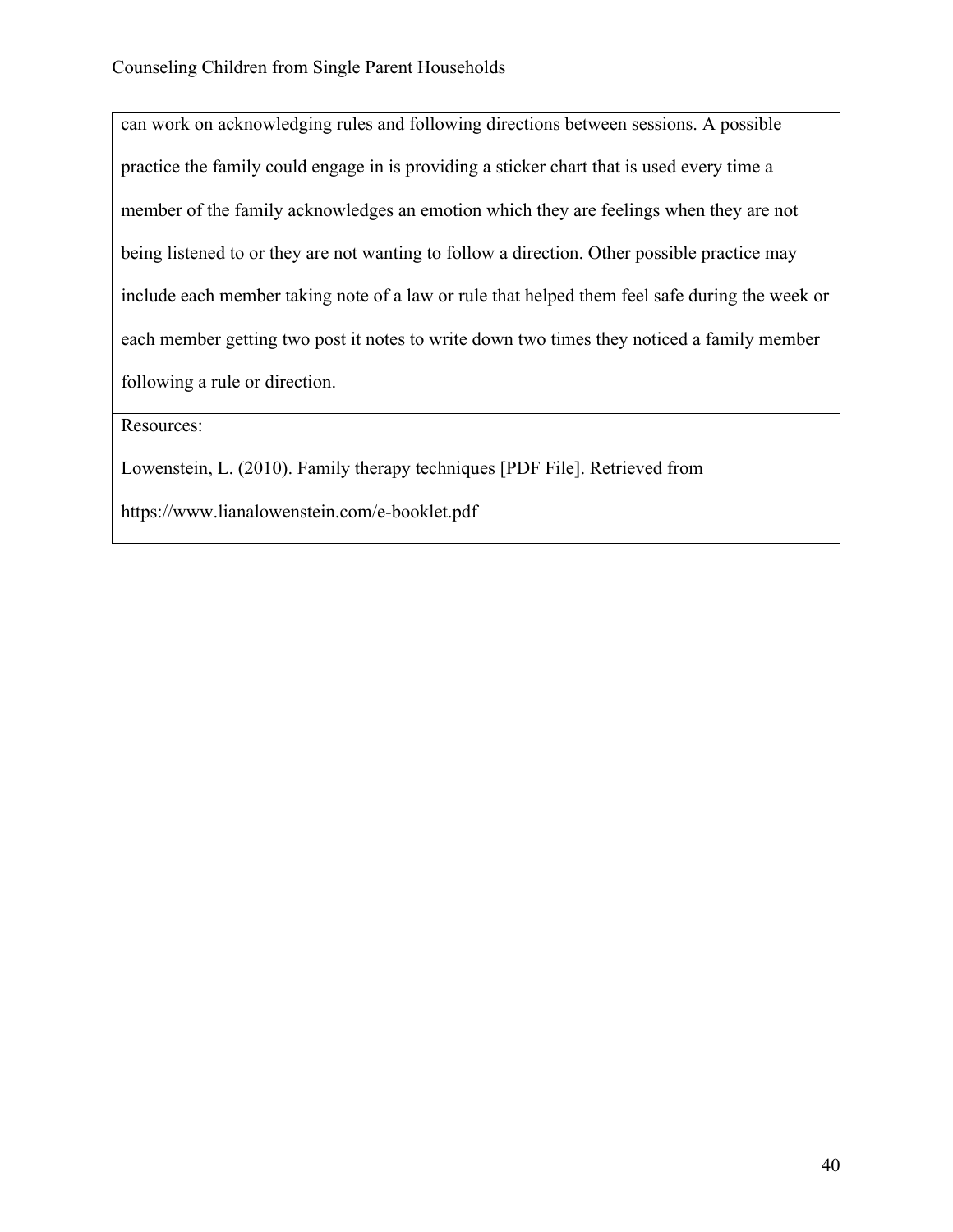Week Seven: Healthy Relationships

# Duration: 1.5 – 2 Hours

Objectives of the Session:

- The purpose of this week's session is to address what makes healthy relationships, allowing each member of the family to reflect on healthy and unhealthy relationships in their own lives.
- The counselor will help facilitate conversations that allow members of the family to acknowledge their similarities and differences, as well as ways to work together.

Materials Needed:

- Masking Tape
- Value Sorts for each member of the family
- Poster Board
- **Markers**
- Jar Outline
- Blank stationary cards for each member of the family
- Optional: Stamps

### Introduction:

The session will first begin by reviewing the at home practice from the previous week as the

counselor facilitates conversation, asking each member of the family to reflect on the practice.

Once that has wrapped up, the introduction activity will begin.

That's Me Too

The counselor will place X marks on the ground in masking tape in a circle, one less X than

the number of people total. One member of the family will start in the center of the circle,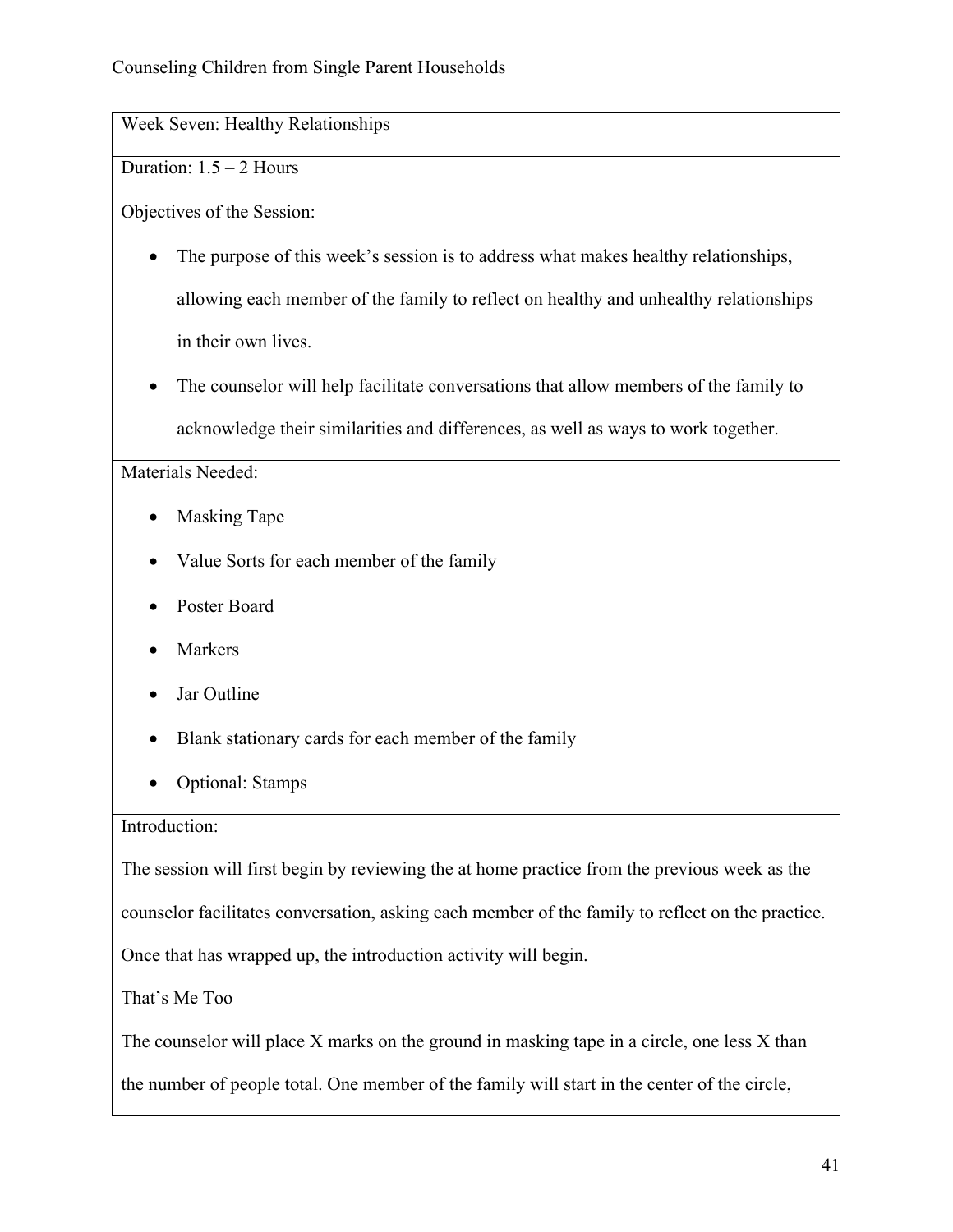sharing something they like, dislike, or value. Once they say the statement, everyone standing on the outside of the circle who also feels that way will say "that's me too!" and move from their X mark to another X mark. If they cannot find another X mark, they will then be the person in the middle of the circle. The counselor will facilitate conversation regarding the feeling of others being similar to them, as well as feelings when no one related.

Main Activity: Value Sort

Each member of the family will receive a stack of values and be asked to rank them from most important to least important, making sure that others cannot see their sort. The counselor will then invite each member of the family to share their sort, pointing out similarities and differences.

The counselor will then title a poster board with Healthy and Unhealthy, asking the family members to each contribute things that they think make a healthy versus unhealthy relationship. Once the lists are created, each person will then be given an outline of a jam jar. Within the jar, they will list the recipe to healthy relationships in their lives. Some possible components may include "is kind to me" or "helps me". The counselor can then invite each member of the family to share their recipe, asking each member of the family to define the terms they used in their own words.

Possible Topics to Discuss:

- Which relationships do you feel have similar values to you?
- Which relationships outside of your family do you feel are healthy?
- Why would you consider these relationships healthy?
- Which relationships outside of your family do you feel are unhealthy?
- Why would you consider these relationships unhealthy?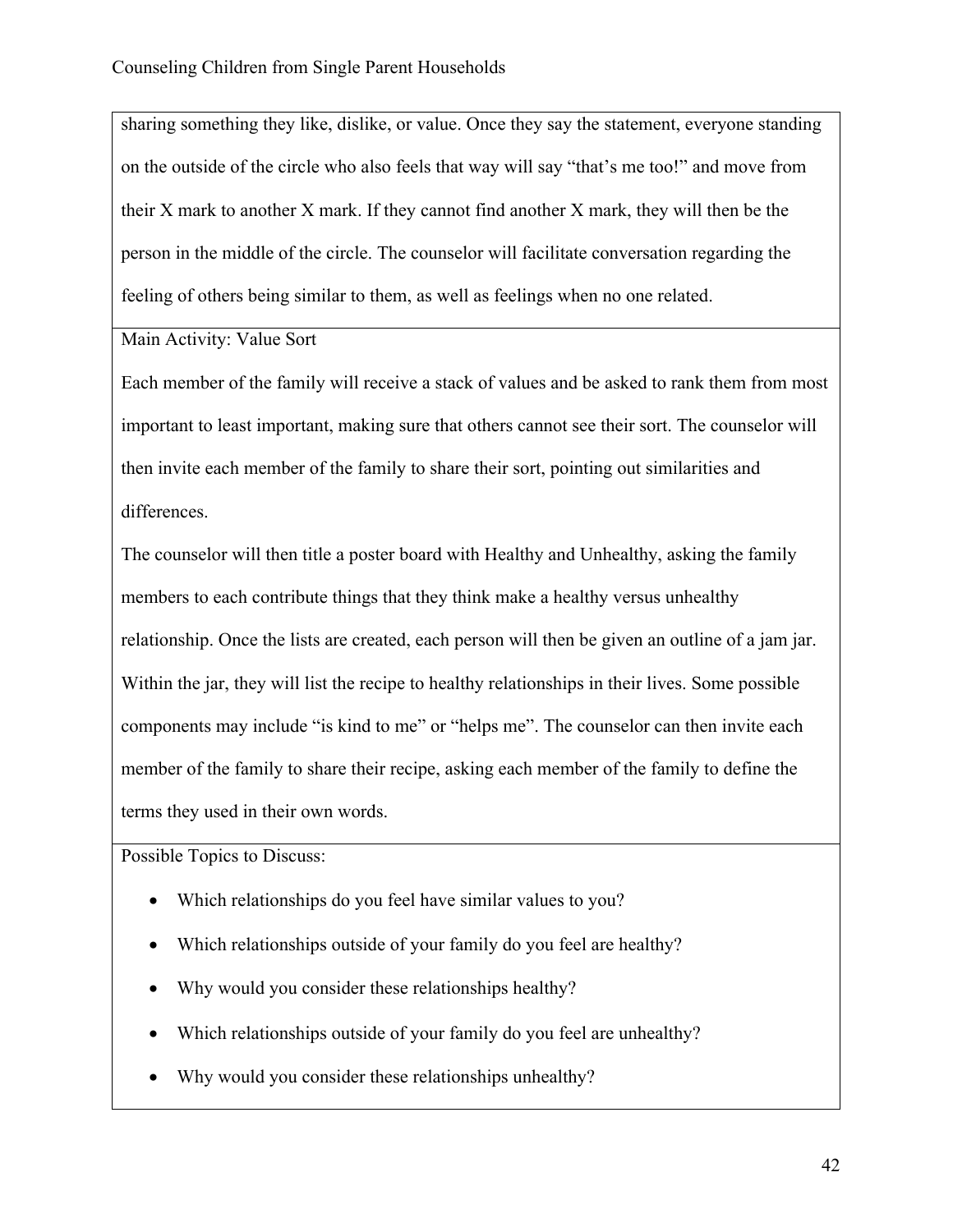- How do others know what your recipe for healthy relationships is?
- What happens when you notice a relationship is unhealthy?

### Closure: Thank you

Each member of the family will be given a thank you note that they can use to thank someone who they can identify as a healthy relationship. They will be given time to write a thank you note that they can deliver outside of the counseling session. The counselor will facilitate conversations regarding the process of writing out why you are thankful for someone.

Possible Practice Work:

In order to continue the work at home, the clinician will seek input on ways that the family can work on fostering healthy relationships between sessions. Possible practice could include contacting someone who they consider to be a healthy relationship outside of the family, attending a social event with people who are interested in similar things or part of a similar group, or asking someone new to spend time together based on similar interests or common values.

Resources: N/A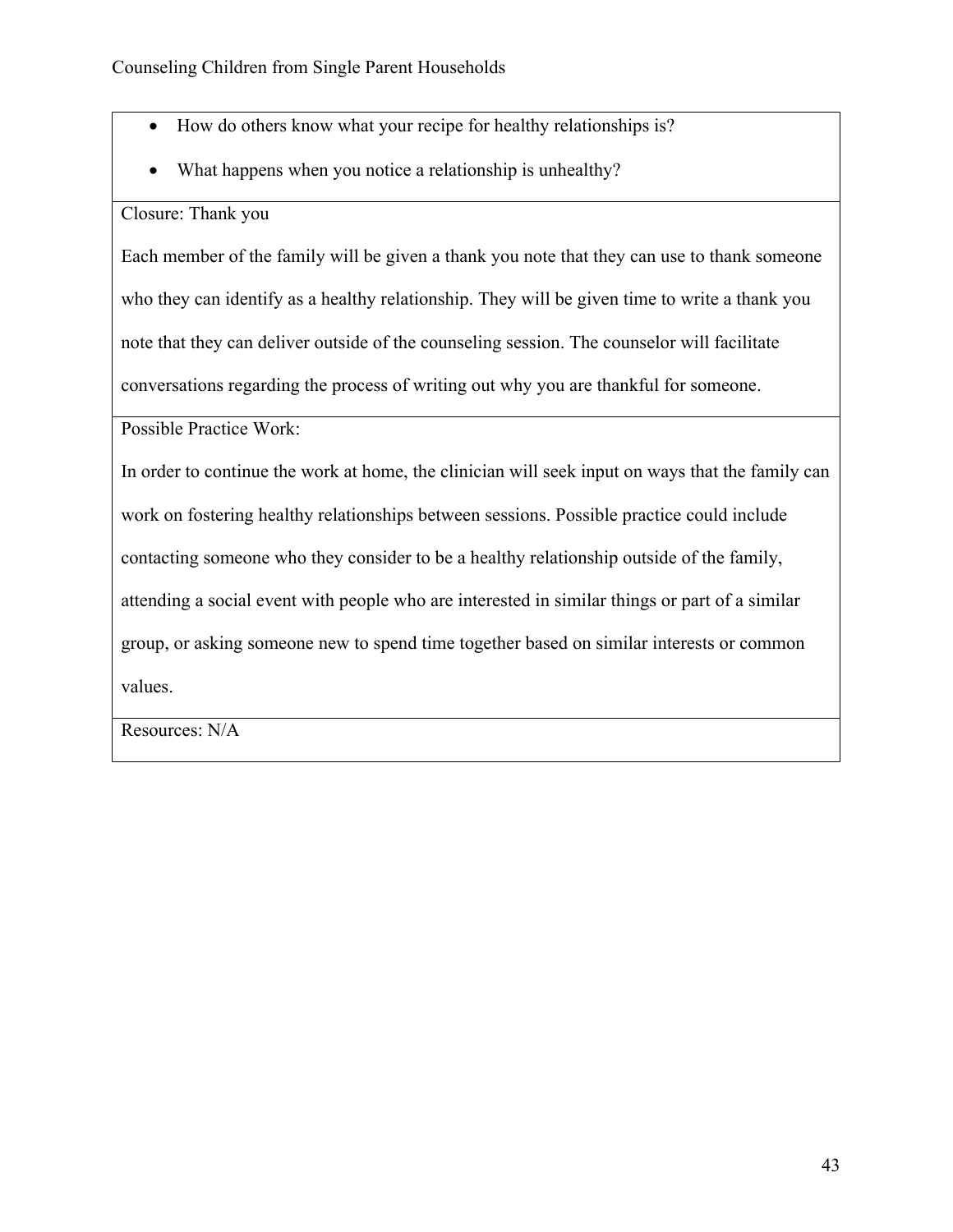Week Eight: Closing Celebration

Duration:  $1 - 1.5$  Hours

Objectives of the Session:

- The purpose of this session is to celebrate all of the growth that the family has experienced during their family therapy sessions
- Through the celebration and activities, the counselor will work to empower the family system to continue to use all that they have learned and worked on outside of therapy.
- The counselor will also work to make sure that strengths of the parent, each child, and the family system are highlighted.

# Materials Needed:

- Deck of Cards
- Question Cards
- Poster
- **Markers**
- Construction Paper
- **Scissors**
- Glue
- Certificates
- Game Plan Form (Appendix E)

# Introduction: Card Questions

With a deck of cards and a stack of question cards face down in the middle of the group, the

family will gather together. On their turn, each person will draw a card from the deck. If the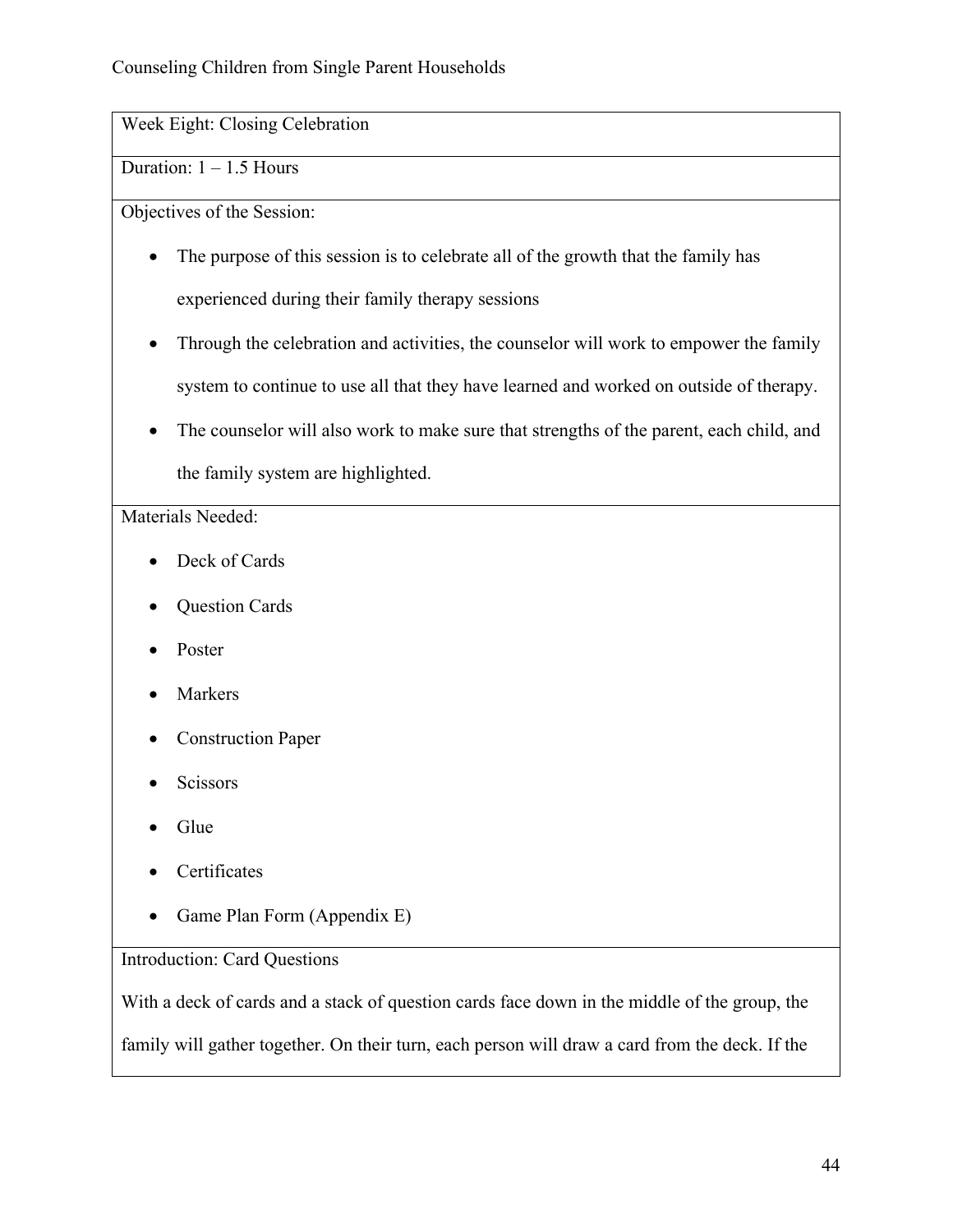card is red, they will answer a question card they draw from the stack. If the card they draw is black, they can ask the question of another member of the family. If the card is an Ace, they can ask someone in the group for a hug, high five, or handshake. The game will continue until each member of the family has drawn a number of cards from the deck, predetermined by the counselor based on the number of members in the family. Question cards should be adjusted based on the ages of the family.

Possible Questions Include:

- What is your favorite memory with  $\sim$ ?
- What is a way that you and are similar?
- What is a way that you and are different?

### Main Activity:

Returning to the first session's theme of the Family team, the counselor will develop a "Team Highlights" Board. Each family member will write one strength, area of growth, or success for themselves, each individual member of their family, as well as their family system as a whole. The family will work on this during the session, as well as determining where the poster will be displayed in their house going forward and how they can add to it in the future. During the activity and after, the counselor will work to facilitate conversation around the family therapy that has taken place, as well as how to go forward.

The counselor will present each member of the family with a certificate, highlighting a strength noticed during the past 8 weeks, as well as a certificate for the family as a whole. The presentation of these certificates will involve a large celebration, acknowledging the family's hard work.

Possible Topics to Discuss: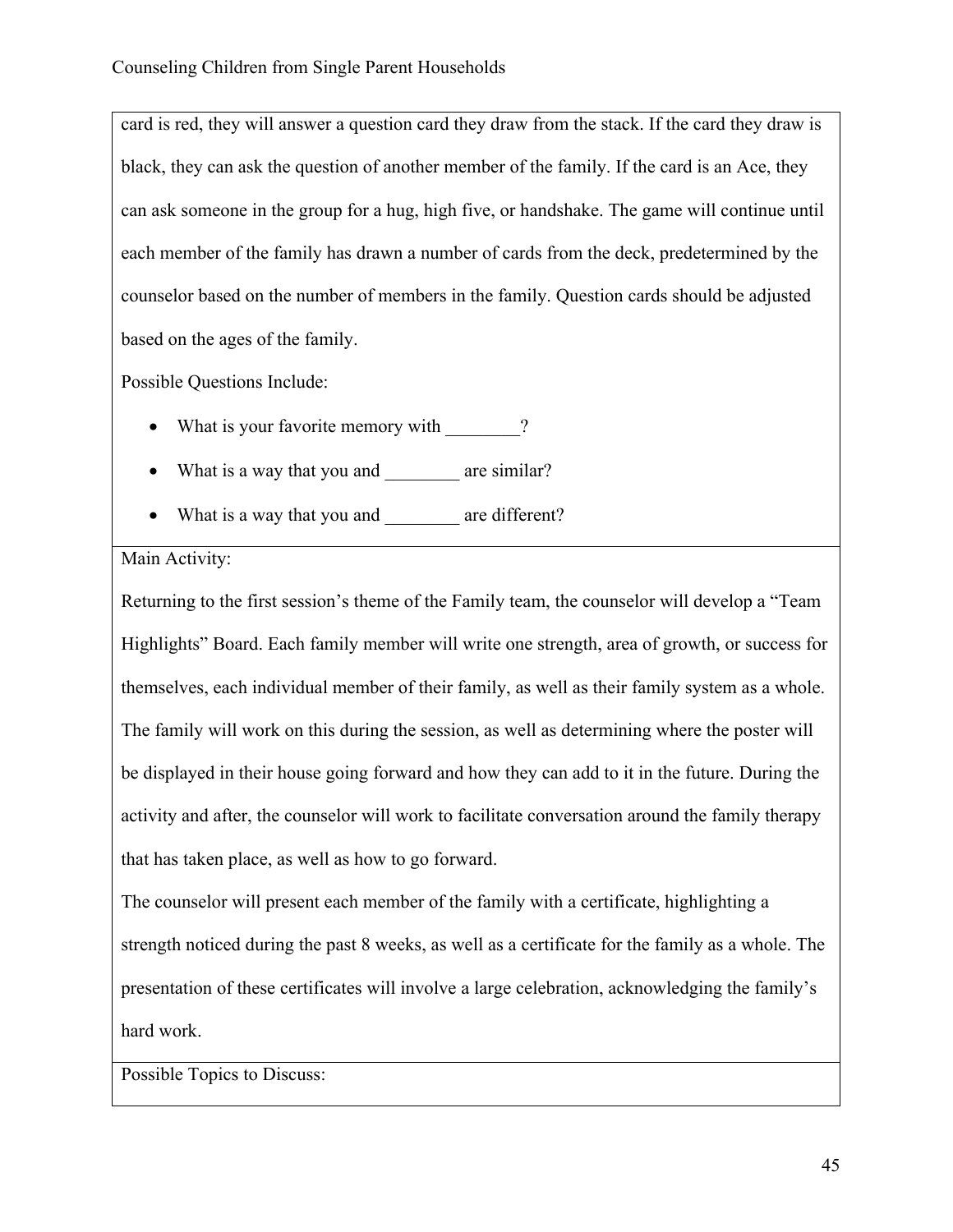- How has our family grown in the past 8 weeks?
- What is something you are proud of your family for doing over the last 8 weeks?
- What is something you are proud of yourself for doing over the last 8 weeks?
- What is your favorite new thing about your family?
- What is something you have learned about yourself?
- What is something you have learned about your family?
- What are you most excited for you family going forward?
- What concerns or questions do you have completing therapy as a family?
- What is a hope you have for your family continuing on without therapy?

### Closure: Game Plan

The counselor will facilitate discussions to develop a plan of action for the family, should the experience various stressors or need to ask for help. This will all be documented into a "Family Game Plan" that can be displayed in the house. Possible things to include would be, "When I notice myself or my family doing ... I will  $\cdots$ ", "Someone I will contact if I am struggling is \_\_\_\_\_\_", "A coping skill I can use when feeling stressed is  $\therefore$ " Resources: Lowenstein, L. (2010). Creative family therapy techniques: Play and art-based activities to assess and treat families [PDF file]. Retrieved from

https://lianalowenstein.com/articleFamilyTherapy.pdf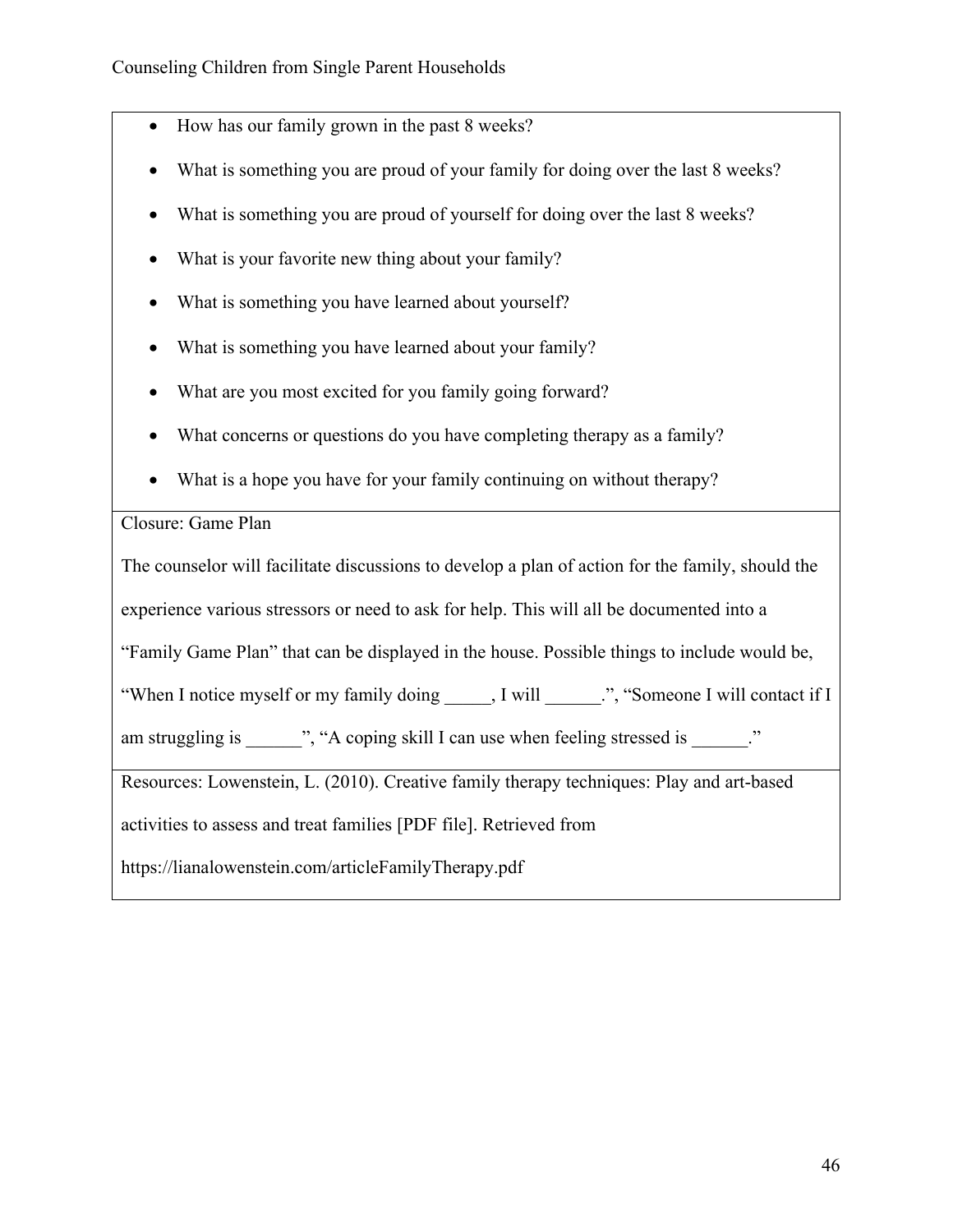# **Appendix B**



Bergstrom, C. (2017). Mindfulness and the brain made easy [Website]. Retrieved from https://blissfulkids.com/mindfulness-and-the-brain/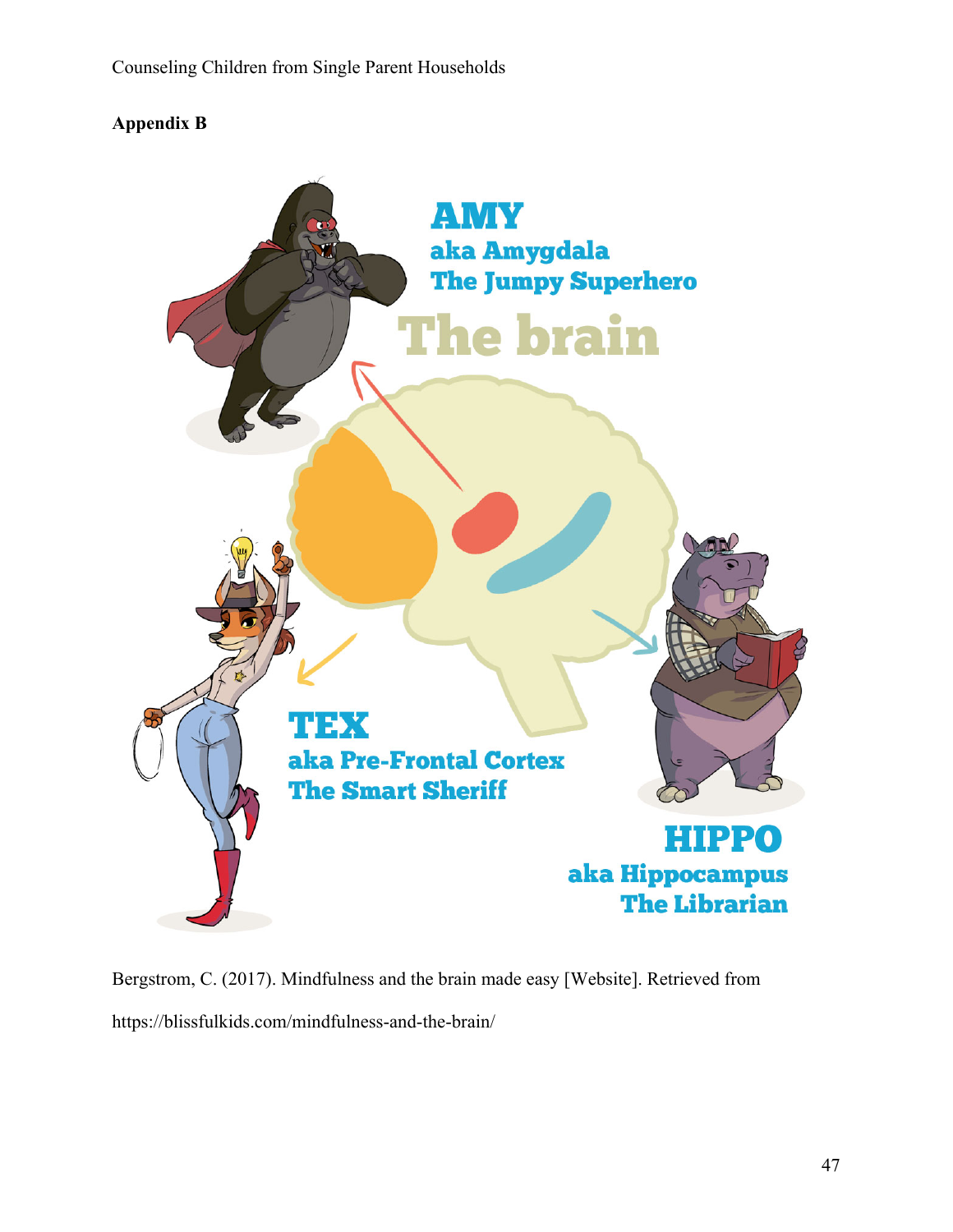# **Appendix C**



Alvernia University (2019). Coping with addiction: 6 dysfunctional family roles [Website]. Retrieved from https://online.alvernia.edu/infographics/coping-with-addiction-6-dysfunctionalfamily-roles/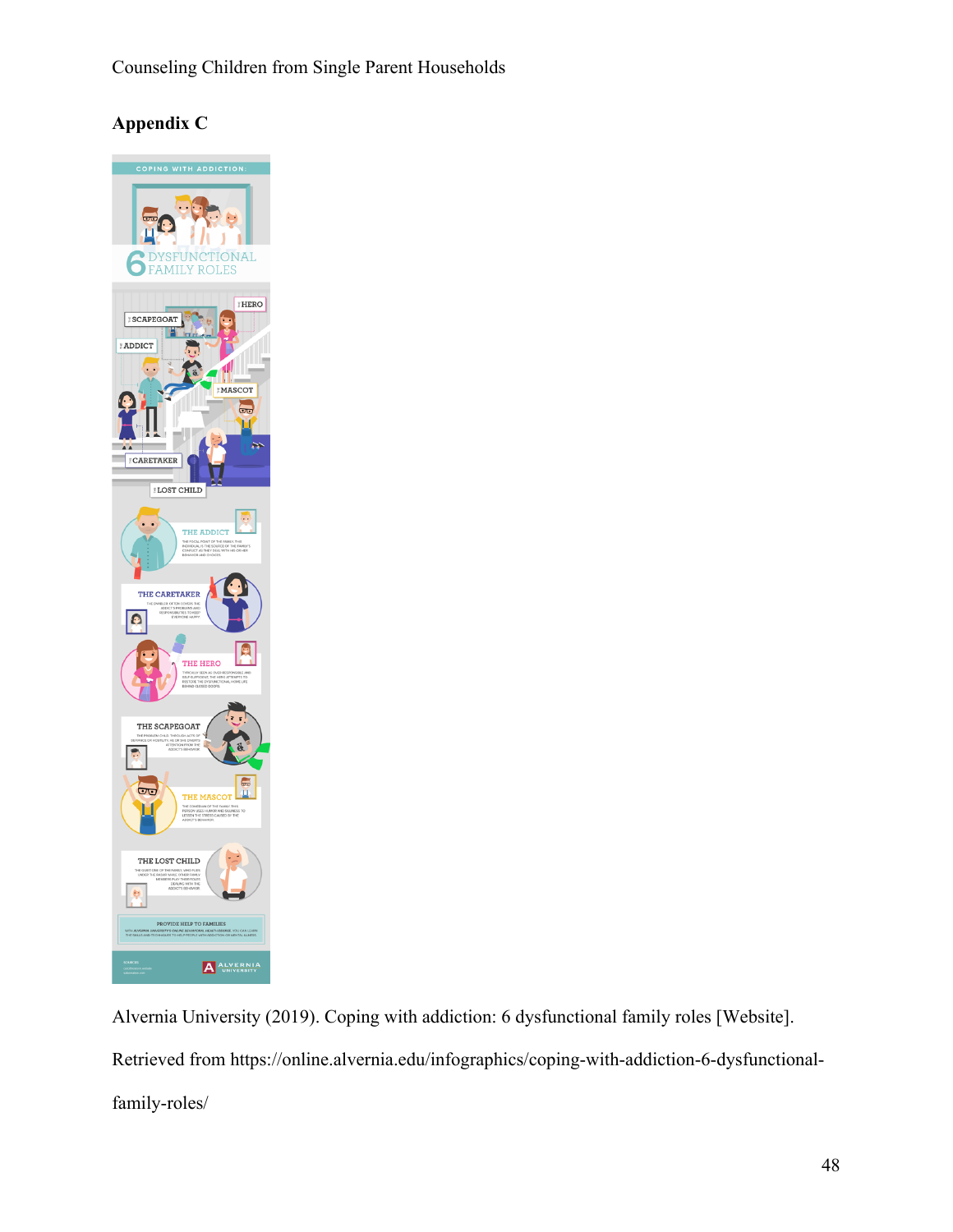

The Recovery Village (2019). Family programs [Website]. Retrieved from

https://www.therecoveryvillage.com/treatment-program/family-program/#gref